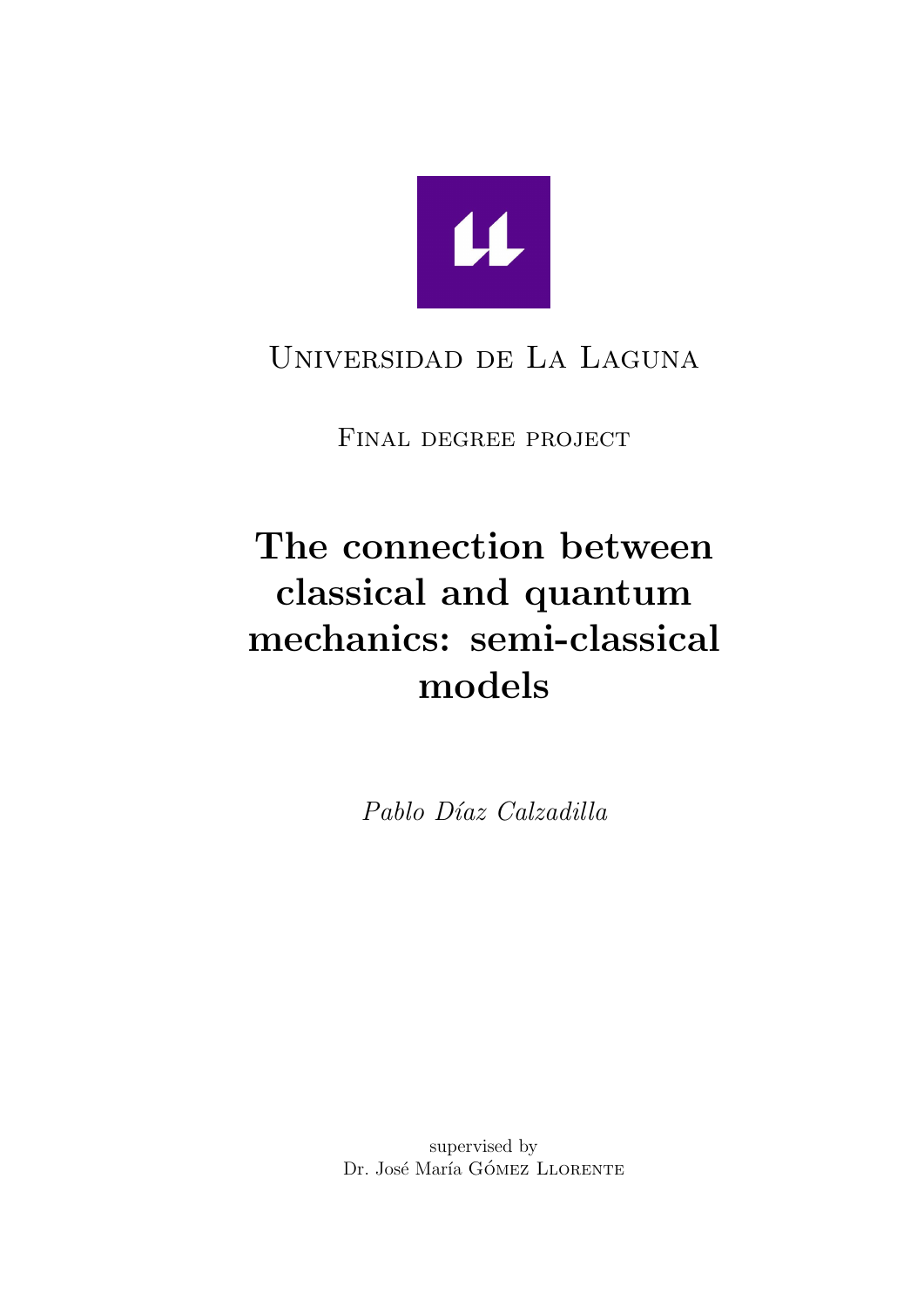## Contents

|                        | I Theoretical background                                                                                                                             | 3              |
|------------------------|------------------------------------------------------------------------------------------------------------------------------------------------------|----------------|
| $\mathbf{1}$           | WKB model<br>WKB ansatz<br>$\overline{\phantom{a}3}$<br>1.1<br>Bohr-Sommerfield quantization condition<br>1.2                                        | 3<br>$-5$      |
|                        | 2 Semi-classical evolution<br>Hamilton's equations $\ldots \ldots \ldots \ldots \ldots \ldots \ldots \ldots$<br>2.1                                  | $\overline{7}$ |
| $\bf{3}$               | Semi-classical propagator<br>Short times propagator $\ldots \ldots \ldots \ldots \ldots \ldots \ldots$<br>3.1                                        | 10<br>10       |
| 4                      | Semi-classical Green funtion<br>Green function for long trajectories 12<br>4.1<br>Green function for short trajectories<br>4.2                       | 12<br>15       |
|                        | 5 Trace formula and average density of states<br>Trace formula $\ldots \ldots \ldots \ldots \ldots \ldots \ldots \ldots \ldots \ldots$<br>5.1<br>5.2 | 15<br>18       |
| $\scriptstyle\rm II$ . | Application<br>19                                                                                                                                    |                |
|                        | 6 Cubic potential problem                                                                                                                            | 19             |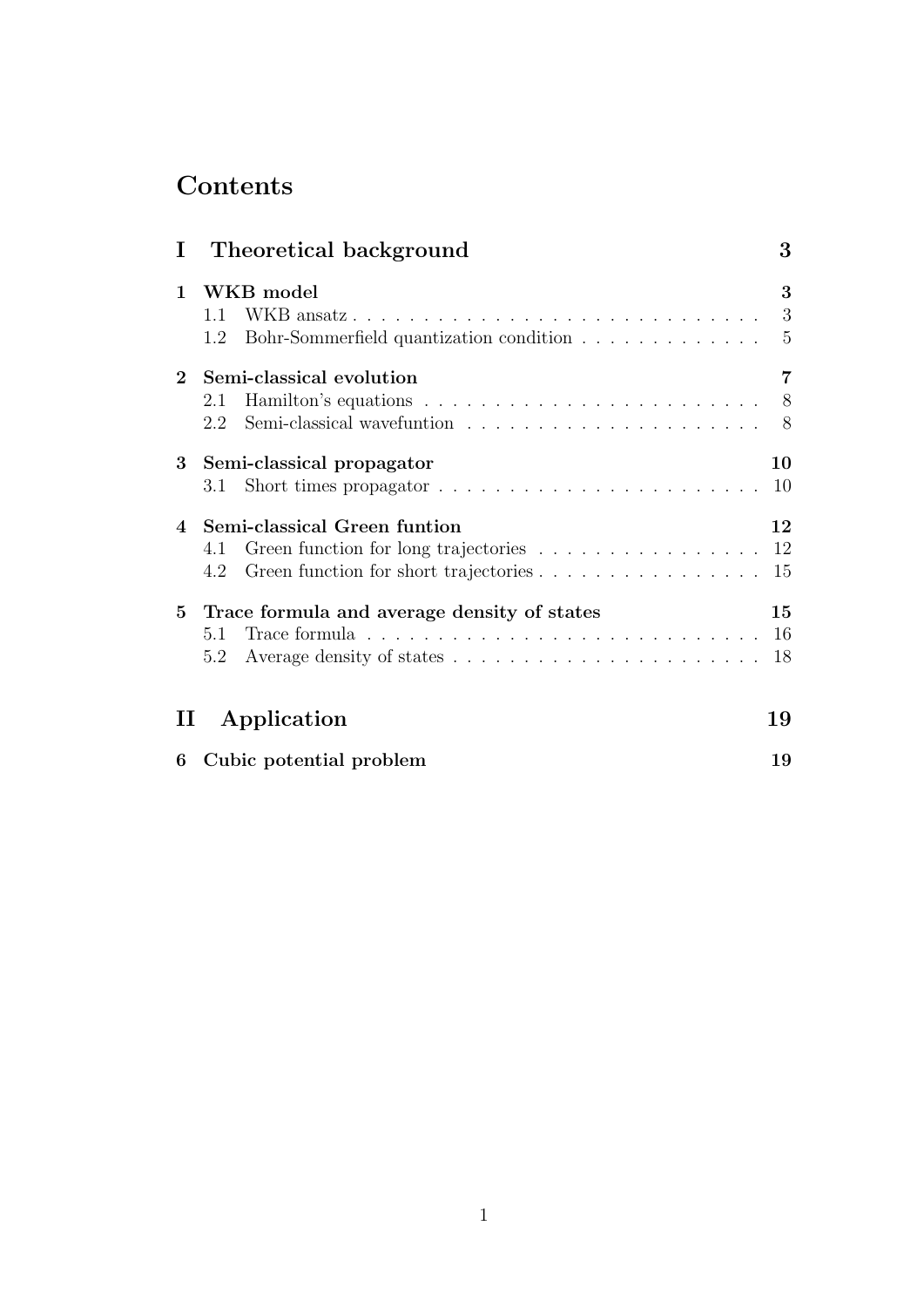#### Abstract

Históricamente, los fenómenos y sistemas en la mecánica cuántica se comenzaron a estudiar mediante el establecimiento de analogías entre ellos y su homólogo clásico, siendo la mayoría de estos modelos iniciales, en realidad, modelos semiclásicos. Entre las propiedades mas destacables de dichos tratamientos semiclásicos esta la capacidad de dar cuenta, de forma relativamente simple e intuitiva, de fenómenos de difícil comprensión y alejados de la realidad clásica, revelando las conexiones entre el movimiento clásico de los sistemas físicos y sus comportamientos cuánticos. También es importante su utilidad para el análisis de la espectroscopía de sistemas complejos cuya dinámica clásica es caótica, como es el caso de las moléculas en estados de vibración excitados o el átomo de Hidrógeno en presencia de campos magnéticos de alta intensidad.

En lo referido al trabajo en particular, se estudiará la utilización del modelo WKB para la resolución de la ecuación de Schrödinger. Además mediante un ejemplo práctico, se investigará el tratamiento semiclásico del efecto túnel cuántico y la contribución de las trayectorias clásicas complejas a dicho fenómeno.

En concreto, el trabajo consta de dos partes bien diferenciadas. En la primera se llevará a cabo un desarrollo teórico en que se obtendrán las expresiones en dicha aproximación semiclásica de las funciones de onda en el caso estacionario, para una partícula en una dimension sometida a un cierto potencial, y no estacionario, para el caso de una partícula en el espacio tridimensional también sometida a un potencial suave, el propagador y la función de Green, y finalmente, la densidad de estados. Además en esta sección se obtendrán también las condiciones bajo las que esta aproximación es válida, así como la condición de cuantización de Bohr-Sommerfeld, antiguamente empleada en la obtención de la energías de los estados estacionarios. A continuación, pasamos a aplicar dicha idea al problema de una partícula en un potencial cúbico, cuyo espectro será continuo y presentará estados resonantes para el cual obtendremos acciones y periodos (tanto en el pozo como bajo la barrera) sumando las contribuciones de las posibles trayectorias clásicas (reales y complejas). Finalmente, a esta sección se añaden las representaciones gráficas de dichas magnitudes frente a la energía.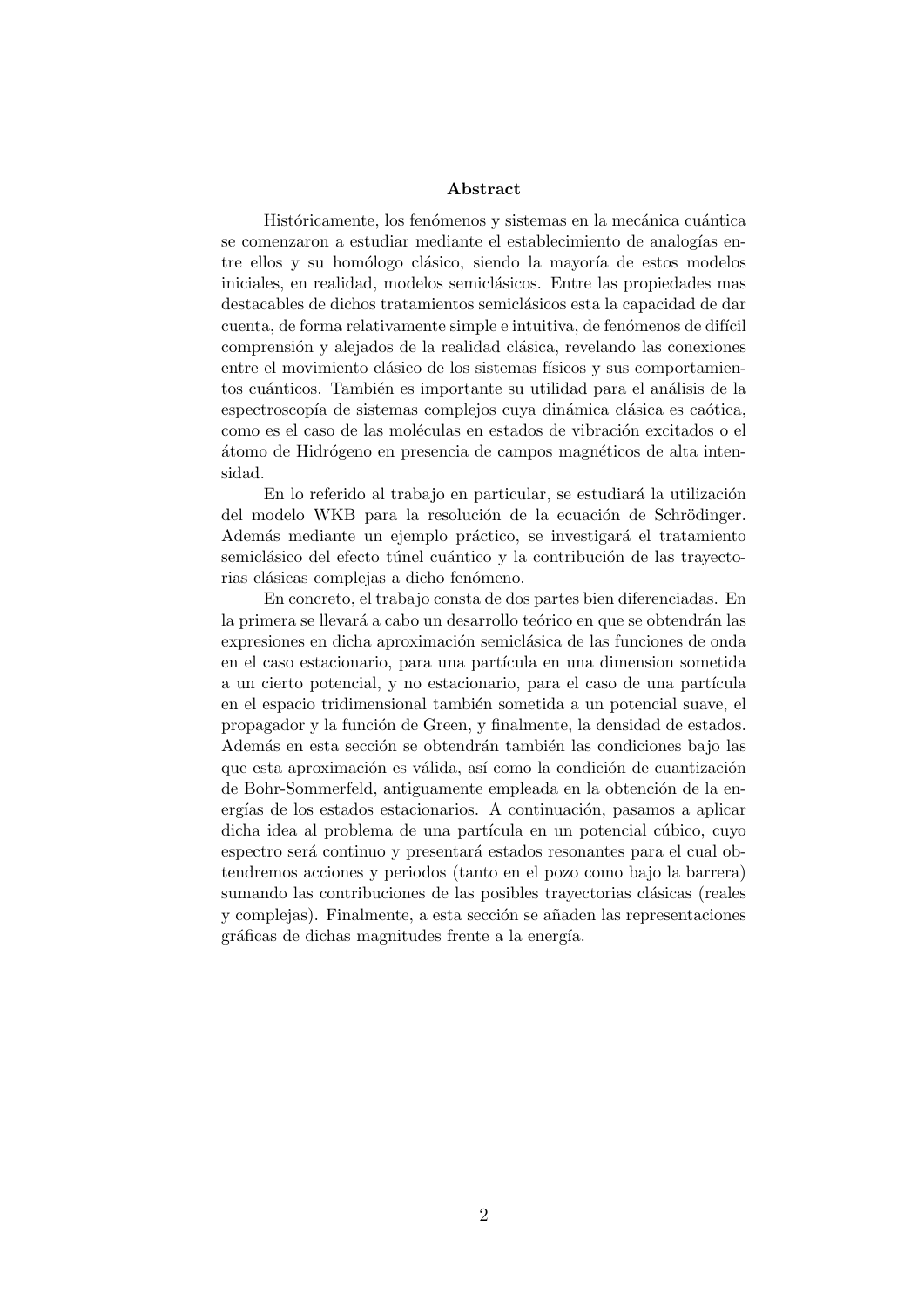## Part I Theoretical background

En esta primera sección se dará un trasfondo teórico a los métodos semiclásicos, es decir, vamos a obtener la forma de diferentes operadores (propagador y función de Green) y funciones de onda (casos estacionario y no estacionario) en el límite semiclásico.

Nuestro primer paso consistirá en obtener la función de onda para una sola partícula en una dimensión el caso estacionario, haciendo uso de la ecuación de Scrödinger independiente del tiempo. Las aproximaciones aquí realizadas nos llevaran a conocer los límites en los que nuestro modelo dejará de ser aplicable y obtendremos por último la regla de cuantización de Bohr-Sommerfeld.

Después pasamos al caso no estacionario, haciendo uso de una forma para la funci´on de onda similar al del caso anterior. Finalmente obtenemos el propagador y la función de Green. La parte imaginaria de la traza de esta última nos dará la densidad de estados.

### 1 WKB model

The WKB approximation is a method used in this case for a semi-classical calculation in quantum mechanics in which the wavefunction is recast as an exponential function, and its phase is taken to be slowly changing in time. WKB is an acronym for Wentzel-Kramer-Brillouin, the three physicists who developed it in 1926. In our case we are going to follow the theoretical development by Landau and Lifshitz<sup>[1]</sup> and Cvitanovic<sup>[2]</sup>.

#### 1.1 WKB ansatz

As in the case of wave optics, which is reduced to geometric optics when the wavelength tends to zero, if the De Brolie wavelengths of the particles were small compared to the condition of our problem, their properties look like those of a classical system. Analyzing the time-independent Schrödinger equation

$$
\frac{\hbar^2}{2m}\triangle\psi + (E - V)\psi = 0
$$

and substituting a solution like

$$
\psi = \exp(\frac{i}{\hbar}\sigma),\tag{1}
$$

we obtain

$$
\frac{\hbar^2}{2m}\nabla(\nabla(e^{\frac{i}{\hbar}\sigma})) + (E - V)e^{\frac{i}{\hbar}\sigma} = 0.
$$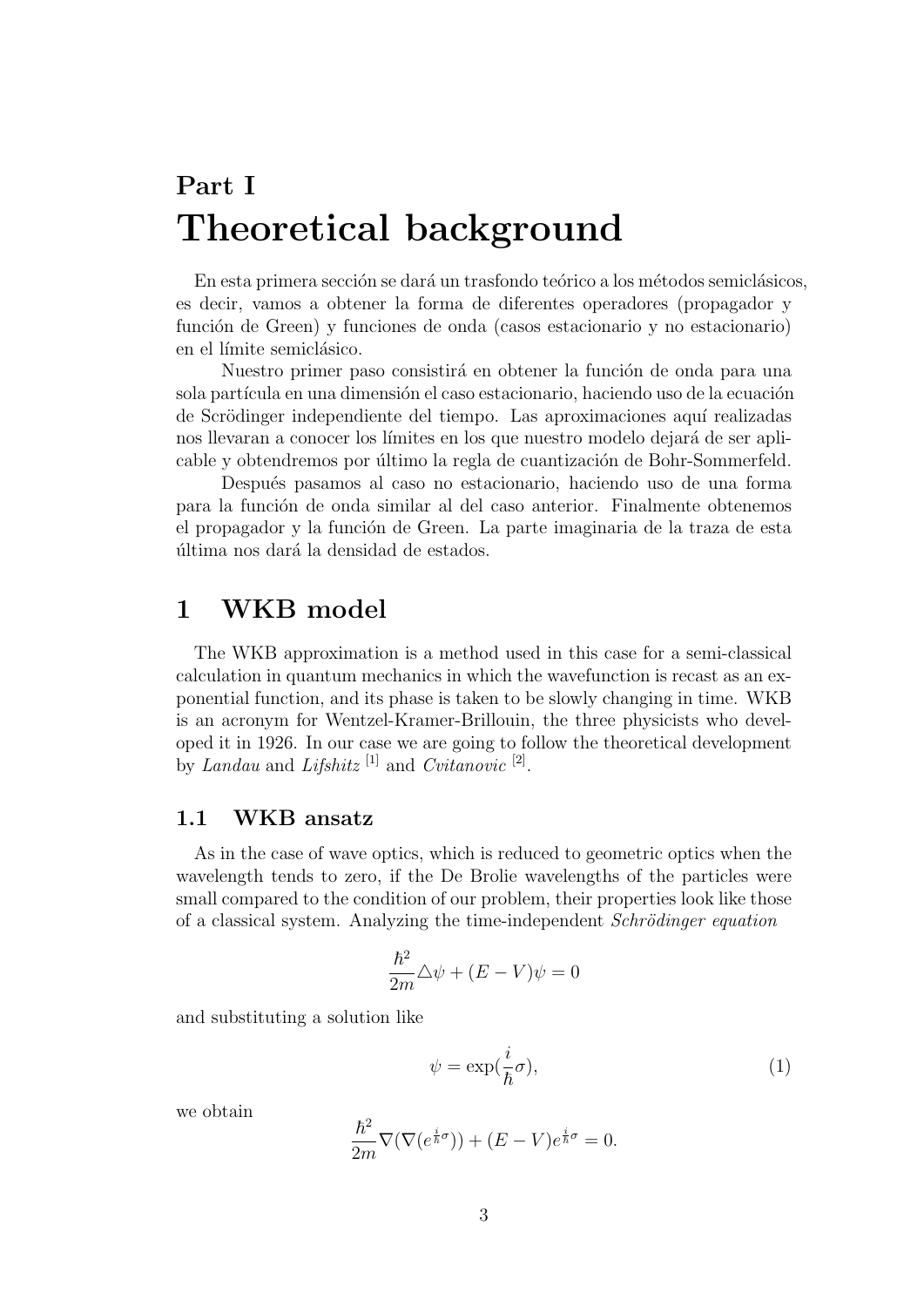Taking into account that

$$
\nabla(e^{\frac{i}{\hbar}\sigma}) = \frac{\partial(e^{\frac{i}{\hbar}\sigma})}{\partial x}\hat{i} + \frac{\partial(e^{\frac{i}{\hbar}\sigma})}{\partial y}\hat{j} + \frac{\partial(e^{\frac{i}{\hbar}\sigma})}{\partial z}\hat{k} =
$$
  

$$
= \frac{\partial\sigma}{\partial x}[\frac{\partial(e^{\frac{i}{\hbar}\sigma})}{\partial \sigma}]\hat{i} + \frac{\partial\sigma}{\partial y}[\frac{\partial(e^{\frac{i}{\hbar}\sigma})}{\partial \sigma}]\hat{j} + \frac{\partial\sigma}{\partial z}[\frac{\partial(e^{\frac{i}{\hbar}\sigma})}{\partial \sigma}]\hat{k} = \nabla\sigma(\frac{\partial(e^{\frac{i}{\hbar}\sigma})}{\partial \sigma}) = \nabla\sigma(\frac{i}{\hbar}e^{\frac{i}{\hbar}\sigma})
$$
  
and with the property,  $\nabla(\mathbf{A} \cdot \mathbf{B}) = \mathbf{A}(\nabla \mathbf{B}) + \mathbf{B}(\nabla \mathbf{A})$ , which leads us to

$$
\nabla[\nabla\sigma(\frac{i}{\hbar}e^{\frac{i}{\hbar}\sigma})]=\frac{i}{\hbar}(\triangle\sigma)e^{\frac{i}{\hbar}\sigma}-\frac{1}{\hbar^2}(\nabla\sigma)^2e^{\frac{i}{\hbar}\sigma}
$$

we finally find the equality

$$
\frac{1}{2m}(\nabla\sigma)^2 - \frac{i\hbar}{2m}\Delta\sigma = E - V
$$
 (2)

By its properties the system is considered semi-classical, so  $\sigma$  could be expanded in powers of the "small"  $\hbar$  parameter

$$
\sigma = \sigma_0 + \frac{\hbar}{i}\sigma_1 + (\frac{\hbar}{i})^2\sigma_2 + \dots \tag{3}
$$

In the most simple case, the one-dimensional motion of a particle, equation (2) is reduced to

$$
\frac{1}{2m}(\frac{d\sigma}{dx})^2 - \frac{i\hbar}{2m}\frac{d^2\sigma}{dx^2} = E - V(x).
$$
 (4)

By substituting equation (3) in equation (4), the lowest order approximation  $\sigma = \sigma_0$ , is a solution of the equation.

$$
\frac{1}{2m}(\frac{d\sigma_0}{dx})^2 = E - V(x), \text{ i.e.,}
$$

$$
\sigma_0 = \int dx \, p(x),
$$

where  $p(x) = \pm \sqrt{2m(E - V(x))}$ , is the classical momentum.

We only could neglect  $\hbar$  term in equation (4) if it is small in comparison with the other one. In other words,

$$
\hbar |\sigma''/(\sigma')^2| = |d(\hbar/\sigma')/dx| \ll 1.
$$

In first order approximation  $\sigma' = \pm p$  and we have

$$
|d(\lambda/2\pi)/dx| \ll 1,
$$

where  $\lambda(x) = \frac{2\pi\hbar}{\sqrt{2}}$  $p(x)$ is the  $x$ -dependent de Broglie wave-length. Here, we have obtained a quantitative condition for the validity of the semi-classical approach. Also, taking into account that

$$
\frac{dp}{dx} = -\frac{m}{p}\frac{dV}{dx} = \frac{m|F|}{p},
$$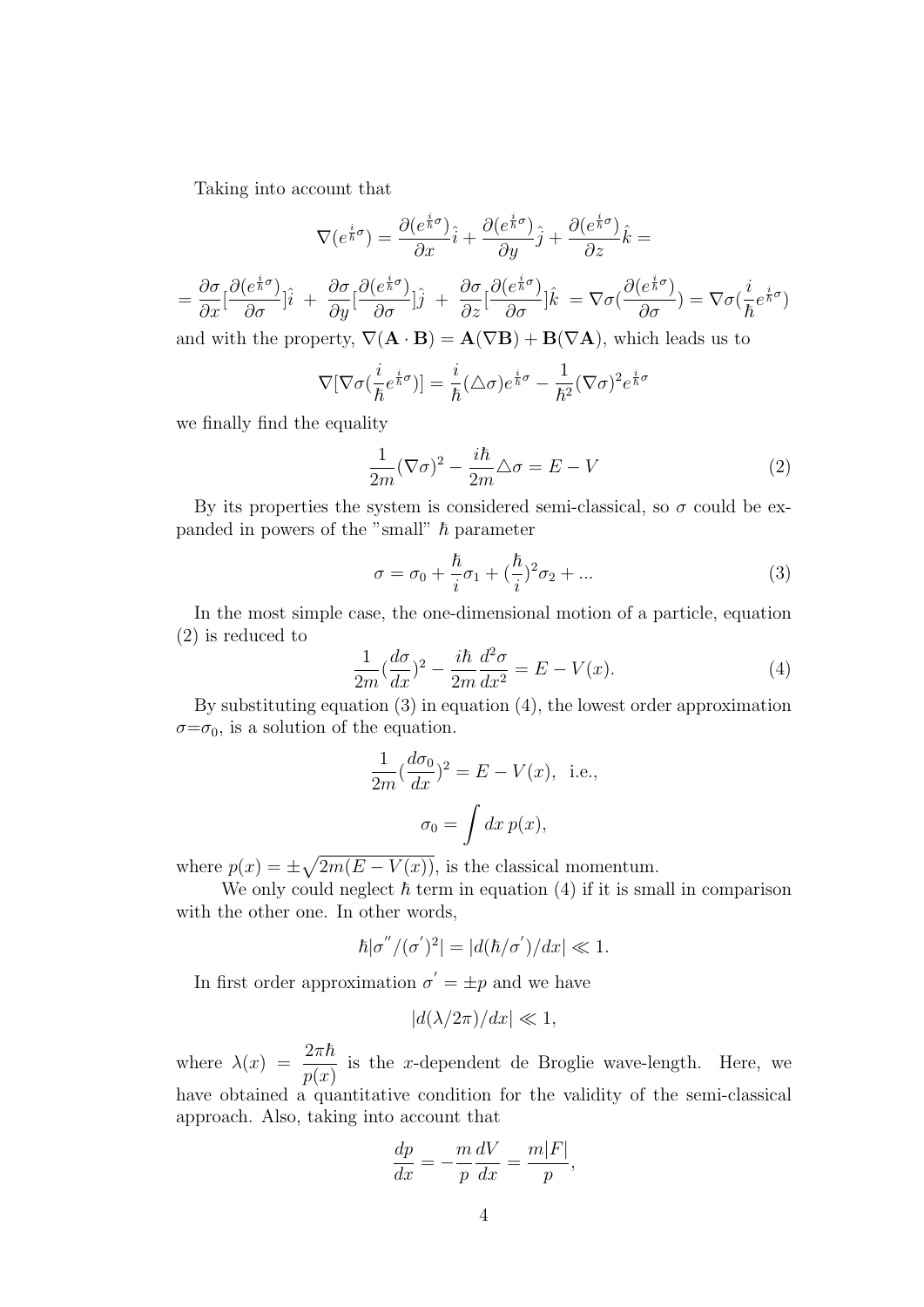we find the condition

$$
\frac{m\hbar|F|}{p^3}\ll 1,
$$

where  $F = -dV/dx$  is the classical force. From here it follows that close to the turning points  $(p(x) = 0, E = V(x))$ , where classically the particle stops and starts to move in the opposite way, the semi-classical approximation fails.

Regarding the next term in (3), the first order terms in  $\hbar$  leads us to

$$
\frac{d\sigma_0}{dx}\frac{d\sigma_1}{dx} + \frac{1}{2}\frac{d^2\sigma_0}{dx^2} = 0
$$

As  $\sigma'_0 = p$ , we finally obtain

$$
\sigma_1' = \frac{d\sigma_1}{dx} = -\frac{1}{2}\frac{\sigma_0''}{\sigma_0'} = -\frac{1}{2}\frac{p'}{p} \quad \text{therefore} \quad \sigma_1 = -\frac{1}{2}\ln p(x) + C.
$$

Now we have an expression for  $\sigma_0$  and  $\sigma_1$  so we obtain a semi-classical wavefunction (1) with the form

$$
\psi = \frac{C_1}{\sqrt{p}} e^{\frac{i}{\hbar} \int p dx} + \frac{C_2}{\sqrt{p}} e^{-\frac{i}{\hbar} \int p dx} = \frac{C_1}{\sqrt{p}} e^{\frac{i}{\hbar}S} + \frac{C_2}{\sqrt{p}} e^{-\frac{i}{\hbar}S}.
$$
(5)

In this expression, the presence of the factor  $1/\sqrt{p}$  means that the probability of finding the particle between x and  $x+dx$ ,  $|\psi|^2$ , is proportional to  $1/p$ . That is exactly what is expected for a semi-classical particle, which spends a time in the interval between x and  $x + dx$  inversely proportional to its momentum.

#### 1.2 Bohr-Sommerfield quantization condition

If  $x = a$  is a turning point  $(V(a) = E, p(a) = 0)$ , and if for  $x > a, V > E$ , then the classical momentum is imaginary and the region is classically banned. Because of this, the quantum wavefunction has to tend to zero in this region, which leads us to

$$
\psi = \frac{C}{2\sqrt{|p|}} \exp(-\frac{1}{\hbar} |\int_{a}^{x} p \, dx|) \quad ; \ x > a. \tag{6}
$$

This expression corresponds, in fact, to the second term in (5).

On the other hand, on the classically allowed region, the wavefunction is the linear combination of the two semi-classical solutions of the Schrödinger equation

$$
\psi = \frac{C_1}{\sqrt{p}} \exp(\frac{i}{\hbar} \int_a^x p \, dx) + \frac{C_2}{\sqrt{p}} \exp(-\frac{i}{\hbar} \int_a^x p \, dx) \quad ; \ x < a. \tag{7}
$$

In order to obtain the value of  $C, C_1$  and  $C_2$ , it would be necessary to follow the wavefunction across  $x = a$ , where the semi-classical solution is not applicable. It is possible to avoid this problem considering  $\psi$  as a function of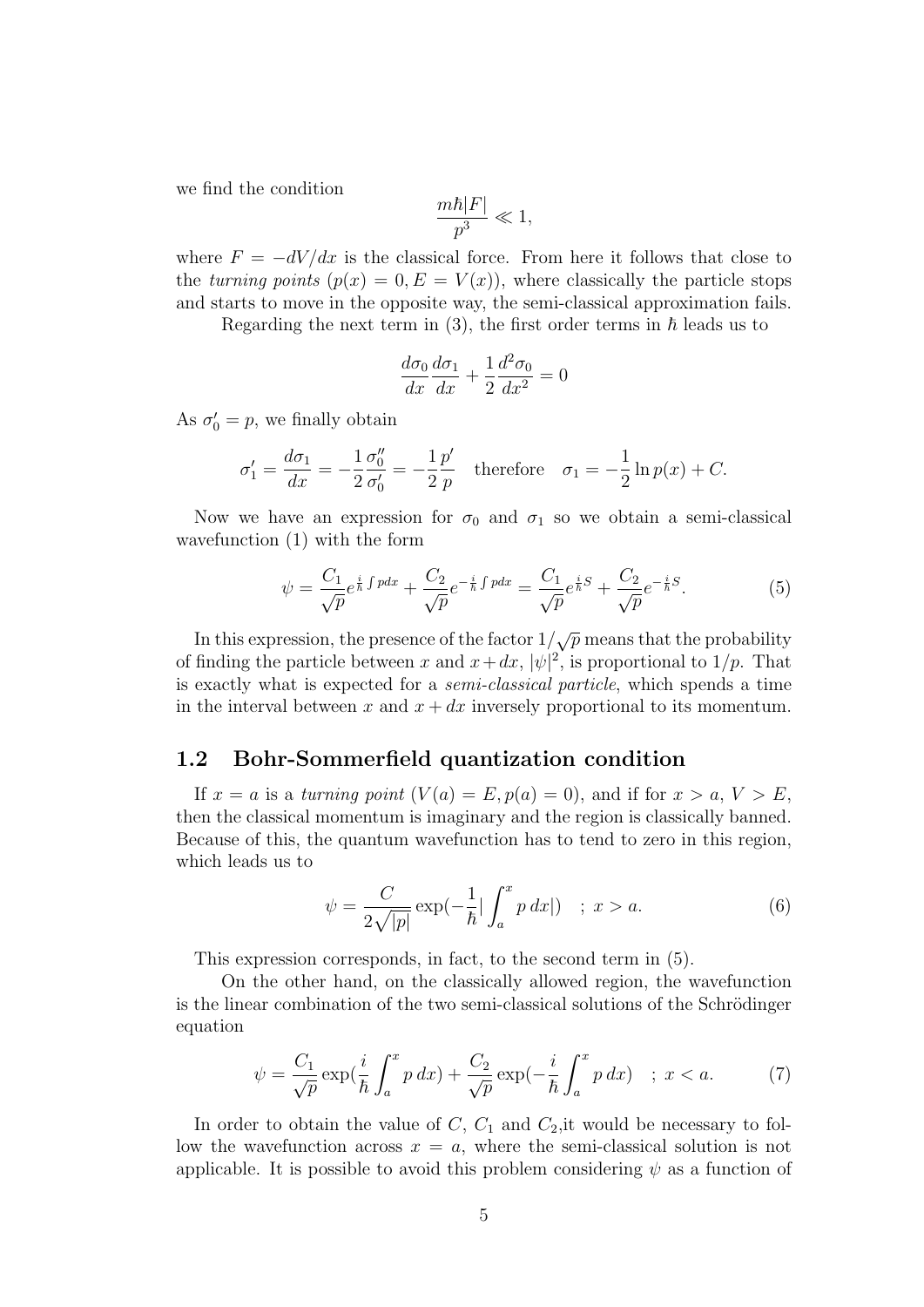a complex variable x, which cross from negative to positive values of  $x - a$ sufficiently far from  $x = a$ , where the semi-classical condition is always met.

First, the wavefunction will surround the point  $x = a$  from right to left in a semi-circumference with big radio in the upper complex half-plane of  $x$ . While we go through this contour, the function (6) should be transformed in the second term of (7), due to the fact that the first one tends to zero exponentially. As in this process the phase of the difference  $V(x) - E$  increases in  $\pi$ , we obtain  $C_2 = \frac{1}{2}Ce^{-i\pi/4}$ . In the same way when we travel through the semi-circumference in the lower half-plane,  $(6)$  turns into the first term of  $(7)$ with the coefficient  $C_1 = \frac{1}{2}Ce^{i\pi/4}$ . This leads us finally to

$$
\psi = \frac{C}{2\sqrt{|p|}} \exp(-\frac{1}{\hbar} |\int_a^x p \, dx|) \quad ; \ x > a.
$$

$$
\psi = \frac{C}{\sqrt{p}} \cos(\frac{1}{\hbar} \int_a^x p \, dx + \frac{\pi}{4}) = \frac{C}{\sqrt{p}} \sin(\frac{1}{\hbar} \int_x^a p \, dx + \frac{\pi}{4}) \quad ; \ x < a.
$$

With this result we could deduce the condition which determines the quantum energy levels in the semi-classical case. If we take into account the onedimensional movement of one particle in a potential well, the classical domain,  $a \leq x \leq b$ , is restricted by the turning points. The wavefunction for  $x > a$  is

$$
\psi = \frac{C}{\sqrt{p}} \sin\left(\frac{1}{\hbar} \int_a^x p \, dx + \frac{\pi}{4}\right).
$$

The wavefunction for  $x < b$  is

$$
\psi = \frac{C'}{\sqrt{p}} \sin\left(\frac{1}{\hbar} \int_x^b p \, dx + \frac{\pi}{4}\right).
$$

Necessarily this expressions have to coincide in all the interval  $a \leq x \leq b$ , so the sum of the phases have to be a whole multiple of  $\pi$ ,

$$
\frac{1}{\hbar} \int_{a}^{b} p \, dx + \frac{\pi}{2} = (n+1)\pi
$$
\n
$$
\oint p \, dx = 2\pi \hbar (n + \frac{1}{2})
$$
\n(8)

with  $C = (-1)^n C'$  and  $\oint p \, dx = 2 \int_a^b p \, dx$ . This condition determines the stationary states of a particle in the semi-classical approximation and it is known as the Bohr-Sommerfeld quantification rule of the semi-classical quantum theory.

Besides, in order to normalize the wavefunction, we integrate  $|\psi|^2$  between  $x = a$  and  $x = b$ 

$$
\int |\psi|^2 dx \cong \frac{C^2}{2} \int_a^b \frac{dx}{p(x)} = \frac{\pi C^2}{2m\omega} = 1,
$$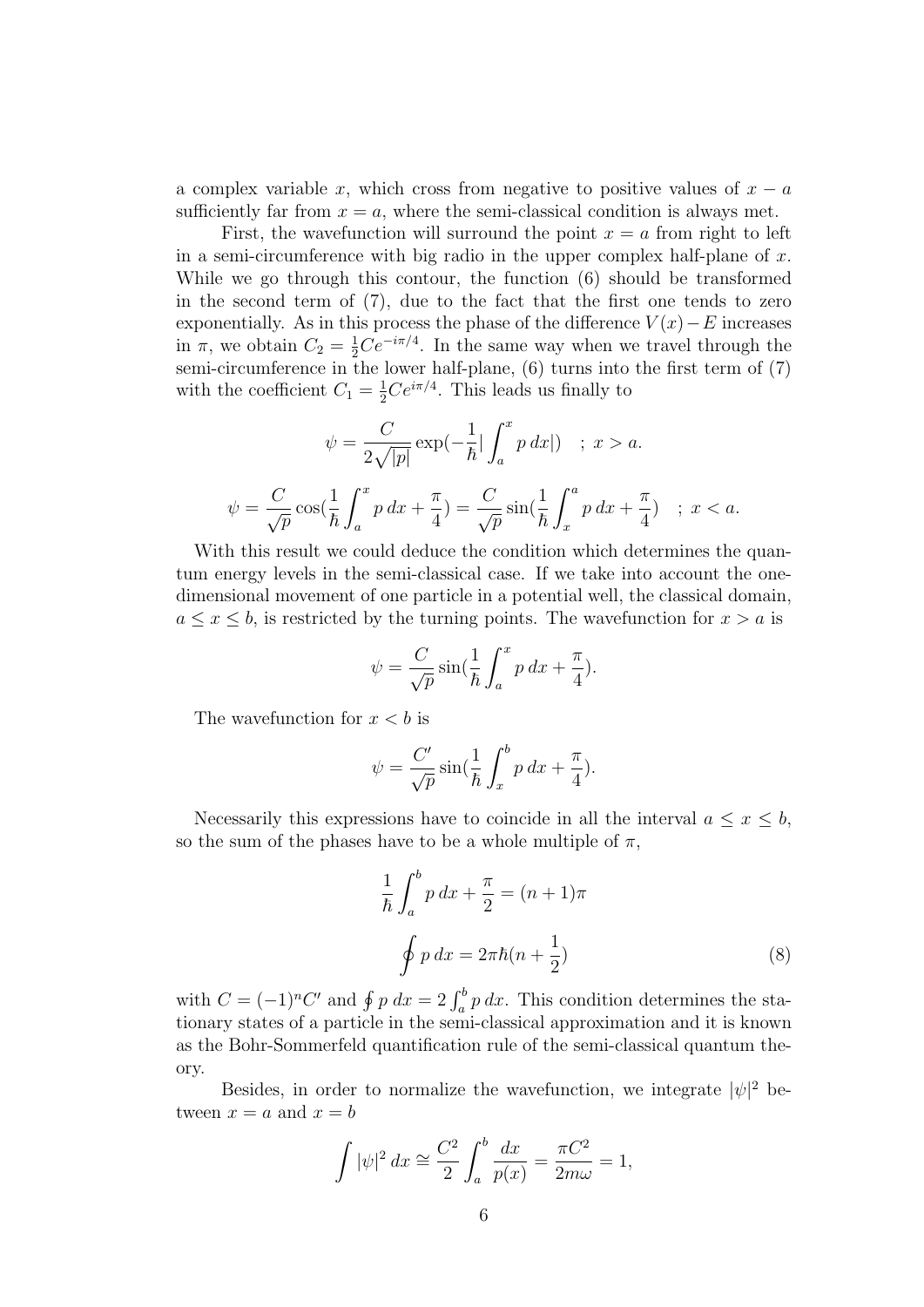where we have substituted the sine square by its middle value  $1/2$  and taking into account that  $\omega = 2\pi/T$ , which is a function of the energy, the semiclassical wavefunction is

$$
= \sqrt{\frac{2m\omega}{p\pi}} \sin\left(\frac{1}{\hbar} \int_x^b p \, dx + \frac{\pi}{4}\right).
$$

## 2 Semi-classical evolution

In the last section, we have been working with the stationary states of a 1D particle moving in a smooth potential. Now, we are going to work with the non stationary solutions corresponding to a particle in a d-dimensional space, with mass m and coordinates  $\mathbf{q} = (q_1, q_2, ..., q_d)$ , moving in an external potential  $V(\mathbf{q})$ . The particle wavefunction  $\psi(\mathbf{q},t)$  is a solution of the time dependent Schrödinger equation

$$
i\hbar\frac{\partial}{\partial t}\psi(\mathbf{q},t) - \frac{\hbar^2}{2m}[\sum_{i=1}^d\frac{\partial^2}{\partial q_i^2}\psi(\mathbf{q},t)] - V(\mathbf{q})\psi(\mathbf{q},t) = 0.
$$

Taking into account the last section wavefunction our ansatz will be

$$
\psi(\mathbf{q},t) = A(\mathbf{q},t)e^{\frac{i}{\hbar}R(\mathbf{q},t)},
$$

with rapidly varying phase  $R(\mathbf{q}, t)$  and and slowly varying amplitude  $A(\mathbf{q}, t)$ , both real magnitudes.

If  $A \neq 0$  and we separate the real and imaginary part, we get two equations, the real part governs the time evolution of the phase

$$
\frac{\partial R}{\partial t} + \frac{1}{2m} \left( \sum_{i=1}^d \frac{\partial R}{\partial q_i} \right)^2 + V(q) - \frac{\hbar^2}{2mA} \sum_{i=1}^d \frac{\partial^2 A}{\partial q_i^2} = 0,\tag{9}
$$

and the imaginary part the time evolution of amplitude

$$
\frac{\partial A}{\partial t} + \frac{1}{m} \sum_{i=1}^{d} \frac{\partial A}{\partial q_i} \frac{\partial R}{\partial q_i} + \frac{A}{2m} \sum_{i=1}^{d} \frac{\partial^2 R}{\partial q_i^2} = 0.
$$
 (10)

Is important to see that the coupling term in (9) is of order  $\hbar^2$  and thus small in the semi-classical limit  $\hbar \longrightarrow 0$ . Taking this into account equation (9) is finally the classical Hamilton-Jacobi equation,

$$
\frac{\partial R}{\partial t} + H(\mathbf{q}, \mathbf{p}) = 0,\tag{11}
$$

being  $\mathbf{p} =$ ∂R ∂q the canonical momenta.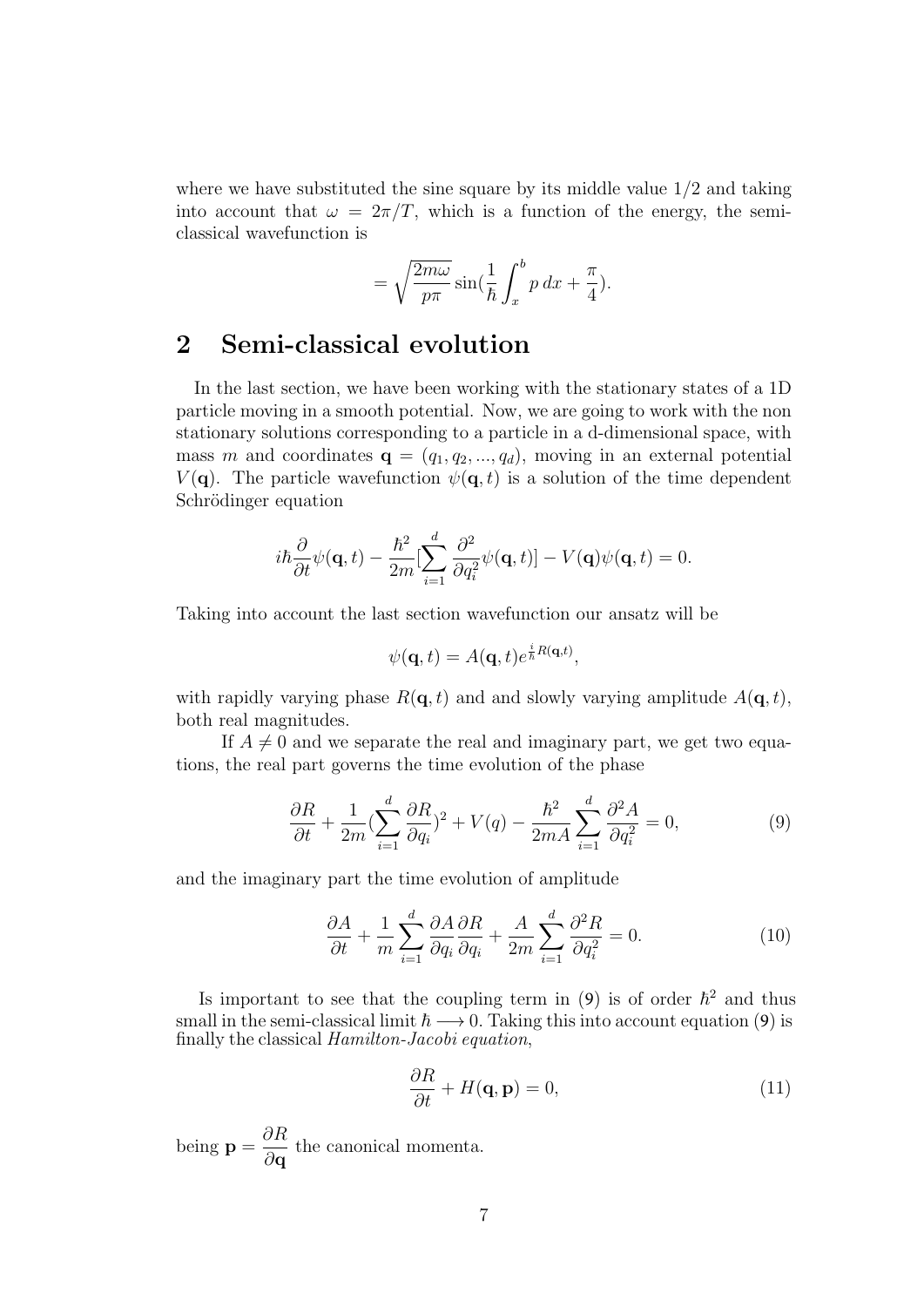#### 2.1 Hamilton's equations

In order to obtain the phase  $R(\mathbf{q}, t)$ , and knowing that

$$
\frac{dR}{dt} = \frac{\partial R}{\partial t} + \sum_{i=1}^{d} \frac{\partial R}{\partial q_i} \dot{q}_i = -H(\mathbf{p}(t), \mathbf{q}(t)) + \mathbf{p}(t)\dot{\mathbf{q}}(t),\tag{12}
$$

we have to integrate equation (12), which leads us to

$$
R(\mathbf{q},t) = R(\mathbf{q}',t_0) + R(\mathbf{q},t;\mathbf{q}',t_0)
$$

$$
R(\mathbf{q},t;\mathbf{q}',t_0) = \int_{t_0}^t d\tau [\dot{\mathbf{q}}(\tau)\mathbf{p}(\tau) - H(\mathbf{q}(\tau),\mathbf{p}(\tau))],
$$
(13)

Our trajectory should satisfy a two-time boundary condition. At the final time (t),  $\mathbf{q}(t) = \mathbf{q}$  and  $\mathbf{p}(t)$  is arbitrary and, at the initial time  $(t_0)$ ,  $\mathbf{q}(t_0) = \mathbf{q}'$ and  $\mathbf{p}(t_0) = \mathbf{p}'$ , which fulfills the relationship

$$
\mathbf{p}' = \frac{\partial R}{\partial \mathbf{q}}(\mathbf{q}', t_0).
$$

If energy is conserved the only time dependence of  $H(\mathbf{q}, \mathbf{p})$  is through  $(q(\tau), p(\tau))$ , so  $R(\mathbf{q}, t; \mathbf{q}', t_0)$  does not depend on  $t_0$ , but only on the elapsed time  $t - t_0$ . If we set  $t_0 = 0$  we finally obtain

$$
R(\mathbf{q},t) = R(\mathbf{q}',0) + R(\mathbf{q},\mathbf{q}',t).
$$

When the energy is conserved,  $H(\mathbf{q}, \mathbf{p}) = E$ , the  $\int H(\mathbf{q}, \mathbf{p})d\tau$  integral in (13) is Et. The other part is the action

$$
S(\mathbf{q}, \mathbf{q}', E) = \int_0^t d\tau \, \dot{\mathbf{q}}(\tau) \mathbf{p}(\tau) = \int_{\mathbf{q}'}^{\mathbf{q}} d\mathbf{q} \, \mathbf{p}.\tag{14}
$$

By (13) we can say that the action is the Legendre transform of Hamilton's principal function

$$
S(\mathbf{q}, \mathbf{q}', E) = R(\mathbf{q}, \mathbf{q}', t) + Et.
$$
 (15)

### 2.2 Semi-classical wavefuntion

In order to obtain the full solution of the Schrödinger equation, we have to integrate (10) too. To the leading order in  $\hbar$ , the gradient of R might be interpreted as the semi-classical momentum density

$$
{}^{*}(\mathbf{q},t)(-i\hbar\sum_{i=1}^{d}\frac{\partial}{\partial q_{i}})\psi(\mathbf{q},t)=-i\hbar A\sum_{i=1}^{d}\frac{\partial A}{\partial q_{i}}+\rho\sum_{i=1}^{d}\frac{\partial R}{\partial q_{i}},
$$

where  $\rho(\mathbf{q}, t) = A^2 = \psi^* \psi$ . The equation (10) leads us the continuity equation,

$$
\frac{\partial \rho}{\partial t} + \sum_{i=1}^{d} \frac{\partial}{\partial q_i} (\rho \nu_i) = 0.
$$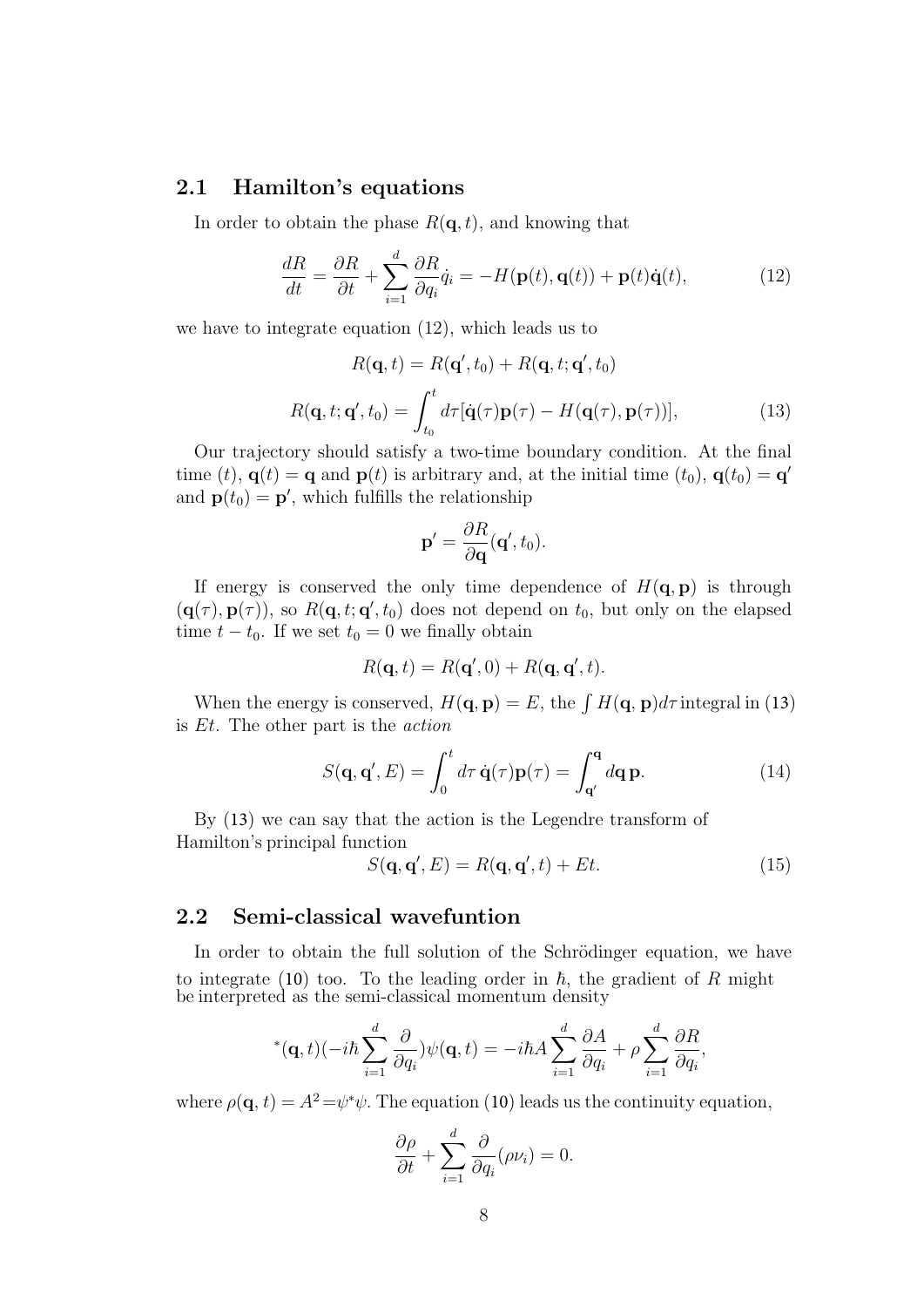Here,  $\nu_i(\mathbf{q}, t) = \dot{q}_i =$  $p_i$ m denotes the component i of a velocity field,

$$
\nu_i(\mathbf{q},t) = \frac{1}{m} \frac{\partial}{\partial q_i} R(\mathbf{q},t).
$$

In a small configuration space volume  $d^dq$  around a point **q** at time t, the number of particles in it is  $\rho(\mathbf{q}, t) d^d q$ . Initially, this swarm of particles, are in a small volume  $d^dq'$  around  $\mathbf{q}'$ . The conservation of the particle number implies that

$$
\rho(\mathbf{q}(t),t)d^dq = \rho(\mathbf{q}',0)d^dq',
$$

so we finally obtain,

$$
\rho(\mathbf{q}(t),t)=|\det\frac{\partial\mathbf{q'}}{\partial\mathbf{q}}|\rho(\mathbf{q}',0),
$$

where the determinant is the Jacobian of the transformation  $\mathbf{q} = \mathbf{q}(\mathbf{q}', t)$ .

With these considerations, the semi-classical wavefunction at time t is

$$
\psi_{sc}(\mathbf{q},t) = A(\mathbf{q},t)e^{\frac{i}{\hbar}R(\mathbf{q},t)} = \sqrt{\det \frac{\partial \mathbf{q}'}{\partial \mathbf{q}}} A(\mathbf{q}',0)e^{\frac{i}{\hbar}(R(\mathbf{q}',0) + R(\mathbf{q},\mathbf{q}',t))} =
$$

$$
= \sqrt{\det \frac{\partial \mathbf{q}'}{\partial \mathbf{q}}}e^{\frac{i}{\hbar}R(\mathbf{q},\mathbf{q}',t)}\psi(\mathbf{q}',0).
$$

In this case we are considering that our initial wave function can be written in terms of single-valued functions  $A(q', 0)$  and  $R(q', 0)$ . Besides, for short times,  $R(\mathbf{q}, t)$  will remain single-valued.

As time goes by,  $\partial_{\mathbf{q}}R(\mathbf{q},t)$  can develop folds and consequently, the value of the phase is not unique, i.e., more than one trajectory will connect  $\mathbf{q}'$  and  $\mathbf{q}$ with different phases  $R(\mathbf{q}, \mathbf{q}', t)$  accumulated along these paths.

We expect different trajectories from  $\mathbf{q}'$  to  $\mathbf{q}$  which we will index by j and with different phases  $R_j(\mathbf{q}, \mathbf{q}', t)$ .

Whenever the Lagrangian manifold develops a fold, the orientation of the pieces of the Lagrangian manifold changes  $(q, \frac{\partial R(q,t)}{\partial q})$  $\frac{\partial(\mathbf{q},t)}{\partial \mathbf{q}}$  with regard to the initial one, so the eigenvalues' sign changes at each fold crossing. So, to keep track of the signs we write the Jacobian determinant as

$$
\det \frac{\partial \mathbf{q'}}{\partial \mathbf{q}}|_{j} = e^{-i\pi m_{j}(\mathbf{q}, \mathbf{q'},t)} |\det \frac{\partial \mathbf{q'}}{\partial \mathbf{q}}|_{j},
$$

where the topological index of the trajectory,  $m_j(\mathbf{q}, \mathbf{q}', t)$ , counts the number of sign changes of the Jacobian determinant on the way from  $q$  to  $q'$  along the  $j - th$  trajectory.

Finally, the semi-classical aproximation to the wave function is a sum over possible trajectories that start at  $q'$  and end in  $q$  at time t, with each contribution weighted by the corresponding phase increment, the topological index and density,

$$
\psi_{sc}(\mathbf{q},t) = \sum_j |\det \frac{\partial \mathbf{q}'}{\partial \mathbf{q}}|_j^{1/2} e^{\frac{i}{\hbar}(R_j(\mathbf{q},\mathbf{q}',t) - \frac{\pi}{2}\hbar m_j(\mathbf{q},\mathbf{q}',t))} \psi(\mathbf{q}'_j,0). \tag{16}
$$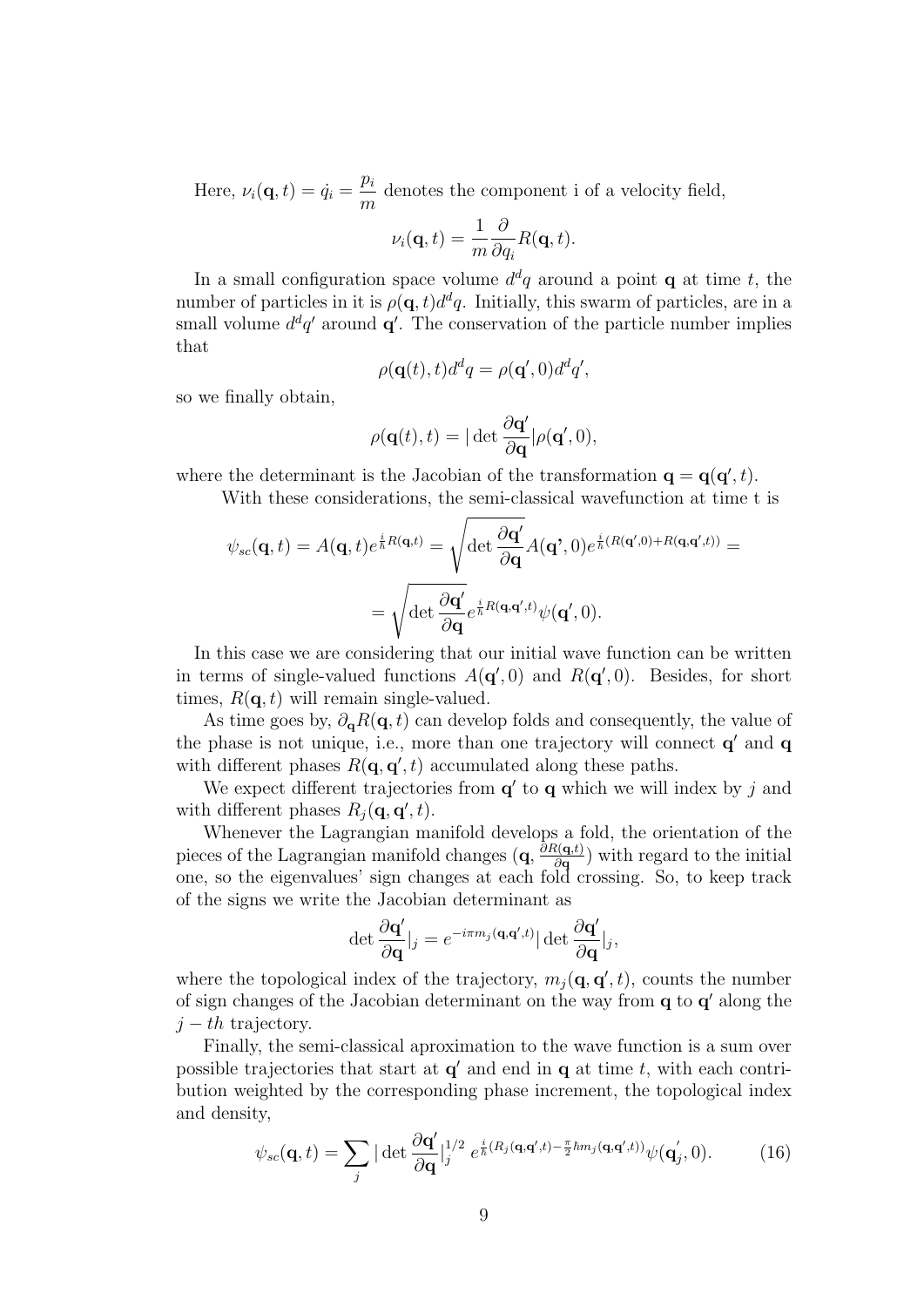## 3 Semi-classical propagator

The *quantum evolution operator*, or the *propagator*, in the coordinate representation, satisfies the Schrödinger equation

$$
i\hbar \frac{\partial}{\partial t} K(\mathbf{q}, \mathbf{q}', t) = H(\mathbf{q}, \mathbf{p}) K(\mathbf{q}, \mathbf{q}', t).
$$

In terms of the stationary solutions, the non-stationary solutions of the timedependent Scrödinger equation for time-independent Hamiltonian operators have the form

$$
\psi(\mathbf{q},t)=\sum_{n}c_{n}e^{-iE_{n}t/\hbar}\phi_{n}(\mathbf{q}),
$$

where the expansion coefficient  $c_n$  is given by

$$
c_n = \int d\mathbf{q} \phi_n^*(\mathbf{q}) \psi(\mathbf{q}, 0).
$$

so we obtain

$$
\psi(\mathbf{q},t) = \int d\mathbf{q}' K(\mathbf{q},\mathbf{q}',t)\psi(\mathbf{q}',0)
$$

with

$$
K(\mathbf{q}, \mathbf{q}', t) = \sum_{n} \phi_n(\mathbf{q}) e^{-iE_n t/\hbar} \phi_n^*(\mathbf{q}').
$$

From the completeness relation, we obtain the boundary condition at  $t = 0$ :

$$
\lim_{t \to 0_+} K(\mathbf{q}, \mathbf{q}', t) = \delta(\mathbf{q} - \mathbf{q}').
$$

To obtain a semi-classical approximation to the propagator we follow now the ideas developed in last section. The only problem is that the initial condition demands that the propagator a  $t = 0$  is a  $\delta$ -funtion at  $\mathbf{q} = \mathbf{q}'$ , so our hypothetical cloud of particles is initially located at  $\mathbf{q} = \mathbf{q}'$  with arbitrary velocity. However in the previous section we assumed that the particles at a certain point **q** have a defined velocity given by  $\dot{q}_i = \partial_{p_i}H(\mathbf{q}, \mathbf{p})$ . This is the main reason why we will derive the semiclassical propagator considering it for short times first, and extrapolating from there to arbitrary times t.

#### 3.1 Short times propagator

Away from  $t = 0$  and for infinitesimally short times  $\delta t$  we write the propagator as,

$$
K(\mathbf{q}, \mathbf{q}', \delta t) = A(\mathbf{q}, \mathbf{q}', \delta t) e^{\frac{i}{\hbar}R(\mathbf{q}, \mathbf{q}', \delta t)}.
$$

If the particle starts at  $\mathbf{q} = \mathbf{q}' = (q'_1, q'_2, ..., q'_d)$  and  $\dot{\mathbf{q}} \approx (\mathbf{q} - \mathbf{q}')/\delta t$ , the phase  $R(\mathbf{q}, \mathbf{q}', \delta t)$  is

$$
R(\mathbf{q}, \mathbf{q}', \delta t) = \frac{m}{2\delta t} (\mathbf{q} - \mathbf{q}')^2 - V(\mathbf{q}) \delta t.
$$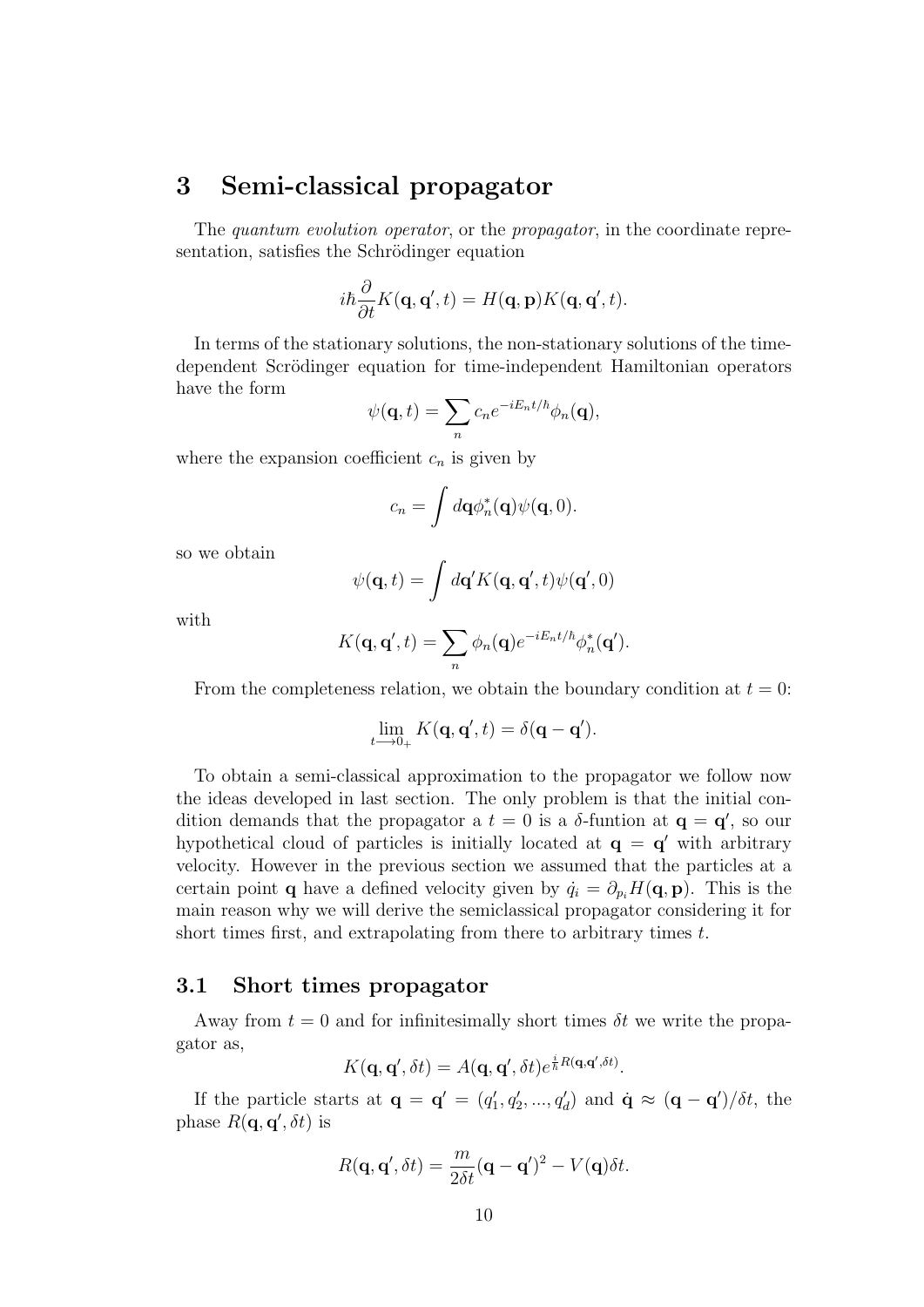For infinitesimal times we can neglect the term  $V(\mathbf{q})\delta t$ , so  $K_{sc}(\mathbf{q}, \mathbf{q}', \delta t)$  could be considered as a d-dimensional Gaussian with width  $\sigma^2 = i\hbar \delta t/m$ . As we have seen, when t tends to zero, the propagator should be a Dirac delta. Thus,  $A(\mathbf{q}, \mathbf{q}', \delta t)$  is fixed by

$$
\delta(\mathbf{z}) = \lim_{\sigma \to 0} \frac{1}{\sqrt{2\pi\sigma^2}} e^{-\mathbf{z}^2/2\sigma^2},
$$

and we obtain

$$
K_{sc}(\mathbf{q},\mathbf{q}',\delta t) \approx (\frac{m}{2\pi i\hbar \delta t})^{\frac{3}{2}}e^{\frac{i}{\hbar}(\frac{m(\mathbf{q}-\mathbf{q}')^2}{2\delta t}-V(\mathbf{q})\delta t)}.
$$

Also, the value of p at short times is

$$
\mathbf{p} = \frac{\partial R}{\partial \mathbf{q}} \simeq \frac{m}{\delta t} (\mathbf{q} - \mathbf{q}').
$$

We could reinterpret the prefactor  $(m/\delta t)^{\frac{3}{2}}$  as the determinant of the Jacobian of the transformation from final position coordinates (q) to the initial momentum coordinates  $(p')$ , if we notice that

$$
\frac{\partial p_i}{\partial q_j} = \frac{\partial}{\partial q_j} \left( \frac{\partial R}{\partial q'_i} \right) = -\frac{\partial^2 R}{\partial q_j \partial q'_i} = -\frac{\partial p'_i}{\partial q_j} = \frac{m}{\delta t} \delta_{ij}.
$$

So the final expression for the semi-classical propagator at short times is

$$
K_{sc}(\mathbf{q}, \mathbf{q}', \delta t) = \frac{1}{(2\pi i\hbar)^{3/2}} (\det \frac{\partial \mathbf{p}'}{\partial \mathbf{q}})^{1/2} e^{\frac{i}{\hbar}(R(\mathbf{q}, \mathbf{q}', \delta t)}, \tag{17}
$$

where

$$
\frac{\partial p'_i}{\partial q_j}\mid_{t,\mathbf{q}'}=\frac{\partial^2 R}{\partial q_j\partial q'_i}.
$$

The subscript  $\ldots|_{t,\mathbf{q}'}$  i ndicates that the partial derivatives are evaluated with  $\mathbf{q}'$  and  $t$  fixed.

In order to obtain the final expression we only have to evolve our short time approximation of t he propagator according t o (16)

$$
K_{sc}(\mathbf{q}'',\mathbf{q}',t'+\delta t) = \sum_j |\det \frac{\partial \mathbf{q}}{\partial \mathbf{q}''}|_j^{1/2} e^{\frac{i}{\hbar}(R_j(\mathbf{q}'',\mathbf{q},t')-\frac{\pi}{2}\hbar m_j(\mathbf{q}'',\mathbf{q},t'))} K(\mathbf{q},\mathbf{q}',\delta t).
$$

Here the topological index  $m_j(\mathbf{q}'', \mathbf{q}', t)$  represents the number of singularities in the Jacobian along the j-th trajectory from  $\mathbf{q}'$  to  $\mathbf{q}''$ . Here we have included the possibility that the phase becomes multi-valued, this is, that there are more than one path from  $q'$  to  $q''$ .

If we take into account that  $R(\mathbf{q}'', \mathbf{q}', t') + R(\mathbf{q}, \mathbf{q}', \delta t) = R(\mathbf{q}'', \mathbf{q}', t' + \delta t)$ and also

$$
\det\frac{\partial \mathbf{q}}{\partial \mathbf{q}^{''}}|_{t}\, \det\frac{\partial \mathbf{p}'}{\partial \mathbf{q}}|_{\mathbf{q}',\delta t}=\det\frac{\partial \mathbf{p}'}{\partial \mathbf{q}''}|_{\mathbf{q}',t'+\delta t},
$$

the final form of the semi-classical propagator (or Van Vleck propagator), is

$$
K_{sc}(\mathbf{q}, \mathbf{q}', t) = \sum_j \frac{1}{(2\pi i\hbar)^{3/2}} (\det \frac{\partial \mathbf{p}'}{\partial \mathbf{q}})^{1/2} e^{\frac{i}{\hbar}R(\mathbf{q}, \mathbf{q}', t) - \frac{i}{2}\pi m_j}.
$$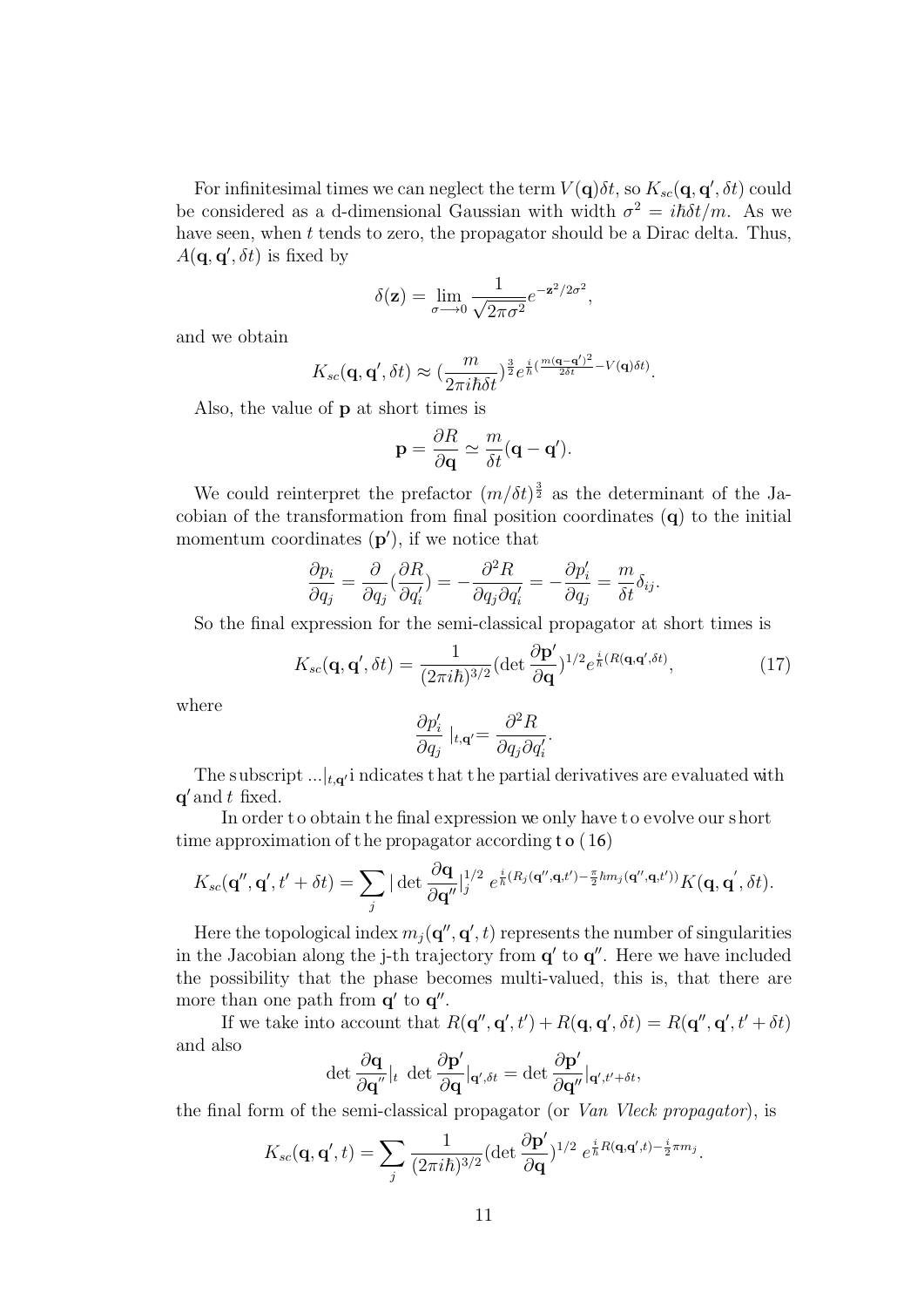### 4 Semi-classical Green funtion

In the previous sections we have obtained approximate solutions to the time dependent Scrödinger equation and this solution remained valid for more complicated and time-dependent Hamiltonians. On the one hand, the propagator is important when we are interested in finite time quantum effects. On the other hand, and for time-independent Hamiltonian operators, the time dependence in the wave function and the propagator will be given in terms of the energy eigen-spectrum of the system as a given wave function can be expanded in energy eigen-basis

$$
\psi(\mathbf{q},t) = \sum_{n} c_n e^{-iE_n t/\hbar} \phi_n(\mathbf{q})
$$

and also the propagator

$$
K(\mathbf{q}, \mathbf{q}', t) = \sum_{n} \phi_n(\mathbf{q}) e^{-iE_n t/\hbar} \phi_n^*(\mathbf{q}'),
$$

Due to this fact, it is a good idea to change from a time to an energy representation, this is from the propagator to the Green's function. The semiclassical approximation of the Green's function  $G_{sc}(\mathbf{q}, \mathbf{q}', E)$  is the Laplace transform of the Van Vleck operator  $K_{sc}(\mathbf{q}, \mathbf{q}', t)$ 

$$
G_{sc}(\mathbf{q}, \mathbf{q}', E) = \frac{1}{i\hbar} \int_0^\infty dt \ e^{iEt/\hbar} K_{sc}(\mathbf{q}, \mathbf{q}', t). \tag{18}
$$

In order to evualate this integral we need to use the stationary phase method (Apendix I).

#### 4.1 Green function for long trajectories

In order to evaluate the integral (18), in an approximate way, we have to distinguish between two types of contributions: one coming from stationary point of the phase and those coming from infinitesimally short times.

This is due to the singular behavior of the propagator for  $t \rightarrow 0$ , where the amplitude does not change slowly compared with the phase.

Taking into account the form of the Van Vleck propagator, the stationary phase point  $(t^*)$  will be given by

$$
\frac{\partial}{\partial t}R(\mathbf{q}, \mathbf{q}', t^*) + E = 0,
$$

which is exactly the derivative with respect to time of the equation  $(15)$  so  $t^* = t^*(\mathbf{q}, \mathbf{q}', E)$  is the arbitrary time in which a particle goes from  $\mathbf{q}'$  to  $\mathbf{q}$ , with a fixed energy  $E$ . And the second derivate evaluated at the stationary phase point is

$$
R(\mathbf{q}, \mathbf{q}', t) + Et = R(\mathbf{q}, \mathbf{q}', t^*) + Et^* + \frac{1}{2} \frac{\partial^2}{\partial t^2} R(\mathbf{q}, \mathbf{q}', t^*) (t - t^*)^2 + \dots
$$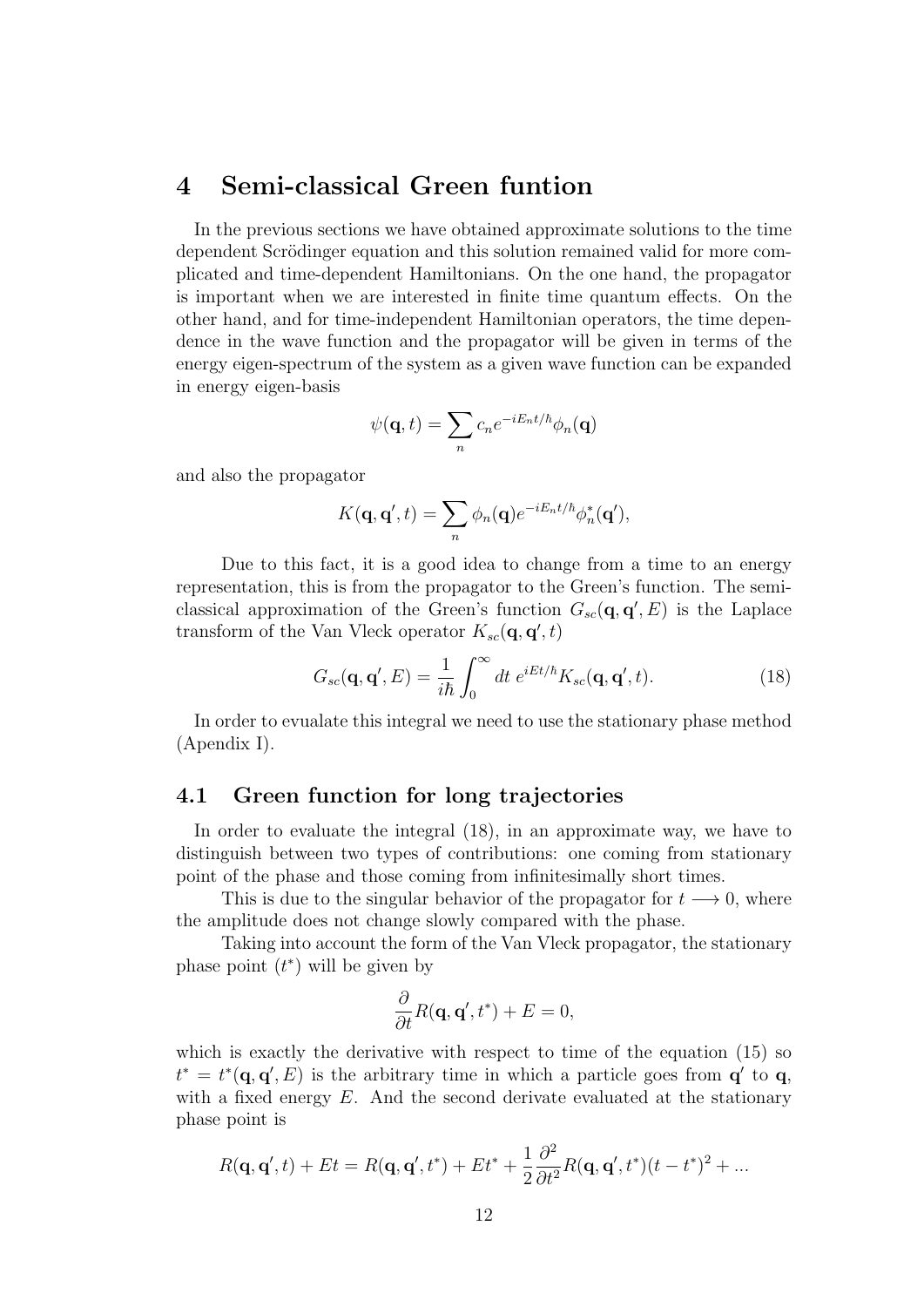So for a certain trajectory  $j$  in the Van Vleck propagator, the stationary phase approximation of the integral is

$$
G_j(\mathbf{q}, \mathbf{q}', E) = \frac{1}{i\hbar (2i\pi\hbar)^{(d-1)/2}} |\det C_j (\frac{\partial^2 R_j}{\partial t^2})^{-1}|^{1/2} e^{i(\frac{S_j}{\hbar} - m_j \frac{\pi}{2})},\qquad(19)
$$

where  $C_j =$  $\partial \mathbf{p}'$  $\frac{\partial \mathbf{p}}{\partial \mathbf{q}}$  and  $R_j$  are evaluated at time  $t^*$  and  $m_j$  includes now also the possible additional phase arising from the stationary phase integration.

First of all, we re-express the phase in terms of the action(which depends on energy)

$$
S(\mathbf{q}, \mathbf{q}', E) = R(\mathbf{q}, \mathbf{q}', t^*) + Et^*, \quad with \quad t^* = t^*(\mathbf{q}, \mathbf{q}', E)
$$

and it is important to notice that the first derivative of the action respect to the coordinates is  $(Cvitanovic<sup>[2]</sup>)$ 

$$
\frac{\partial S(\mathbf{q}, \mathbf{q}', E)}{\partial \mathbf{q}} = \frac{\partial R(\mathbf{q}, \mathbf{q}', t^*)}{\partial \mathbf{q}} \tag{20}
$$

Also, we will try to simplify the amplitude term in (19), rewriting it as a function of energy. Considering the matrix

$$
D(\mathbf{q}, \mathbf{q}', E) = \begin{bmatrix} \frac{\partial^2 S}{\partial \mathbf{q} \partial \mathbf{q}'} & \frac{\partial^2 S}{\partial E \partial \mathbf{q}'}\\ \frac{\partial^2 S}{\partial \mathbf{q} \partial E} & \frac{\partial^2 S}{\partial E^2} \end{bmatrix} = \begin{bmatrix} -\frac{\partial \mathbf{p}'}{\partial \mathbf{q}} & -\frac{\partial \mathbf{p}'}{\partial E} \\ \frac{\partial \mathbf{t}}{\partial \mathbf{q}} & \frac{\partial \mathbf{t}}{\partial E} \end{bmatrix}
$$

taking into account the derivatives of (15) with respect to the energy and (14) with respect to the position

$$
\frac{\partial}{\partial E}S(\mathbf{q}, \mathbf{q}', E) = t
$$

$$
\frac{\partial}{\partial q'_i}S(\mathbf{q}, \mathbf{q}', E) = p'_i.
$$

Also is important to notice that the minus signs follow from the action definition (14), which implies that  $S(\mathbf{q}, \mathbf{q}', E) = -S(\mathbf{q}', \mathbf{q}, E)$ . It is easy to notice that, for a fixed  $\mathbf{q}'$ ,  $D$  is the Jacobian matrix of the coordinate transformation  $(\mathbf{q}, E) \longrightarrow (\mathbf{p}', t).$ 

$$
\det D = (-1)^{d+1} [\det \frac{\partial (\mathbf{p}', t)}{\partial (\mathbf{q}, E)}]_{\mathbf{q}'} = (-1)^{d+1} [\det \frac{\partial (\mathbf{p}', t)}{\partial (\mathbf{q}, t)} \frac{\partial (\mathbf{q}, t)}{\partial (\mathbf{q}, E)}]_{\mathbf{q}'}
$$

$$
= (-1)^{d+1} (\det \frac{\partial \mathbf{p}'}{\partial \mathbf{q}})_{t, \mathbf{q}'} (\det \frac{\partial t}{\partial E})_{\mathbf{q}', \mathbf{q}} = \det C \left(\frac{\partial^2 R}{\partial t^2}\right)^{-1}
$$

In order to obtain this relation we have taken into account that

$$
\frac{\partial^2 R}{\partial t^2} \frac{\partial^2 S}{\partial E^2} = \frac{\partial^2 R}{\partial t^2} \frac{\partial t}{\partial E} = -1.
$$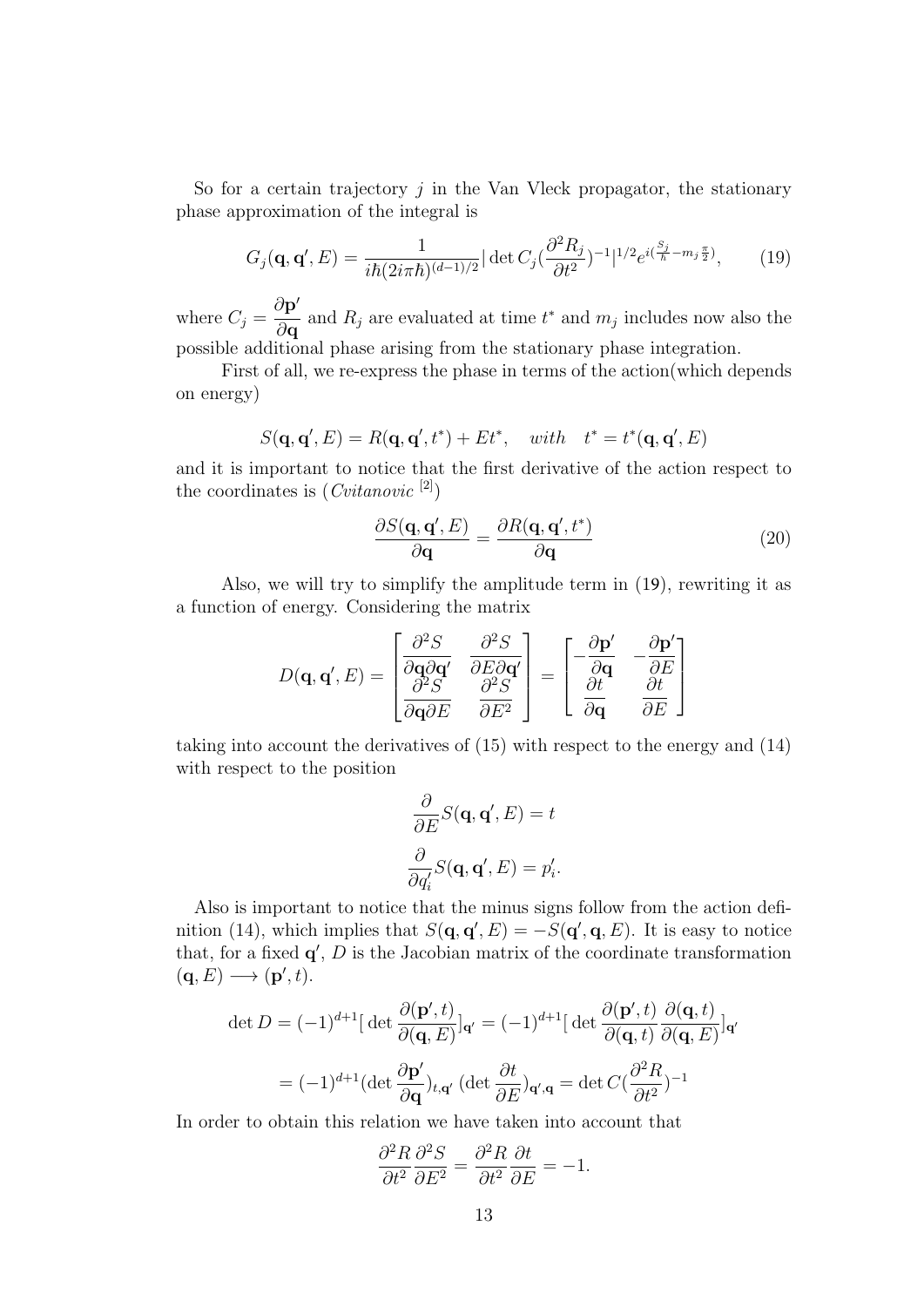We can now rewrite the semi-classical approximation of the contribution of the jth trajectory to the Green's function in explicity energy dependent form

$$
G_j(q, q', E) = \frac{1}{i\hbar (2i\pi\hbar)^{(d-1)/2}} |\det D_j|^{1/2} e^{\frac{i}{\hbar}(S_j - \frac{\pi\hbar}{2}m_j)} \tag{21}
$$

Taking into account that  $G_j(\mathbf{q}, \mathbf{q}', E)$  is constrained to a certain energy  $H(\mathbf{q}, \mathbf{p} = \frac{\partial S}{\partial \mathbf{q}})$  $\frac{\partial S}{\partial \mathbf{q}}$ ) = E we obtain

$$
0 = \frac{\partial}{\partial \mathbf{q}} H(\mathbf{q}, \mathbf{p}) = \sum_{j=1}^{d} \frac{\partial H}{\partial p_j} \frac{\partial p_j}{\partial \mathbf{q}} = \sum_{j=1}^{d} \frac{\partial^2 S}{\partial q_j \partial \mathbf{q}} \dot{q}_j
$$

$$
0 = \frac{\partial}{\partial \mathbf{q}} H(\mathbf{q}', \mathbf{p}') = \sum_{j=1}^{d} \frac{\partial H}{\partial p'_j} \frac{\partial p'_j}{\partial \mathbf{q}} = \sum_{j=1}^{d} \frac{\partial^2 S}{\partial \mathbf{q} \partial q'_j} \dot{q}'_j
$$

Now we rotate the coordinate system to a new local configuration where the first coordinate  $(q_{\parallel})$  is going to be always parallel to the trajectory and the rest  $(d-1)$  perpendicular to it

$$
(q_1, q_2, ..., q_d) \longrightarrow (q_{\parallel}, q_{\perp 1}, ..., q_{\perp (d-1)}),
$$

also taking this into account, the velocity vector will be

$$
(\dot{q}_1, \dot{q}_2, ..., \dot{q}_d) \longrightarrow (\dot{q}_{\parallel}, 0, ..., 0).
$$

As the longitudinal coordinate axis  $q_{\parallel}$  point always along the velocity vector of magnitude  $\dot{\mathbf{q}}$ , the matrix of  $S(\mathbf{q}, \mathbf{q}', E)$  has a column and a row of zeros because the initial and final velocities  $(\dot{q}_{\parallel} \text{ and } \dot{q}_{\parallel}')$  are non-vanishing except for the turning points

$$
0 = \dot{\mathbf{q}}' \frac{\partial^2 S}{\partial \mathbf{q} \partial q'_{\parallel}} = \dot{\mathbf{q}} \frac{\partial^2 S}{\partial q_{\parallel} \partial \mathbf{q'}}.
$$

Evaluating also

$$
\frac{\partial^2 S}{\partial q_{\parallel} \partial E} = \frac{\partial t}{\partial q_{\parallel}} = \frac{1}{\dot{q}_{\parallel}}
$$

$$
\frac{\partial^2 S}{\partial E \partial q'_{\parallel}} = \frac{\partial t}{\partial q'_{\parallel}} = \frac{1}{\dot{q}_{\parallel}'}
$$

we can reduce the determinant of the  $[(d+1) \times (d+1)]$  dimensional matrix

$$
\det D(\mathbf{q}, \mathbf{q}', E) = (-1)^{d+1} \det \begin{bmatrix} 0 & 0 & \frac{\partial^2 S}{\partial E \partial q'_\parallel} \\ 0 & \frac{\partial^2 S}{\partial \mathbf{q}_\perp \partial \mathbf{q}'_\perp} & * \\ \frac{\partial^2 S}{\partial q_\parallel \partial E} & * & * \end{bmatrix}
$$

,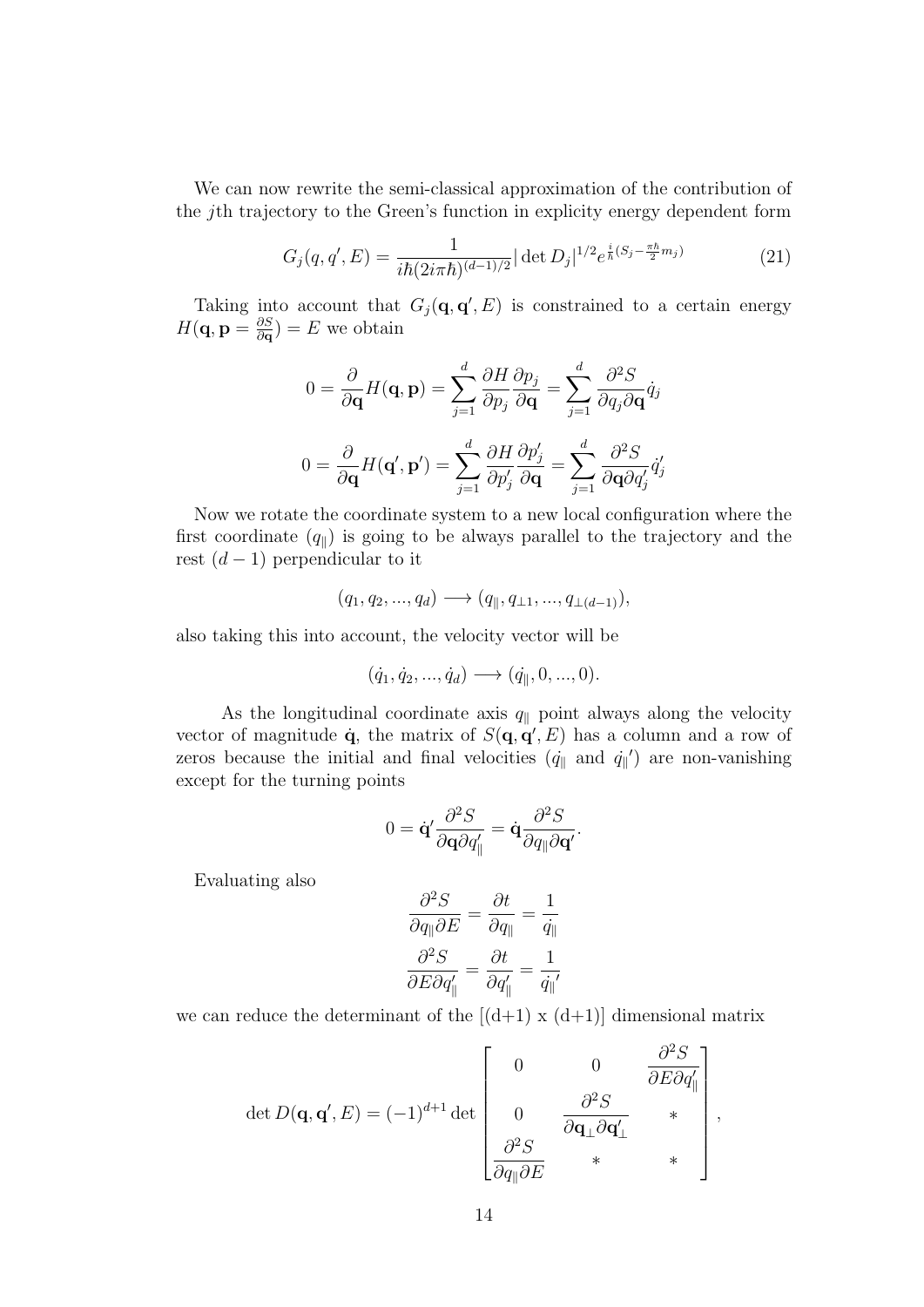to the  $[(d-1)x(d-1)]$  dimensional transverse matrix  $D_{\perp}(\mathbf{q}, \mathbf{q}', E)$ 

$$
\det D(q, q', E) = \frac{1}{\dot{q}_{\parallel} \dot{q}_{\parallel}'} \det D_{\perp}(\mathbf{q}, \mathbf{q}', E)
$$

$$
D_{\perp}(\mathbf{q}, \mathbf{q}', E)_{ik} = -\sum_{i=1}^{d-1} \sum_{k=1}^{d-1} \frac{\partial^2 S(q, q', E)}{\partial q_{\perp i} \partial q'_{\perp k}}.
$$

Everything together for the jth trajectory is

$$
G_j(\mathbf{q}, \mathbf{q}', E) = \frac{1}{i\hbar (2i\pi\hbar)^{(d-1)/2}} \frac{1}{|\dot{q}_{\parallel} \dot{q}_{\parallel}'|^{1/2}} |\det D^j_{\perp}|^{1/2} \exp(\frac{i}{\hbar} S_j - \frac{i\pi}{2} m_j),
$$

where  $m_j$  counts now the number of changes of sign of det  $D_j^j$  $\frac{1}{\perp}$  along the trajectory j which connects  $\mathbf{q}'$  with  $\mathbf{q}$  at energy E.

### 4.2 Green function for short trajectories

For short times we evaluate the integral involving the short time form of the exact quantum mechanical propagator (17).

$$
G_0(\mathbf{q}, \mathbf{q}', E) = \frac{1}{i\hbar} \int_0^\infty dt \left(\frac{m}{2it\pi\hbar}\right)^{d/2} e^{\frac{i}{\hbar}\left(\left[\frac{m(\mathbf{q}-\mathbf{q}')^2}{2t} - V(\mathbf{q})t\right] + Et\right)}
$$
  
= 
$$
\frac{m}{i\hbar^2 (2i\pi)^{d/2}} \left(\frac{\sqrt{2m(E-V)}}{\hbar |\mathbf{q}-\mathbf{q}'|}\right)^{\frac{d}{2}-1} \int_0^\infty \frac{d\tau}{\tau^{d/2}} e^{\frac{i}{2\hbar}S_0(\mathbf{q}, \mathbf{q}', E)(\tau+1/\tau)},
$$

where we have introduced the variable  $\tau =$  $\sqrt{2m(E-V)}$  $\overline{\hbar|{\bf q}-{\bf q}^\prime|}$ t and the action in the short distance form is  $S_0 = \sqrt{2m(E - V)} |\mathbf{q} - \mathbf{q}|$ .

Now if we use the integral representation of the Hankel function

$$
H_{\nu}^{+}(z) = -\frac{i}{\hbar}e^{-i\nu\pi/2} \int_{0}^{\infty} e^{\frac{iz}{2}(\tau + 1/\tau)} \tau^{-\nu - 1} d\tau,
$$

we can write the short distance form of the Green's function as

$$
G_0(\mathbf{q}, \mathbf{q}', E) \approx -\frac{im}{2\hbar^2} \left(\frac{\sqrt{2m(E-V)}}{2\hbar\pi |\mathbf{q} - \mathbf{q}'|}\right)^{\frac{d-2}{2}} H^+_{\frac{d-2}{2}}(S_0/\hbar).
$$
 (22)

## 5 Trace formula and average density of states

As we are just interested in the spectra, our task is to evaluate the trace of the Green's function, this is formally talking,

$$
TrG(\mathbf{q}, \mathbf{q}', E) = \int dq \ G(\mathbf{q}, \mathbf{q}, E) = \int d^d q \sum_n \frac{\phi_n(\mathbf{q}) \phi_n^*(\mathbf{q})}{E' + i\epsilon - E_n}
$$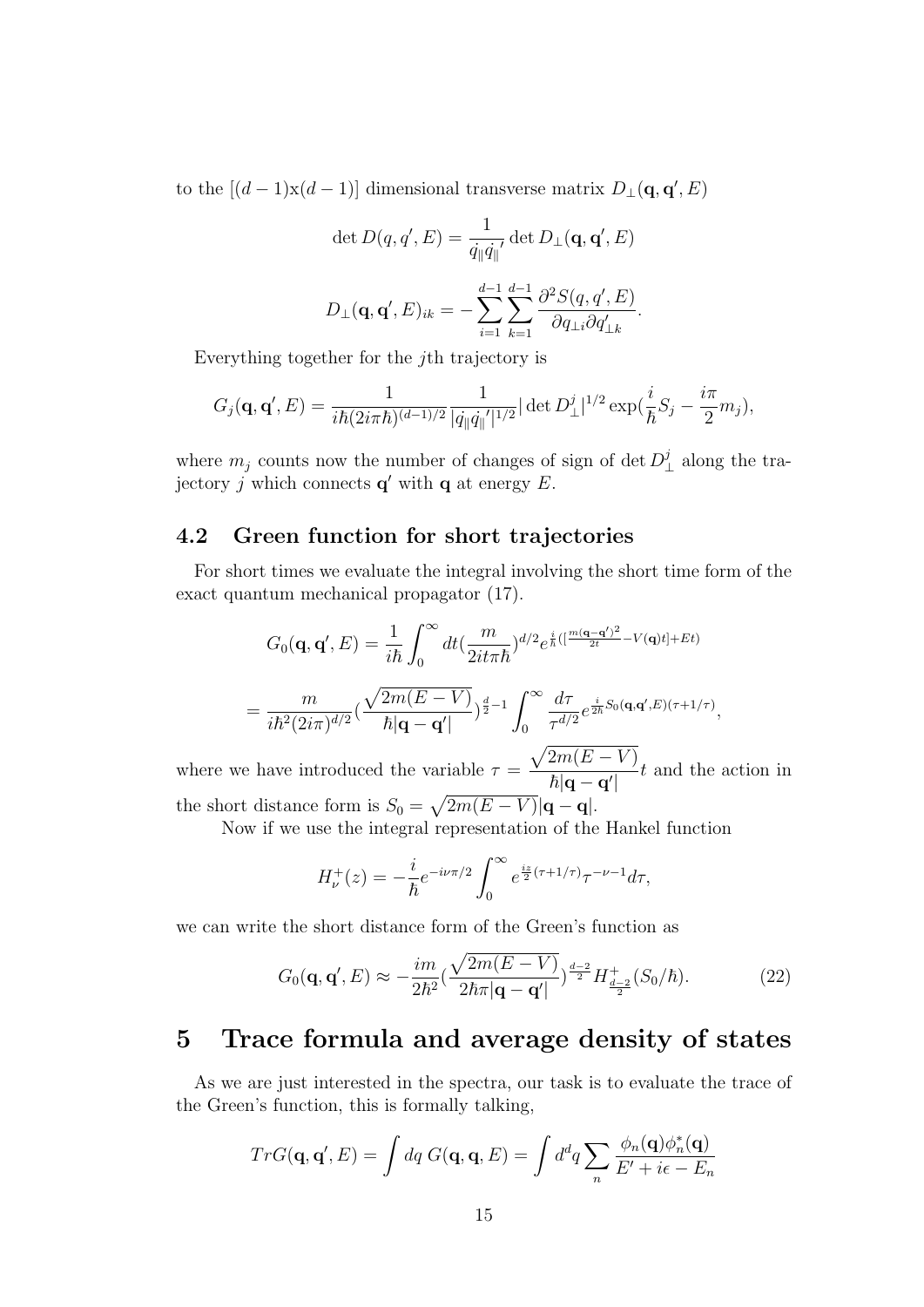$$
= \sum_n \frac{1}{E - E_n} \int d^d q \phi_n(\mathbf{q}) \phi_n^*(\mathbf{q}) = \sum_n \frac{1}{E - E_n},
$$

defined in the half upper complex plane and  $E = E' + i\epsilon$  is complex with imaginary positive part. In order to obtain this result we have taken into account the orthonormality of the basis for a bound systems  $\int d^dq \phi_n(\mathbf{q})\phi_m^*(\mathbf{q}) = \delta_{nm}$ and also the definition of the Green's function as the Laplace transform of the propagator. It is important to notice that this is only a formal trace because this sum is usually divergent.

The main reason to calculate this trace is that our final aim is to obtain the density of states, a representation with a delta peak at each eigen-energy.

$$
d(E) = \sum_{n} \delta(E - E_n) = -\lim_{\epsilon \to 0} \frac{1}{\pi} Im \ Tr G(\mathbf{q}, \mathbf{q}', E' + i\epsilon), \tag{23}
$$

where we have used the identity

$$
\delta(E - E_n) = -\lim_{\epsilon \to +0} \frac{1}{\pi} Im \frac{1}{E' - E_n + i\epsilon}.
$$

### 5.1 Trace formula

So our task now is to evaluate the Green's function trace in the semi-classical approximation.

$$
TrG_{sc}(E) = \int d^dq G_{sc}(\mathbf{q}, \mathbf{q}, E) = TrG_0(E) + TrG_{osc}(E) =
$$

$$
= TrG_0(E) + \sum_j \int d^dq G_j(\mathbf{q}, \mathbf{q}, E),
$$

where there are contributions from the "zero length" trajectories, whose lengths approach to zero as  $\mathbf{q}' \longrightarrow \mathbf{q}$ , and the "long" classical ones, which start and end in q after a finite time.

We will begin with these last ones. As now we identify  $q$  with  $q'$ , and perform the integral by using the stationary phase approximation.

$$
\frac{\partial S_j(\mathbf{q}, \mathbf{q}', E)}{\partial q_i}|_{\mathbf{q}'=\mathbf{q}} + \frac{\partial S_j(\mathbf{q}, \mathbf{q}', E)}{\partial q'_i}|_{\mathbf{q}'=\mathbf{q}} = p_i(\mathbf{q}, \mathbf{q}, E) - p'_i(\mathbf{q}, \mathbf{q}, E) = 0,
$$

so the trace receives contributions only from those long classical trajectories which are periodic in the full phase space (like positions, the initial and the final momenta coincide as well).

For a periodic orbit the natural coordinate system is the intrinsic one, with  $q_{\parallel}$  axis pointing in the  $\dot{q}$  direction along the orbit and the rest transverse to it. So, in this coordinates the jth periodic orbit contribution to the trace of the semi-classical Green's function is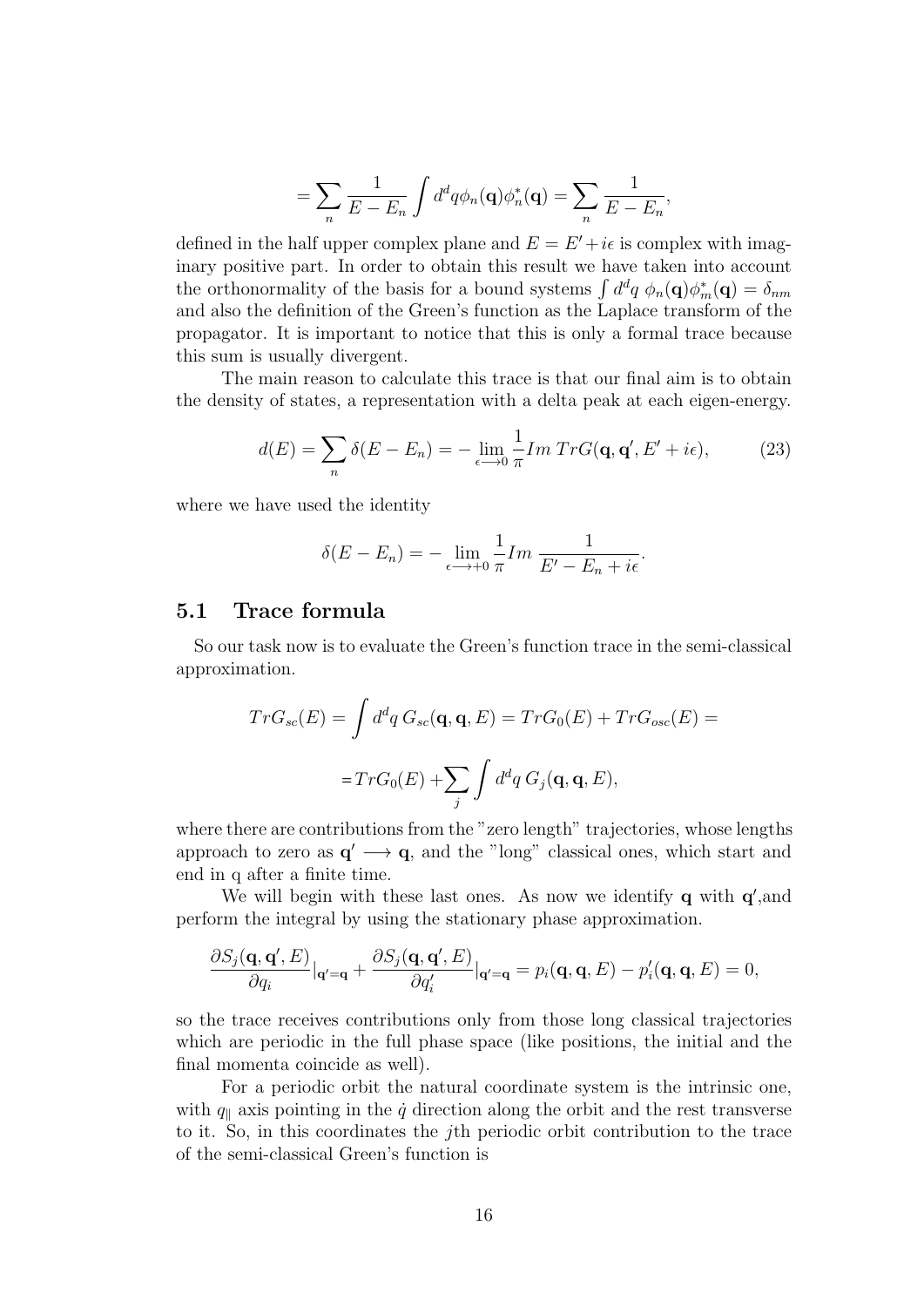$$
Tr G_j(E) = \frac{1}{i\hbar (2\pi\hbar)^{(3-1)/2}} \oint_j \frac{dq_{\parallel}}{\dot{q}} \int_j d\mathbf{q}_{\perp} |\det D^j_{\perp}|^{1/2} e^{\frac{i}{\hbar} (S_j - \frac{\hbar \pi}{2} m_j)},
$$

where the integration in  $q_{\parallel}$  goes from 0 to  $L_j$ . As always, in the stationary phase approximation we assume that the density varies smoothly so is well approximated by  $D^j$  $L^{\jmath} (q_{\parallel}, \mathbf{0}, E)$  on the classical trajectory,  $\mathbf{q}_{\perp} = 0$ . Also the topological index  $m_j(q_{\parallel}, \mathbf{q}_{\perp}, E)$  does not depend on the initial point  $q_{\parallel}$ , so we set  $m_i(E)$ .

The transverse integration is carried out by the stationary phase method again, with the phase stationary on the periodic orbit,  $\mathbf{q}_{\perp} = 0$ . If we express the determinant of the second derivative matrix as

$$
\det D'_{\perp j} = \det \left( \frac{\partial^2 S}{\partial q_{\perp i} \partial q_k} + \frac{\partial^2 S}{\partial q'_{\perp i} \partial q_k} + \frac{\partial^2 S}{\partial q_{\perp i} \partial q'_k} + \frac{\partial^2 S}{\partial q'_{\perp i} \partial q'_k} \right),
$$

we obtain as a result of the transverse integration

$$
Tr G_j = \frac{1}{i\hbar} \oint \frac{dq_{\parallel}}{\dot{q}} \Big| \frac{\det D_{\perp j}(q_{\parallel}, \mathbf{0}, E)}{\det D'_{\perp j}(q_{\parallel}, \mathbf{0}, E)} \Big|^{1/2} e^{\frac{i}{\hbar}(S_j - \frac{\pi \hbar}{2} m_j)}.
$$

So our next task is to obtain the value of det  $D_{\perp j}/\det D'_{\perp j}$ . In terms of the monodromy matrix of the periodic orbit we could give to this determinant the next meaning

$$
\begin{aligned}\det D_\perp &= |\frac{\partial \mathbf{p}'_\perp}{\partial \mathbf{q}_\perp}| = |\frac{\partial \mathbf{q}'_\perp}{\partial \mathbf{q}_\perp} \frac{\partial \mathbf{p}'_\perp}{\partial \mathbf{q}'_\perp}| = |\frac{\partial (\mathbf{q}'_\perp, \mathbf{p}'_\perp)}{\partial (\mathbf{q}_\perp, \mathbf{q}'_\perp)}| \\
\det D'_\perp &= |\frac{\partial \mathbf{p}_\perp}{\partial \mathbf{q}_\perp} - \frac{\partial \mathbf{p}'_\perp}{\partial \mathbf{q}_\perp} + \frac{\partial \mathbf{p}_\perp}{\partial \mathbf{q}'_\perp} - \frac{\partial \mathbf{p}'_\perp}{\partial \mathbf{q}'_\perp}| = |\frac{\partial (\mathbf{p}_\perp - \mathbf{p}'_\perp, \mathbf{q}_\perp - \mathbf{q}'_\perp)}{\partial (\mathbf{q}'_\perp, \mathbf{q}_\perp)}|, \end{aligned}
$$

and defining the transverse vector  $\mathbf{x}_{\perp} = (\mathbf{q}_{\perp}, \mathbf{p}_{\perp})$  in the full phase space, the ratio is now

$$
\frac{\det D'_{\perp}}{\det D_{\perp}} = |\frac{\partial (\mathbf{p}_{\perp} - \mathbf{p}'_{\perp}, \mathbf{q}_{\perp} - \mathbf{q}'_{\perp})}{\partial (\mathbf{q}'_{\perp}, \mathbf{q}_{\perp})}| |\frac{\partial (\mathbf{q}_{\perp}, \mathbf{q}'_{\perp})}{\partial (\mathbf{q}'_{\perp}, \mathbf{p}'_{\perp})}| = |\frac{\partial (\mathbf{p}_{\perp} - \mathbf{p}'_{\perp}, \mathbf{q}_{\perp} - \mathbf{q}'_{\perp})}{\partial (\mathbf{q}'_{\perp}, \mathbf{p}'_{\perp})}|
$$
  
=  $|\frac{\partial (\mathbf{x}_{\perp} - \mathbf{x}'_{\perp})}{\partial \mathbf{x}'_{\perp}}| = \det(M - 1),$ 

where M is the monodromy matrix for a surface of section transverse orbit within the constant energy  $E = H(\mathbf{q}, \mathbf{p})$  shell.

Furthermore, the classical periodic orbit action  $S_i(E)$  is an integral around the loop defined by the periodic orbit, but does not depend on the starting point  $q_{\parallel}$ , and is defined as

$$
S_j(E) = \oint p(q_{\parallel}, E) dq_{\parallel},
$$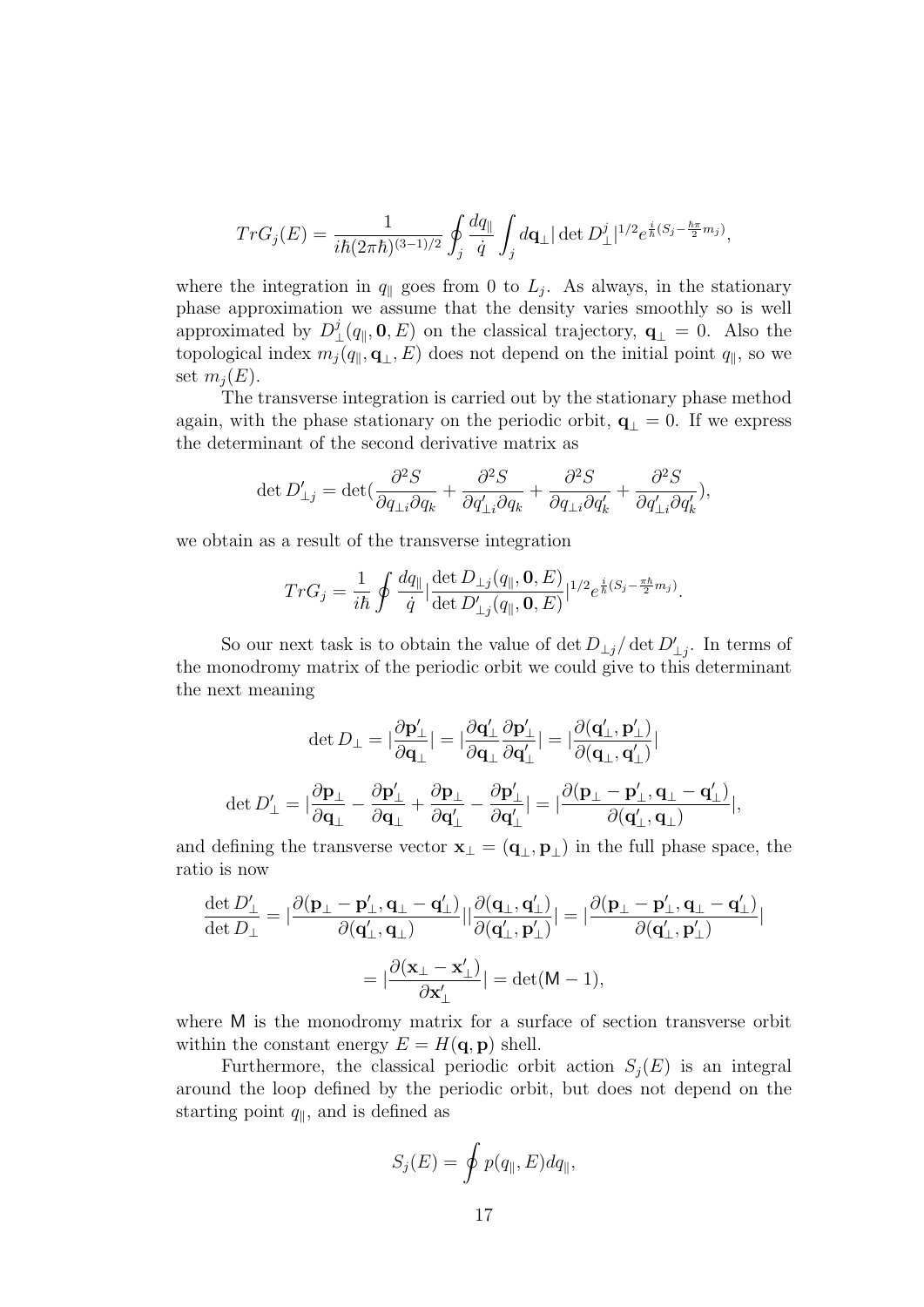as M neither depends on it, the action and the term  $\det(1 - M_i)$  can be taken out of the  $q_{\parallel}$  integral

$$
tr G_j(E) = \frac{1}{i\hbar} \sum_j \frac{1}{|\det(1 - M_j)|^{1/2}} e^{\frac{i}{\hbar}(S_j - \frac{\hbar \pi}{2} m_j)} \oint \frac{dq_{\parallel}}{\dot{q}}.
$$

Here we have assumed that  $M_j$  has no marginal values. The action  $S_j(E)$ , the topological index  $m_i$  and  $M_i$  are classical invariants of the periodic orbit.

Taking into account the fact that any repeat of a periodic orbit is also a periodic orbit and as the action and the topological index are additive along the trajectory, for rth repeat we simply multiply by  $r$ . Also, because of the chain rule of derivatives, the monodromy matrix of the rth repeat of a prime cycle p is simply  $(M_p)^r$ , where  $M_p$  is the prime cycle monodromy matrix.

Now we denote the time period of the prime cycle p, the single transversal of a periodic by  $T_p$ . As  $dt = dq_{\parallel}/\dot{q}(t)$ 

$$
\int_0^{L_{\rm p}} \frac{dq_{\parallel}}{\dot{q}(t)} = \int_0^{T_{\rm p}} dt = T_{\rm p}.
$$

All in all, we obtain the *Gutzwiller trace formula* 

$$
TrG_{sc} = TrG_0 + \frac{1}{i\hbar} \sum_{\mathbf{p}} T_{\mathbf{p}} \sum_{r=1}^{\infty} \frac{1}{|\det(1 - \mathbf{M}_{\mathbf{p}}^r)|^{1/2}} e^{\frac{ir}{\hbar}(S_{\mathbf{p}} - \frac{\hbar \pi}{2} m_{\mathbf{p}})} \tag{24}
$$

where the topological index  $m_p(E)$  counts the number of changes of sign of the second derivatives evaluated along the periodic orbit p. (24) is valid only for isolated periodic orbits as occurs in 1d systems and chaotic systems.

### 5.2 Average density of states

The semi-classical contribution to the density of states is given by the imaginary part of the Gutzwiller formula (24) multiplied with  $-1/\pi$ . Also the contribution coming from zero length trajectories is the imaginary part of (22) for  $q' \rightarrow q$  integrated over the configuration space

$$
d_0(E) = -\frac{1}{\pi} \int d\mathbf{q} Im G_0(\mathbf{q}, \mathbf{q}, E),
$$

and coincides with the classical value of the density of states, whose expression is in general

$$
d_0(E) = \int \frac{d\mathbf{p} d\mathbf{q}}{(2\pi\hbar)^d} \delta(E - H(\mathbf{q}, \mathbf{p}))
$$

The final form for the semi-classical density of states is a sum of this average density and the oscillation density of states around the average, derived from the second part of (24),  $d_{sc}(E) = d_0(E) + d_{osc}(E)$  where

$$
d_{osc} = \frac{1}{\pi \hbar} \sum_{\mathbf{p}} T_{\mathbf{p}} \sum_{r=1}^{\infty} \frac{\cos(rS_{\mathbf{p}}(E)/\hbar - rm_{\mathbf{p}}\pi/2)}{|\det(1 - M_{\mathbf{p}}^{r})|^{1/2}}
$$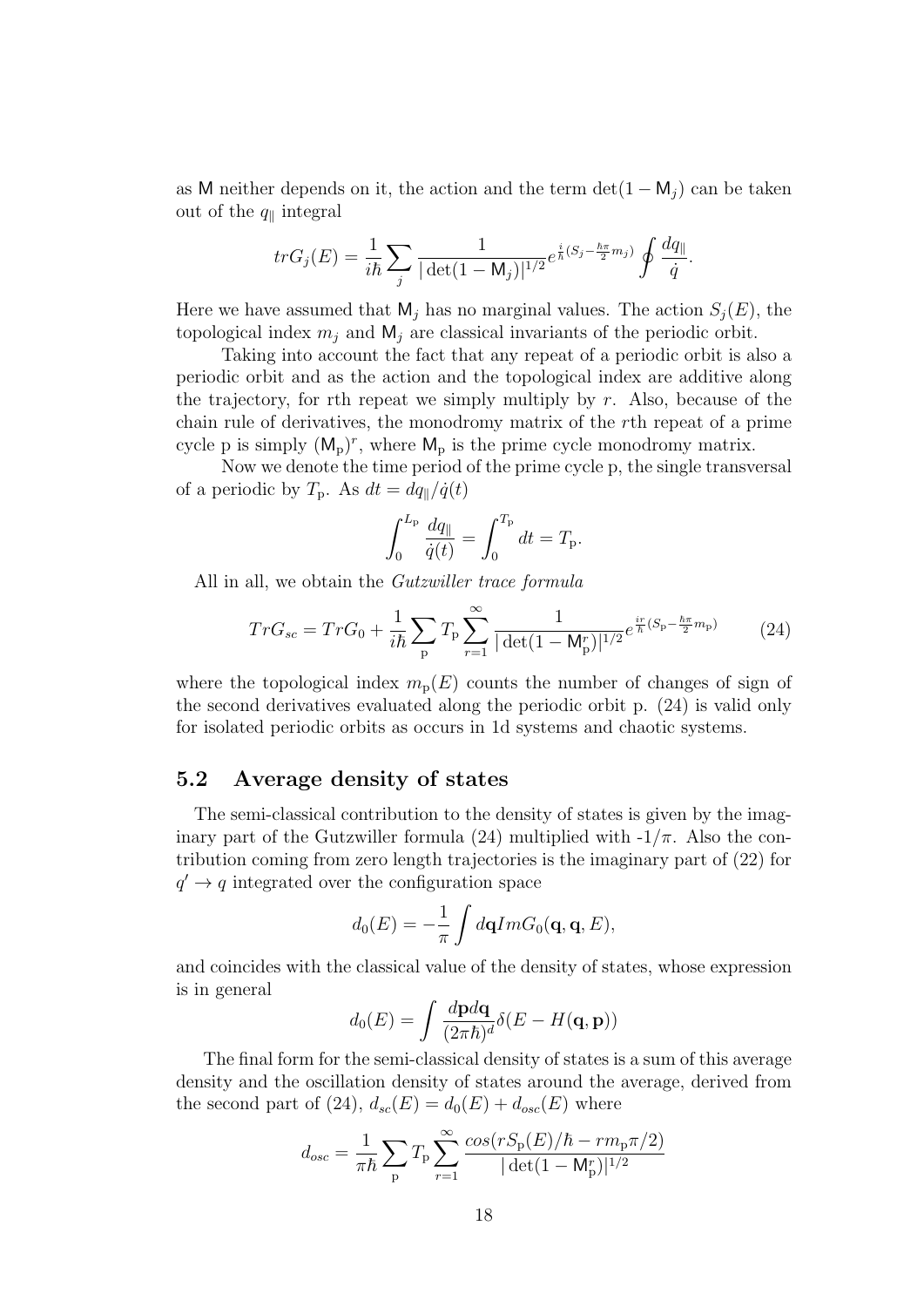## Part II Application

Ahora, partiendo del formalismo anteriormente desarrollado, procederemos a la resolución de un problema concreto. Este consistirá en un sistema de una sola partícula unidimensional atrapada en un potencial cúbico.

El primer paso para el cálculo de las acciones y periodos tanto en la barrera como en el pozo es obtener los puntos en los que el potencial se anula para cada valor de la energía. Además, como hemos visto en la sección anterior, a la traza contribuir´an todas las posibles trayectorias cerradas, tanto reales como imaginarias y tendremos que considerarlas a la hora de obtener la misma.

Finalmente, mediante teoría de perturbaciones, obtenemos las correcciones a las auto-energías a orden cero, de la que recuperaremos la condición de cuantización de Bohr-Sommerfeld, y a primer orden, que podremos relacionar con el tiempo de vida de los estados.

## 6 Cubic potential problem

Our next step is to use this formalism in a particular case. We will study the semi-classical dynamics of a particle with mass  $m$  under the effect of a cubic potential in 1d configuration space. This potential will have a relative minimum at  $q = 0$ , and a relative maximum, this is, a potential barrier.

The Hamiltonian operator for this system in the coordinate  $(q)$  representation is

$$
\label{eq:Ham} \hat{H}=-\frac{\hbar^2}{2m}\frac{\partial^2}{\partial q^2}+\frac{1}{2}kq^2-\alpha q^3.
$$

Performing now the coordinate change

$$
q = aq_*,
$$

which leads us to

$$
\label{eq:hamiltonian} \hat{H}=-\frac{\hbar^2}{2ma^2}\frac{\partial^2}{\partial q_*^2}+\frac{1}{2}ka^2q_*^2-\alpha a^3q_*^3.
$$

Choosing a so that

$$
ka^2 = \frac{\hbar^2}{ma^2}
$$

which gives

$$
a = \sqrt{\frac{\hbar}{\sqrt{mk}}}.
$$

Now, scaling  $\hat{H}$  in the form

$$
\hat{H} = ka^2 \hat{H}',
$$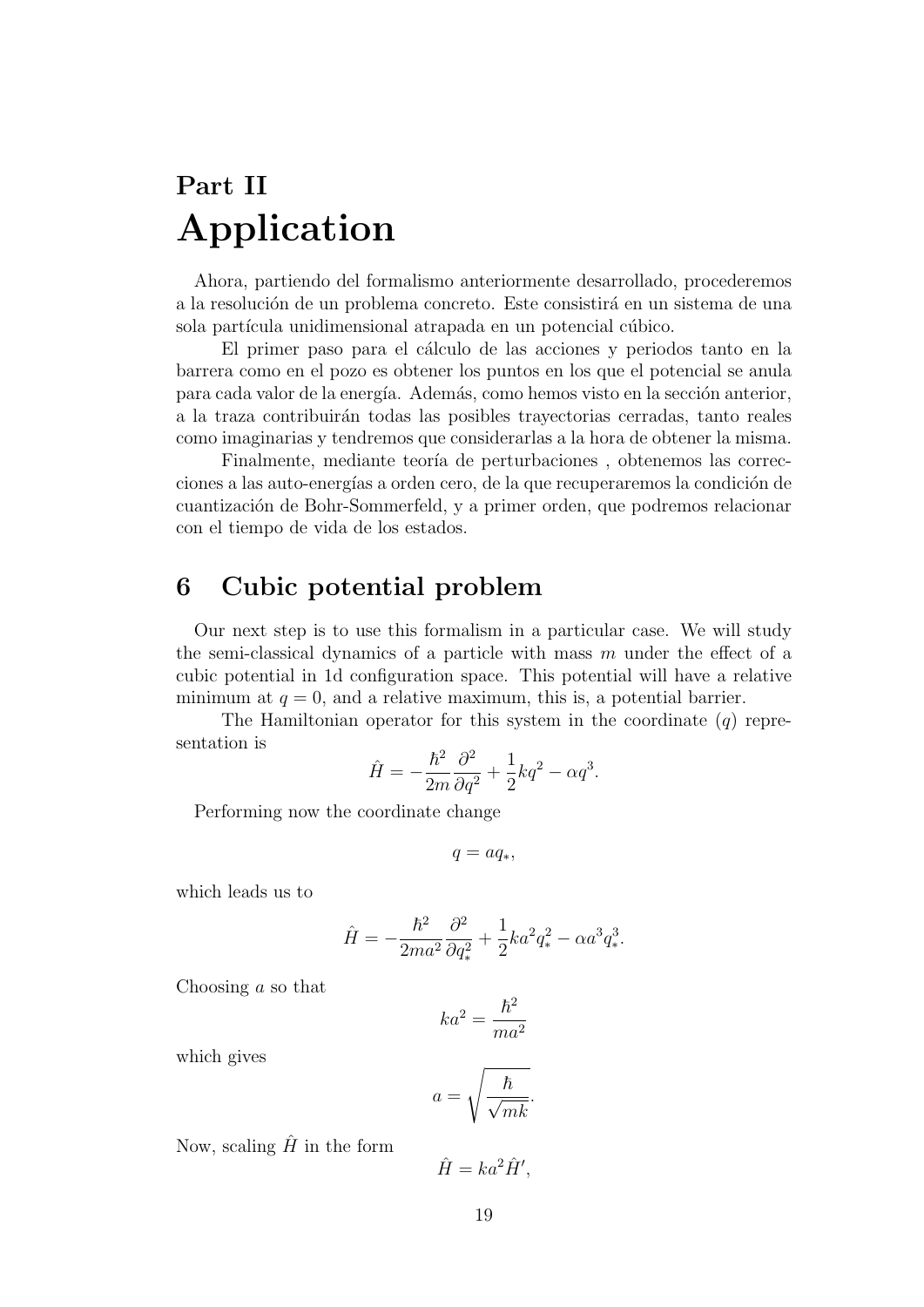where the scaled Hamiltonian operator is then

$$
\hat{H}' = \frac{\hat{H}}{\hbar \omega_0} = -\frac{1}{2} \frac{\partial^2}{\partial q_*^2} + \frac{1}{2} q_*^2 - \alpha_* q_*^3,
$$

where  $\omega_0 =$  $\sqrt{k}$  $\frac{\ldots}{m}$  is the frequency at the minimum of the potential and  $\alpha_*$  is the only parameter of the problem.  $\hat{H}'$  measures energy in units of  $\hbar\omega_0$ , and is a reduced Hamiltonian operator in which  $\hbar = 1$ .

Now, with  $q_* \equiv q$  the classical Hamiltonian operator will be

$$
H = \frac{p^2}{2} + \frac{q^2}{2} - \alpha_* q^3.
$$

First of all, we want to re-express the constant  $\alpha_*$  in the potential  $V(q)$  =  $q^2$  $\frac{d}{2} - \alpha_* q^3$  as a function of D, the energy at the barrier top. If we take into account that, when we are at the top of our potential

$$
\frac{\partial V}{\partial q} = q - 3\alpha_* q^2 = 0,
$$

this leads us to

$$
q_m = \frac{1}{3\alpha_*}
$$

.

Now in order to obtain the relation between  $\alpha_*$  and D, we substitute this  $q_m$  value in  $V(q)$ 

$$
V(q_m) = D = \frac{1}{2}(\frac{1}{3\alpha_*)^2 - \alpha_*(\frac{1}{3\alpha_*)^3} = \frac{1}{9\alpha_*^2}(\frac{1}{2} - \frac{1}{3}) = \frac{1}{54\alpha_*^2}.
$$

Taking this into account, the final expression for the potential will be

$$
V(q) = \frac{q^2}{2} - \frac{q^3}{\sqrt{54D}},
$$

which fulfills

$$
\lim_{q \to -\infty} V(q) = +\infty
$$

$$
\lim_{q \to \infty} V(q) = -\infty.
$$

A plot of this potential is given in Figure 1.

Taking these conditions into account we will have a non-degenerate continuous spectrum (*Cohen-Tannoudji*, *Diu and Laloe*  $[3]$ ).

We will study our system for energies  $0 \lt E \lt D$ , i.e., within the potential well region. As far as the spectrum is concerned, there is a certain probability of trapped states within the barrier, which decay through tunelling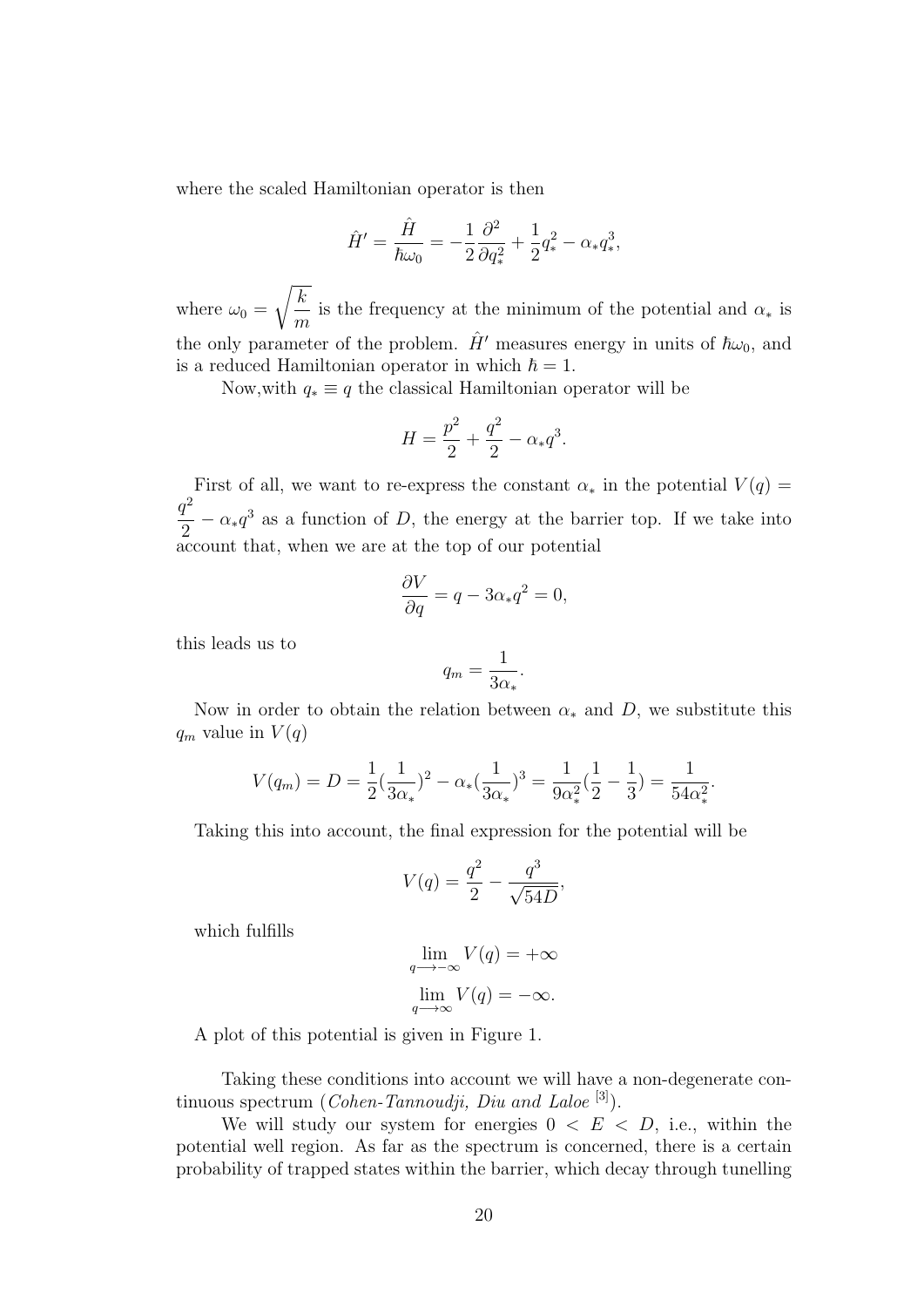

Figure 1: Potential  $V(q)$ 

across the barrier. These states are called resonances in scattering theory and are immersed in the continuous spectrum.

One can associate a complex energy with them

$$
E=E_r-iE_i.
$$

The imaginary part is responsible for the decay of the state into the continuum.

The rate of this decay will be

$$
\Gamma = \frac{2E_i}{\hbar},
$$

and the lifetime

$$
\tau = \frac{1}{\Gamma}.
$$

Since we want to obtain, for the different values of the energy  $(E)$ , the three points where the potential cuts the q-axis, we make  $p = 0$  and then

$$
p = \sqrt{2(E - V)} = 0 \Rightarrow 2(E - V) = 0,
$$

so the final equation which we have to solve is

$$
\frac{2}{\sqrt{54D}}q^3 - q^2 + 2E = 0
$$

This equation depends on  $E$  as a parameter and we are going to find its solutions using the Cardano's Method. This method allows us to solve analytically any cubic equation in one variable. So for an equation like

$$
\alpha x^3 + \beta x^2 + \gamma x + \delta = 0
$$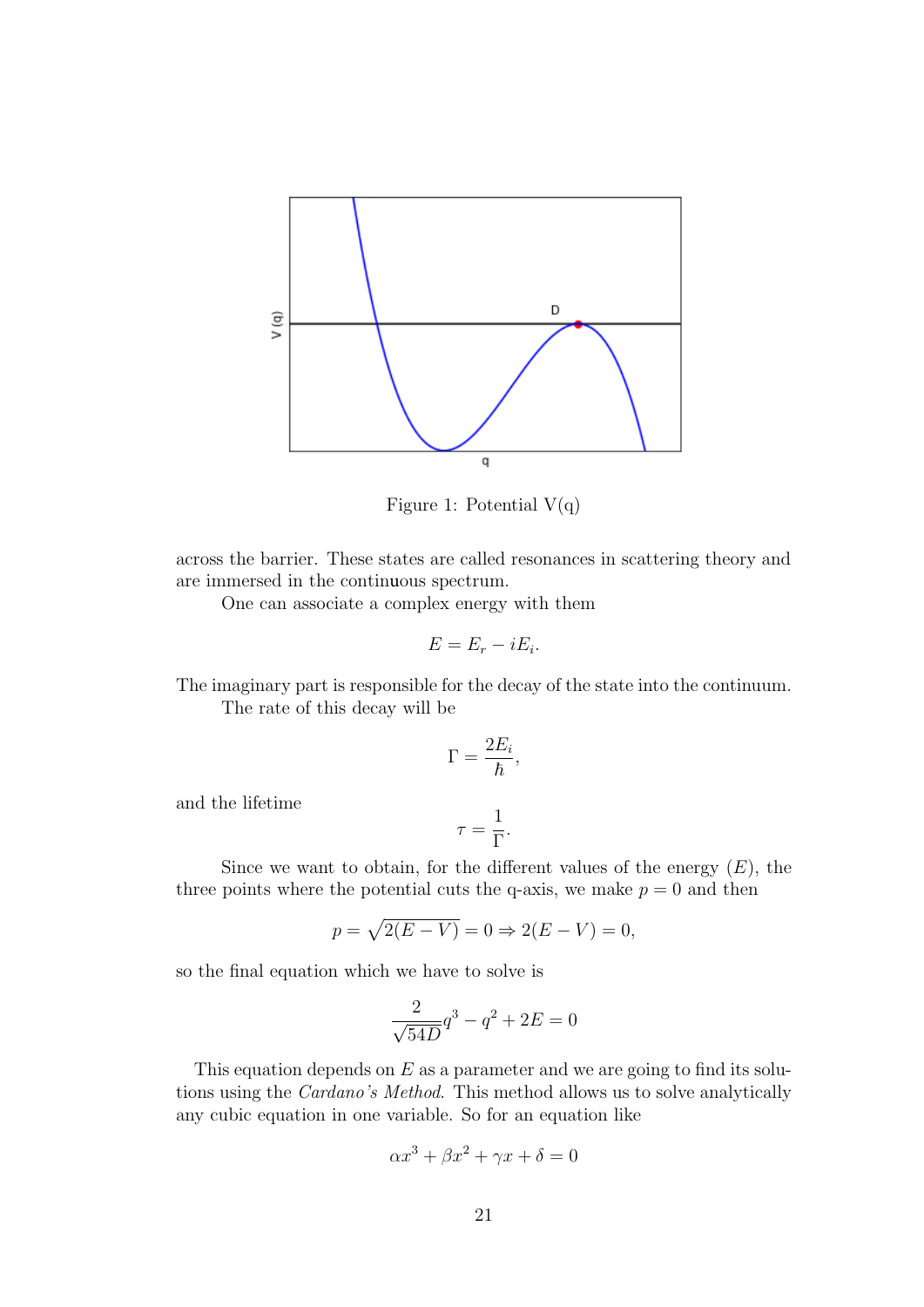where  $\alpha$ ,  $\beta$ ,  $\gamma$ , and  $\delta$  are real numbers, we first divide the whole equation by the coefficient  $\alpha$  so we obtain

$$
x^3 + ax^2 + bx + c = 0.
$$

and in our problem  $a =$ r 27D 2 ,  $b = 0$  and  $c =$ √ 54DE.

Now we are going to obtain the reduced form of the cubic equation

$$
z^3 + pz + q = 0
$$

where

$$
z = x + \frac{a}{3} = x - \frac{3}{2}\sqrt{54D},
$$

$$
p = b - \frac{a^2}{3} = -\frac{9D}{2},
$$

$$
q = \frac{2a^3}{27} - \frac{ab}{3} + c = -\sqrt{\frac{27D}{2}} + \sqrt{54DE}.
$$

Taking into account the value of the discriminant  $\Delta = (q/2)^2 + (p/3)^3$  it is easy to calculate one of the roots as

$$
x = \sqrt[3]{-\frac{q}{2} + \sqrt{\Delta}} + \sqrt[3]{-\frac{q}{2} - \sqrt{\Delta}} - \frac{a}{3}
$$

Once this root is obtained (for each value of  $E$ ) it is simple to calculate the other two using Ruffini's rule.

To study this problem we need, not only real trajectories, but also imaginary ones in order to describe the tunnelling.

For a general Hamiltonian operator

$$
H = \frac{p^2}{2} + V(q),
$$

the Hamilton's equations will be

$$
\dot{q} = p
$$

$$
\dot{p} = -\frac{\partial V}{\partial q}
$$

As the momentum  $p$  is

$$
p = \pm \sqrt{2(E - V)} = \frac{dq}{dt} \tag{25}
$$

we can obtain the time necessary to go from  $q'$  to q as

$$
t = \int_{q'}^{q} \frac{dq}{\pm \sqrt{2(E - V)}}.
$$
\n
$$
(26)
$$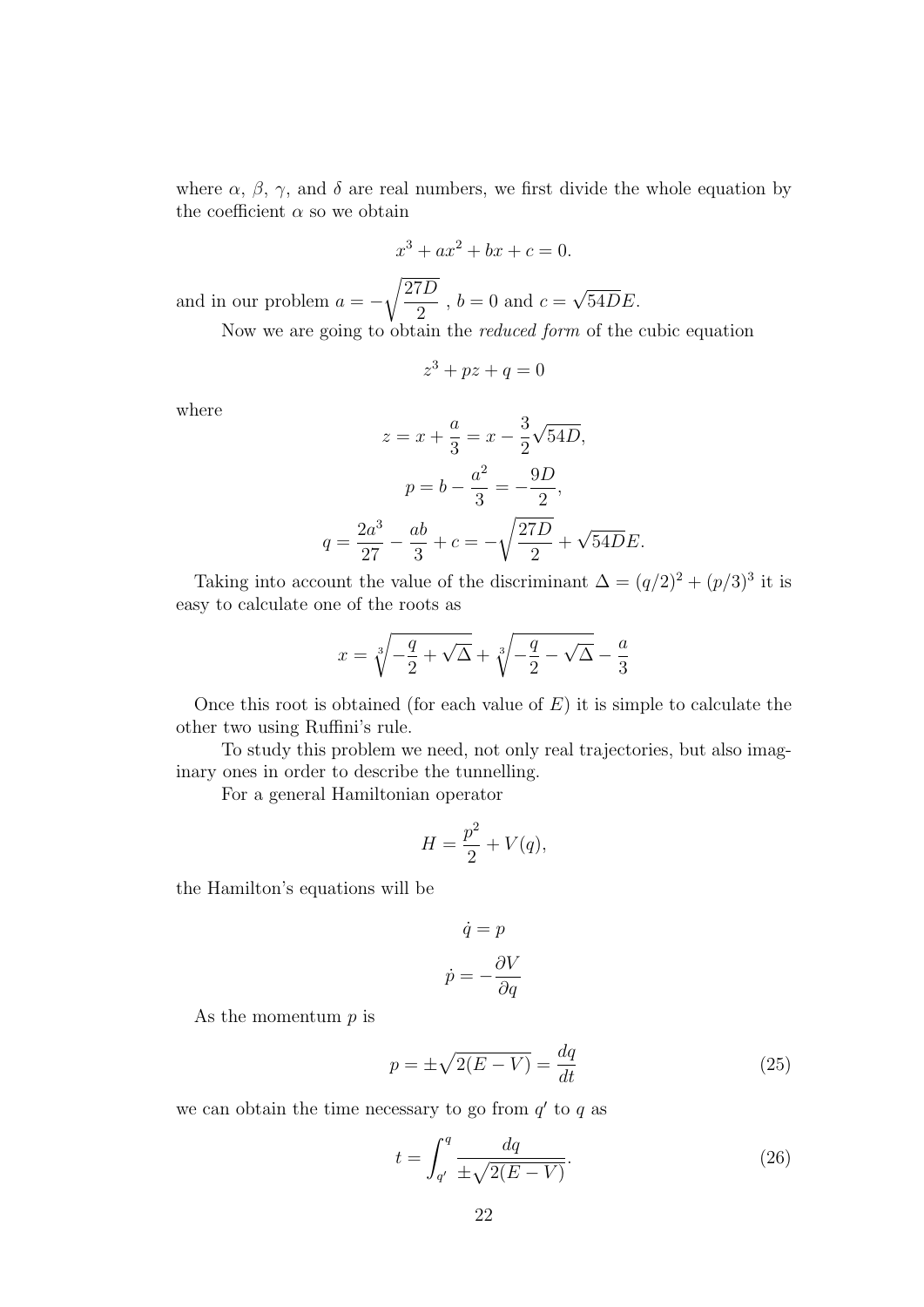Here, we have two different possibilities. When  $E > D$ , this is, when the movement of the particle takes place over the barrier,  $2(E - V) > 0$ , which implies that, not only  $q$ ,  $p$  and  $t$  are always real, but also the trajectories. However, when  $E < D$ , which is the case we are dealing with, we will have real and imaginary trajectories. In the well, where  $E > V$ , q, p, t and the trajectories will be real, but below the barrier, as  $E < V$ , q remains real but t and p, according to  $(25)$  and  $(26)$ , will both be imaginary. This leads us to a complex trajectory, which means that, when we enter the barrier we are increasing the imaginary parts of the time  $(t)$  and the momentum  $(p)$ , and when we enter the well, their real parts.

In this region, performing now the changes

$$
p \to ip'
$$
  

$$
t \to -it'
$$
  

$$
q \to q',
$$

where  $p'$  and  $t'$  are now real.

The Hamilton's equations are then

$$
\frac{dq'}{dt'} = p'
$$

$$
\frac{dp'}{dt'} = \frac{\partial V}{\partial q'}
$$

,

and the new Hamiltonian operator

$$
H'=\frac{p'^2}{2}-V(q'),
$$

so, by performing this change, we have real trajectories in a reversed potential.

Taking this into account, we are going to evaluate actions and periods in two regions (Γ and  $\Gamma_b$ ). These periods and actions will be calculated from the periodic trajectories with their beginnings and ends in the well and the barrier. Also, we will denote as S the real action of the periodic orbits at energy  $E$ in the well and  $S_b$  the imaginary action of a round-trip oscillation under the potential barrier.

Now, we are going to write the trace of the Green's function as an addition over all the real and imaginary periodic trajectories which begin in any of these two regions. Keeping in mind all the possibilities we will follow the procedure followed by *Martin-Fierro*  $^{[4]}$  in the resolution of another problem. It is important to remember that the only trajectories which contribute to the trace of the Green's function are the periodic ones, also called orbits, as we said in  $(24)$ .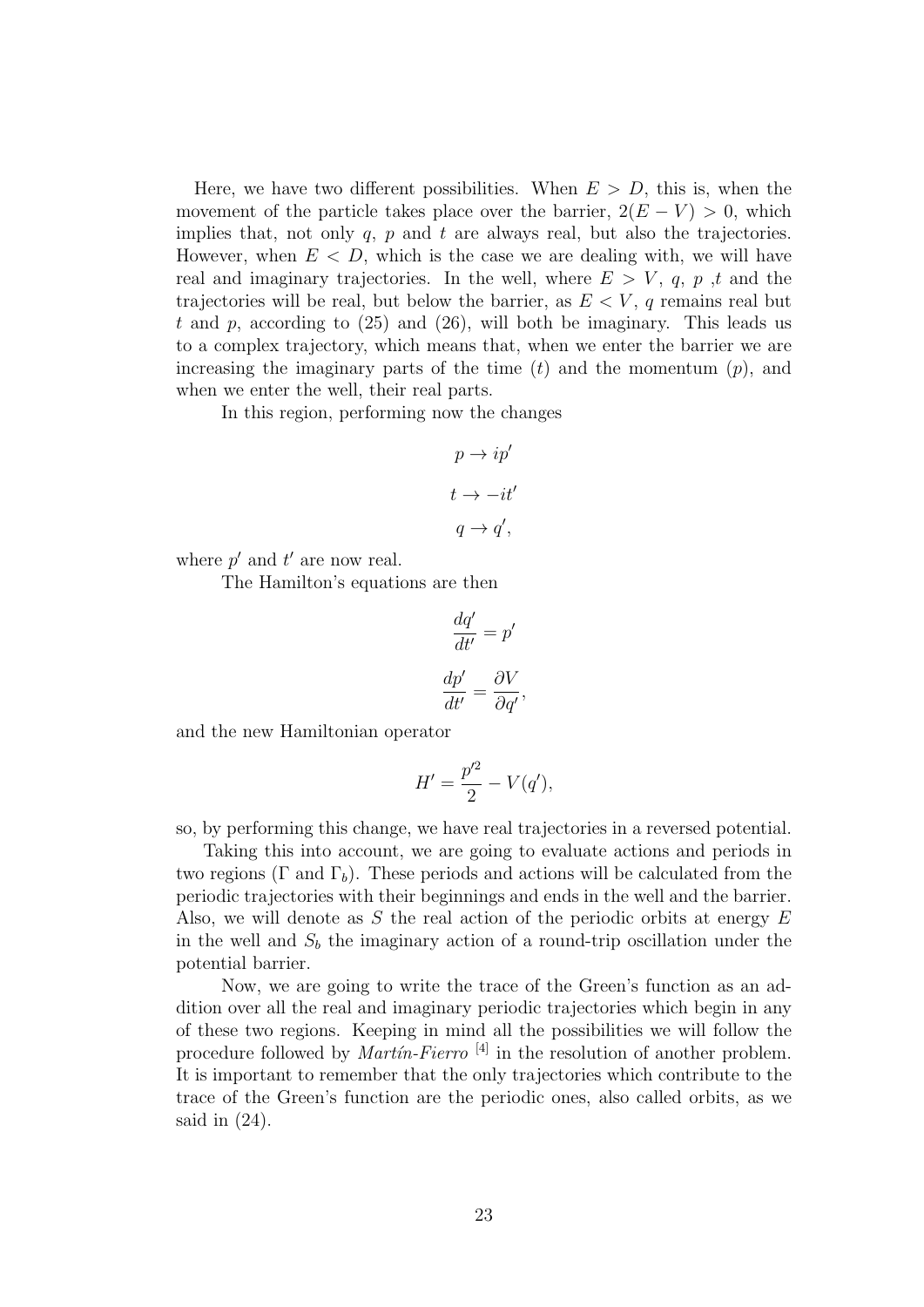First, we are going to study the trajectories which start below the barrier. In the case in which the particle starts in a point under the barrier and goes back after a certain number of laps in the well

$$
-e^{S_b/\hbar}\sum_{l=0}^{\infty}(-e^{iS/\hbar})^l.
$$

Another possibility is a similar process, but performing two passes down the barrier instead of one

$$
e^{-S_b/2\hbar} \sum_{l=0}^{\infty} (-e^{iS/\hbar})^l (-e^{-S_b/2\hbar}) e^{-S_b/2\hbar} \sum_{l=0}^{\infty} (-e^{iS/\hbar})^l (-e^{-S_b/2\hbar})
$$

$$
= [(-e^{-S_b/\hbar}) \sum_{l=0}^{\infty} (-e^{iS/\hbar})^l]^2
$$

And all the trajectories which start and end below the barrier will be then characterized by

$$
\sum_{n=1}^{\infty} [(-e^{-S_b/\hbar}) \sum_{l=0}^{\infty} (-e^{iS/\hbar})^l]^n.
$$

On the other hand, as far as the trajectories which start in the well is concerned, we should take into account that here we could make infinite oscillations in the well without leaving it

$$
\sum_{n=1}^{\infty} (-e^{iS/\hbar})^n,
$$

and if the particle also makes a round-trip oscillation within the barrier

$$
\sum_{n=1}^{\infty} (-e^{iS/\hbar})^n (-e^{-S_b/2\hbar}) e^{-S_b/2\hbar} \sum_{l=0}^{\infty} (-e^{iS/\hbar})^l = \sum_{n=1}^{\infty} (-e^{iS/\hbar})^n e^{-S_b/\hbar} \sum_{l=0}^{\infty} (-e^{iS/\hbar})^l.
$$

For two laps under the barrier

$$
\sum_{n=1}^{\infty} (-e^{iS/\hbar})^n (-e^{-S_b/\hbar}) \sum_{l=0}^{\infty} (-e^{iS/\hbar})^l (-e^{-S_b/2\hbar}) e^{-S_b/2\hbar} \sum_{l=0}^{\infty} (-e^{iS/\hbar})^l =
$$
  
= 
$$
\sum_{n=1}^{\infty} (-e^{iS/\hbar})^n [(-e^{-S_b/\hbar}) \sum_{l=0}^{\infty} (-e^{iS/\hbar})^l]^2.
$$

Taking this into account, all the trajectories which begin at the well will be characterized by

$$
\sum_{n=1}^{\infty} (-e^{iS/\hbar})^n \sum_{j=0}^{\infty} [(-e^{-S_b/\hbar}) \sum_{l=0}^{\infty} (-e^{iS/\hbar})^l]^j.
$$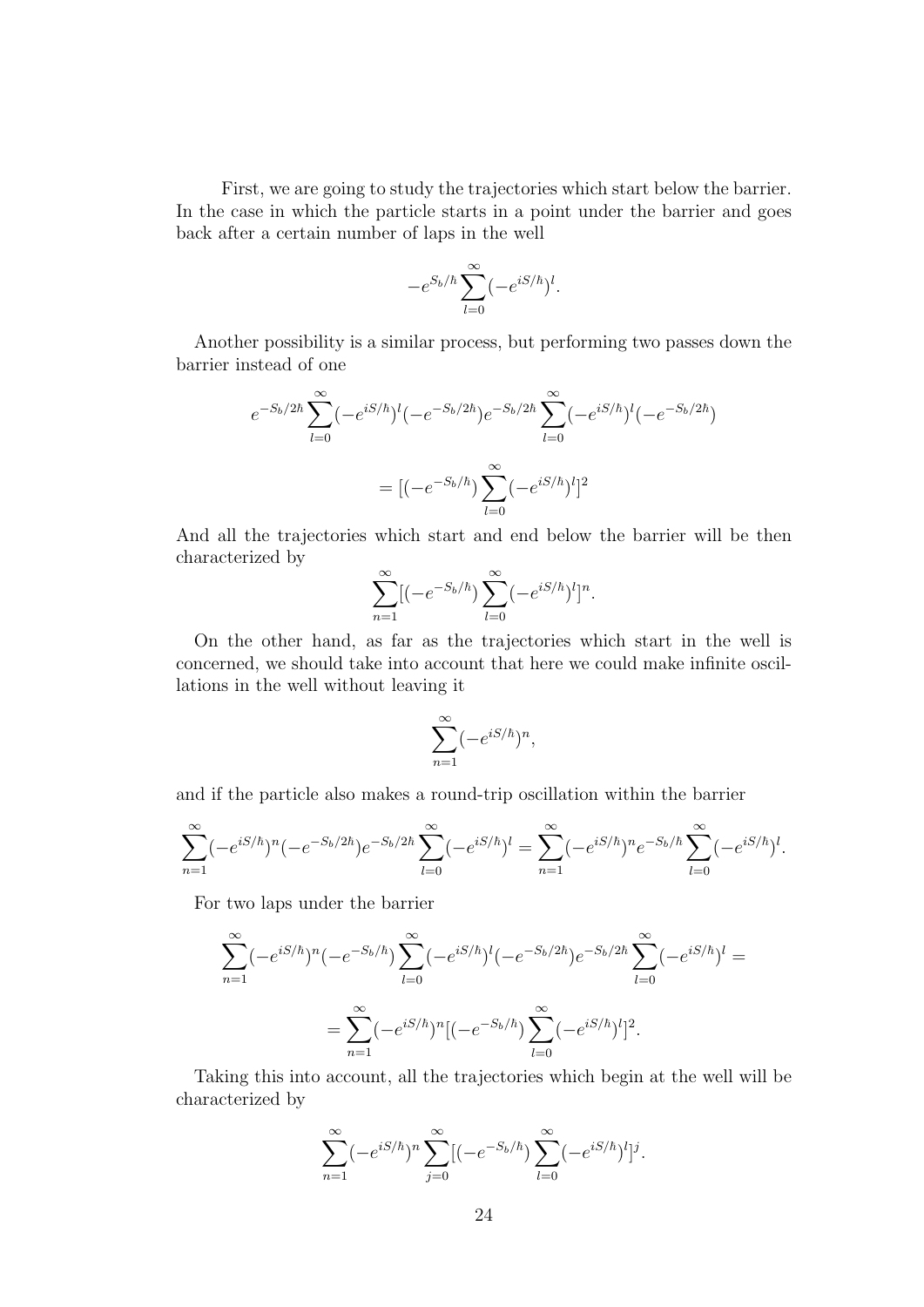These two cases lead us to a trace of the Green's functions with the next shape

$$
TrG_{osc}(E) = \frac{1}{i\hbar} \left( \sum_{n=1}^{\infty} [(-e^{-S_b/\hbar}) \sum_{l=0}^{\infty} (-e^{iS/\hbar})^l]^n \int_{\Gamma_b} dq \frac{1}{\dot{q}} + \right.
$$
  
+ 
$$
\sum_{n=1}^{\infty} (-e^{iS/\hbar})^n \sum_{j=0}^{\infty} [(-e^{-S_b/\hbar}) \sum_{l=0}^{\infty} (-e^{iS/\hbar})^l]^j \int_{\Gamma} dq \frac{1}{\dot{q}})
$$
  
= 
$$
\frac{1}{i\hbar} (-iT_b \sum_{n=1}^{\infty} [(-e^{-S_b/\hbar}) \sum_{l=0}^{\infty} (-e^{iS/\hbar})^l]^n + T \sum_{n=1}^{\infty} (-e^{iS/\hbar})^n \sum_{j=0}^{\infty} [(-e^{-S_b/\hbar}) \sum_{l=0}^{\infty} (-e^{iS/\hbar})^l]^j)
$$

If we keep in mind the geometrical series

$$
\sum_{n=0}^{\infty} x^n = \frac{1}{1-x},
$$

and we apply it to the terms of our trace formula:

$$
\sum_{l=0}^{\infty}(-e^{iS/\hbar})^l = \frac{1}{1+e^{iS/\hbar}},
$$

what we obtain is

$$
TrG_{osc}(E) = \frac{1}{i\hbar}[-iT_b\sum_{n=1}^{\infty}(\frac{-e^{-S_b\hbar}}{1+e^{iS/\hbar}})^n + T\sum_{n=1}^{\infty}(-e^{iS/\hbar})^n\sum_{j=0}^{\infty}(\frac{-e^{-S_b/\hbar}}{1+e^{iS/\hbar}})^j].
$$

Now we are going to treat these three additions separately

$$
\sum_{n=1}^{\infty} \left(\frac{-e^{-S_b\hbar}}{1+e^{iS/\hbar}}\right)^n = \frac{1}{1+\frac{e^{-S_b\hbar}}{1+e^{iS/\hbar}}} - 1 = \frac{1+e^{iS/\hbar}}{1+e^{iS/\hbar}+e^{-S_b\hbar}} - 1 = \frac{-e^{-S_b\hbar}}{1+e^{iS/\hbar}+e^{-S_b\hbar}}
$$

$$
\sum_{n=1}^{\infty} \left(-e^{iS/\hbar}\right)^n = \frac{1}{1+e^{iS/\hbar}} - 1 = \frac{-e^{iS/\hbar}}{1+e^{iS/\hbar}}
$$

$$
\sum_{j=0}^{\infty} \left(\frac{-e^{-S_b/\hbar}}{1+e^{iS/\hbar}}\right)^j = \frac{1}{1+\frac{-e^{-S_b/\hbar}}{1+e^{iS/\hbar}}} = \frac{1+e^{iS/\hbar}}{1+e^{iS/\hbar}+e^{-S_b\hbar}},
$$

and because of this

$$
TrG_{osc}(E) = \frac{1}{i\hbar} \left[ \frac{iT_b e^{-S_b \hbar} - T e^{iS/\hbar}}{1 + e^{iS/\hbar} + e^{-S_b \hbar}} \right]
$$
(27)

The contribution of the zero length is easy to obtain. We just calculate it as the half of the terms corresponding to the zero order term in the  $TrG_{osc}$ expression, so we finally obtain:

$$
TrG(E) = \frac{T - iT_b}{2i\hbar} + \frac{1}{i\hbar} \left[ \frac{iT_b e^{-S_b \hbar} - T e^{iS/\hbar}}{1 + e^{iS/\hbar} + e^{-S_b \hbar}} \right],\tag{28}
$$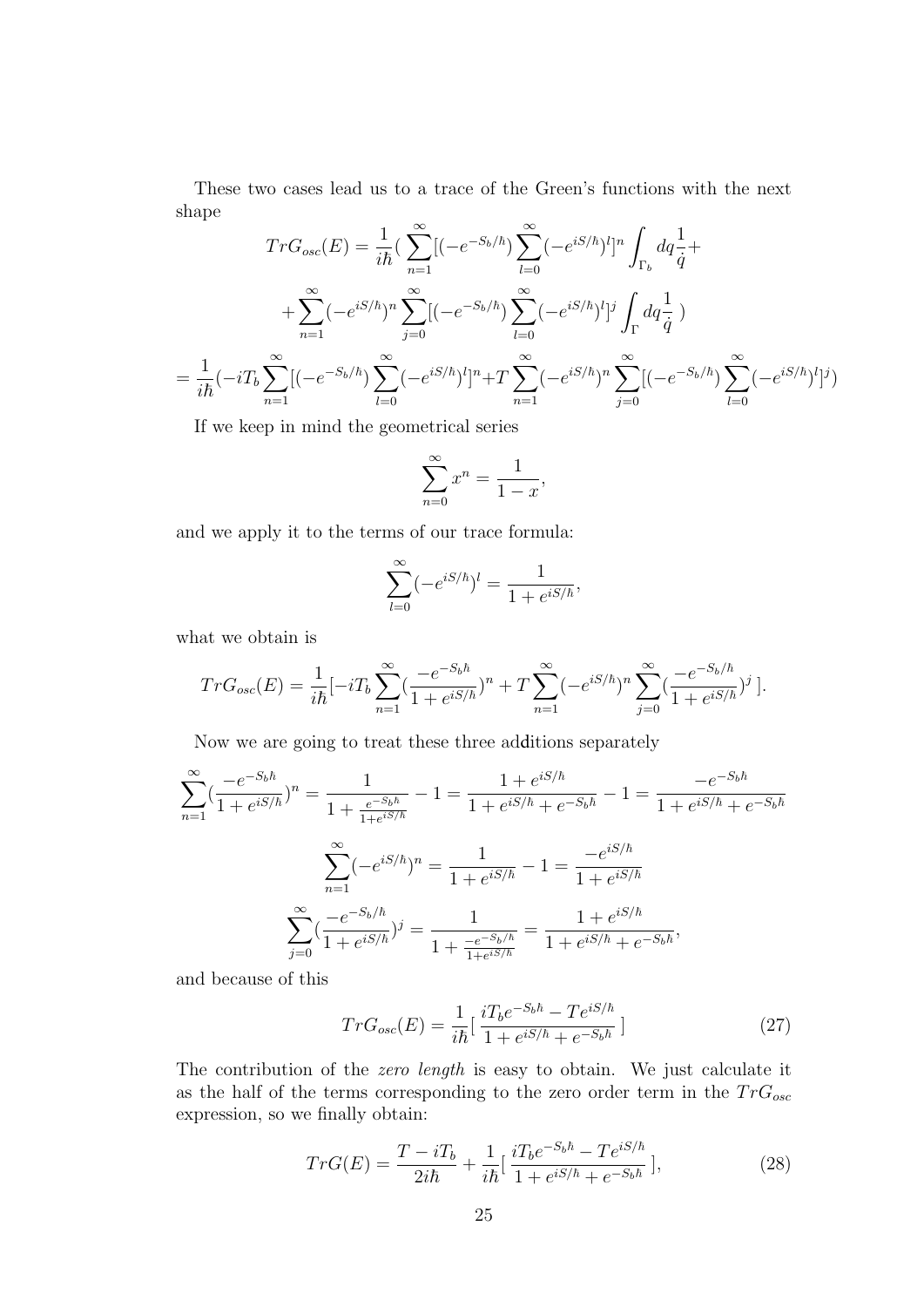where  $T =$  $\frac{\partial S}{\partial E}$  and  $T_b = -\frac{\partial S_b}{\partial E}$  $\frac{\partial E}{\partial E}$  are the periods in the well and the barrier. The integrals to calculate the periods and the actions (S and  $S_b$ ) are

$$
S = 2 \int_{x_1}^{x_2} dx \sqrt{2(E - V)} = 2 \sqrt{\frac{2}{\sqrt{54D}}} \int_{x_1}^{x_2} dx \sqrt{(x - x_1)(x - x_2)(x - x_3)}
$$
  
\n
$$
S_b = 2 \int_{x_2}^{x_3} dx \sqrt{2(E - V)} = 2 \sqrt{\frac{2}{\sqrt{54D}}} \int_{x_2}^{x_3} dx \sqrt{(x - x_1)(x - x_2)(x - x_3)}
$$
  
\n
$$
T = 2 \int_{x_1}^{x_2} \frac{dx}{\sqrt{2(E - V)}} = 2 \sqrt{\frac{\sqrt{54D}}{2}} \int_{x_1}^{x_2} \frac{dx}{\sqrt{(x - x_1)(x - x_2)(x - x_3)}}
$$
  
\n
$$
T_b = 2 \int_{x_2}^{x_3} \frac{dx}{\sqrt{2(E - V)}} = 2 \sqrt{\frac{\sqrt{54D}}{2}} \int_{x_2}^{x_3} \frac{dx}{\sqrt{(x - x_1)(x - x_2)(x - x_3)}},
$$

where  $x_1$ ,  $x_2$  and  $x_3$  are the three turning points of our cubic potential with  $(x_1 \le x_2 \le x_3).$ 

First of all, we are going to calculate the action in the well  $(S)$ :

$$
S = 2\sqrt{\frac{2}{\sqrt{54D}}} \int_{x_1}^{x_2} dx \sqrt{(x - x_1)(x - x_2)(x - x_3)} =
$$
  
= 
$$
2\sqrt{\frac{2}{\sqrt{54D}}} \int_{x_1}^{x_2} dx \sqrt{(x - x_1)(x_2 - x)(x_3 - x)}.
$$

If we perform the next variable change:

 $y = x - a$ ,

we obtain

$$
S = 2\sqrt{\frac{2}{\sqrt{54D}}} \int_0^{x_2 - x_1} dx \sqrt{y (x_2 - x_1 - y)(x_3 - x_1 - y)},
$$

and then a second variable change:

$$
y = (x_2 - x_1)z,
$$

leads us to

$$
S = 2\sqrt{\frac{2}{\sqrt{54}}\sqrt{x_3 - x_1}} (x_2 - x_1)^2 \int_0^1 dz \sqrt{z(1 - z)(1 - \frac{x_2 - x_1}{x_3 - x_1}z)}.
$$

Taking into account (Gradshteyn, Ryzhik, Tseytlin<sup>[5]</sup>)

$$
\int_0^1 x^{\lambda - 1} (1 - x)^{\mu - 1} (1 - \beta x)^{-\nu} dx = B(\lambda, \mu) \, _2F_1(\nu, \lambda; \lambda + \mu; \beta),
$$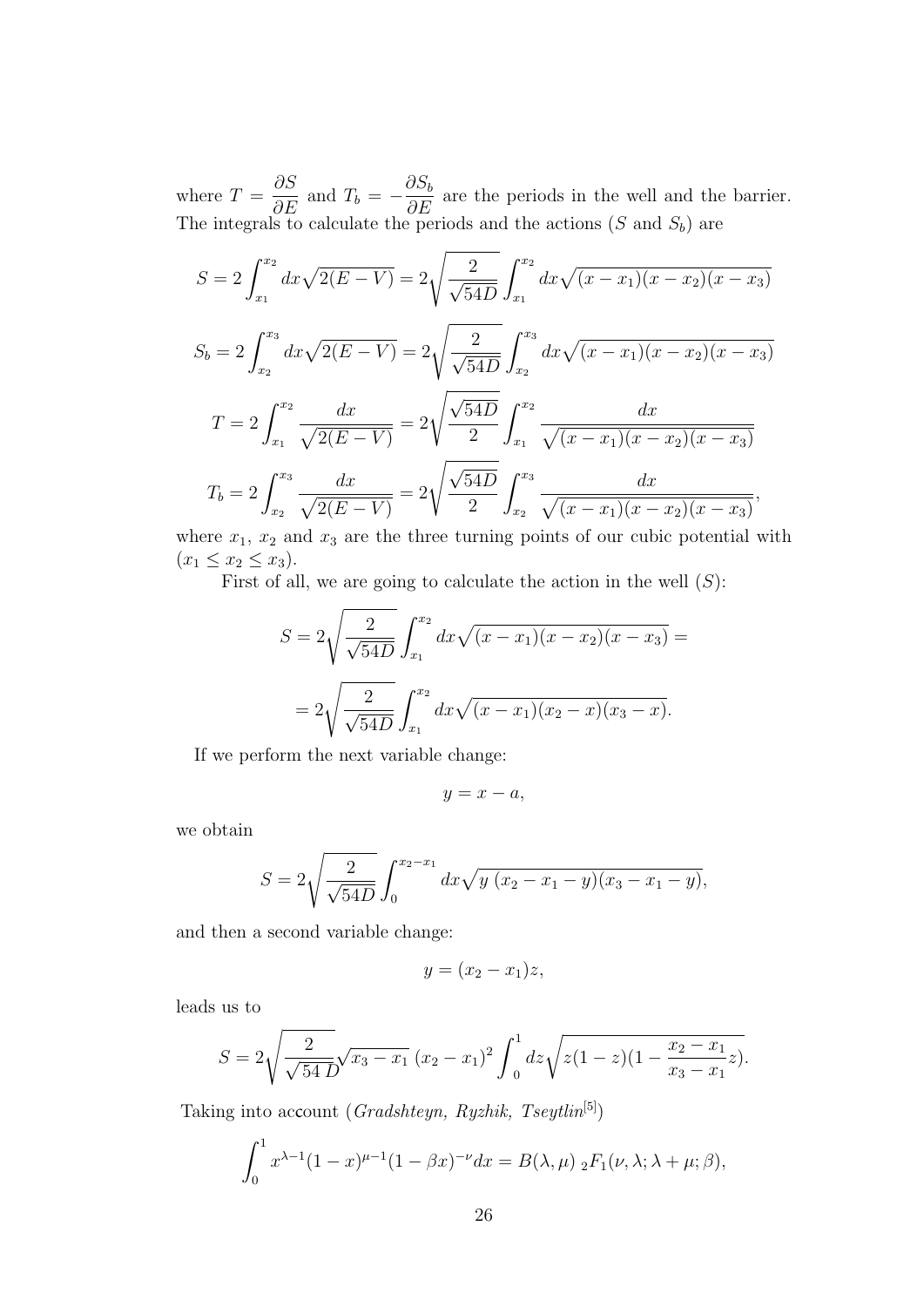where  $B(\lambda, \mu)$  is the Beta function and  ${}_2F_1(\nu, \lambda; \lambda + \mu; \beta)$  is a hypergeometric function, we obtain

$$
S = 2\sqrt{\frac{2}{\sqrt{54D}}}\sqrt{x_3 - x_1}(x_2 - x_1)^2 B(\frac{3}{2}, \frac{3}{2}) \, {}_2F_1(\frac{3}{2}, -\frac{1}{2}, 3; \frac{x_2 - x_1}{x_3 - x_1}).
$$

Following this same procedure we can obtain  $T$ ,  $S_b$  and  $T_b$ 

$$
T = 2 \int_{x_1}^{x_2} \frac{dx}{\sqrt{2(E - V)}} = 2 \sqrt{\frac{\sqrt{54D}}{2}} \int_{x_1}^{x_2} \frac{dx}{\sqrt{(x - x_1)(x - x_2)(x - x_3)}}
$$
  
\n
$$
= 2 \sqrt{\frac{\sqrt{54D}}{2}} \frac{1}{\sqrt{x_2 - x_1}} \frac{1}{\sqrt{x_2 - x_1}} \frac{1}{\sqrt{x_3 - x_1}} (x_2 - x_1) \int_0^1 dz \frac{1}{\sqrt{z(1 - z)(1 - \frac{x_2 - x_1}{x_3 - x_1}z)}}
$$
  
\n
$$
= \frac{\sqrt[4]{54D}}{2} \frac{1}{\sqrt{x_3 - x_1}} B(\frac{1}{2}, \frac{1}{2}) {}_2F_1(\frac{1}{2}, \frac{1}{2}, 1; \frac{x_2 - x_1}{x_3 - x_1}).
$$
  
\n
$$
S_b = 2 \sqrt{\frac{2}{\sqrt{54D}} \sqrt{x_2 - x_1}} (x_3 - x_2)^2 B(\frac{3}{2}, \frac{3}{2}) {}_2F_1(\frac{3}{2}, -\frac{1}{2}, 3; \frac{x_3 - x_2}{x_1 - x_2})
$$
  
\n
$$
T_b = \frac{\sqrt[4]{54D}}{2} \frac{1}{\sqrt{x_2 - x_1}} B(\frac{1}{2}, \frac{1}{2}) {}_2F_1(\frac{1}{2}, \frac{1}{2}, 1; \frac{x_3 - x_2}{x_1 - x_2}).
$$

We are going to obtain now an approximation to the complex energies of the resonances. From the previous analysis we know that the trace of the Green's function shows singularities or poles at the energies of the discrete spectrum. If we have a continuous spectrum, these poles will correspond to resonances. From (27), these poles correspond to the zeros of the denominator, i.e.

$$
1 + e^{iS/\hbar} = -\varepsilon e^{-S_b/\hbar},
$$

where we have proceeded in a perturbative way, introducing a parameter  $(\varepsilon)$ , to explicitly show the smallness of  $e^{-S_b/\hbar}$ .

If we made a series expansion of the eigen-energies as powers of  $\varepsilon$ 

$$
E_n = E_n^{(0)} + \varepsilon E_n^{(1)} + \varepsilon^2 E_n^{(2)} + \dots
$$

and we expand both actions around  $E_n^{(0)}$ 

$$
S(E_n) \simeq S(E_n^{(0)}) + \frac{\partial S}{\partial E_n}|_{E_n^{(0)}}(E_n - E_n^{(0)}) + \frac{1}{2} \frac{\partial^2 S}{\partial E_n^2}|_{E_n^{(0)}}(E_n - E_n^{(0)})^2 =
$$
  

$$
= S(E_n^{(0)}) + T(\varepsilon E_n^{(1)} + \varepsilon^2 E_n^{(2)}) + \frac{1}{2} \frac{\partial T}{\partial E_n}|_{E_n^{(0)}}(E_n^{(1)})^2
$$
  

$$
S_b(E_n) \simeq S_b(E_n^{(0)}) - T_b(E_n - E_n^{(0)}) - \frac{\varepsilon^2}{2} \frac{\partial T_b}{\partial E_n}|_{E_n^{(0)}}(E_n - E_n^{(0)})^2 =
$$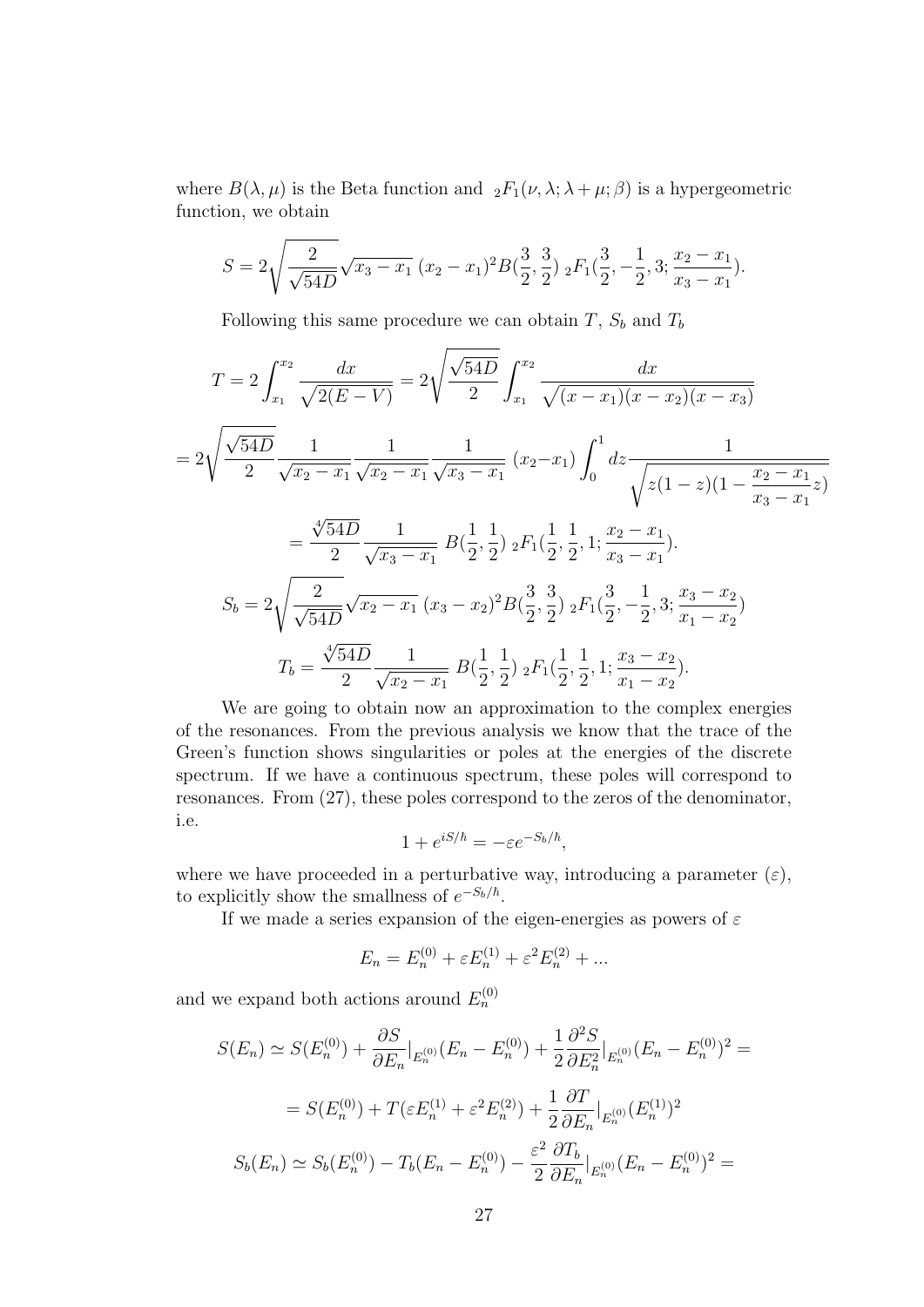$$
= S_b(E_n^{(0)}) - T_b(\varepsilon E_n^{(1)} + \varepsilon^2 E_n^{(2)}) - \frac{\varepsilon^2}{2} \frac{\partial T_b}{\partial E_n} |_{E_n^{(0)}} (E_n^{(1)})^2
$$

to finally substitute them in the pole condition

$$
1 + e^{\frac{i}{\hbar}S(E_n^{(0)})} e^{\frac{iT}{\hbar}(\varepsilon E_n^{(1)} + \varepsilon^2 E_n^{(2)})} e^{\frac{i}{2\hbar} \frac{\partial T}{\partial E_n}(E_n^{(1)})^2} =
$$
  
= 
$$
-\varepsilon e^{-\frac{S_b}{\hbar}(E_n^{(0)})} e^{\frac{T_b}{\hbar}(\varepsilon E_n^{(1)} + \varepsilon^2 E_n^{(2)})} e^{\frac{1}{2\hbar} \frac{\partial T_b}{\partial E_n} |(\varepsilon E_n^{(1)})^2}
$$
(29)

Our next step is to apply the McLaurin series to the exponentials in (29)

$$
e^x = \sum_{k=0}^{\infty} \frac{x^k}{k!} = 1 + x + \frac{x^2}{2} + \ldots + \frac{x^n}{n!}
$$

with it, up to second order, we obtain

$$
1 + e^{\frac{i}{\hbar}S(E_n^{(0)})}[1 + \frac{i}{\hbar}(\varepsilon E_n^{(1)} + \varepsilon^2 E_n^{(2)}) - \frac{T^2}{2\hbar}(\varepsilon E_n^{(1)})^2][1 + \frac{i}{2\hbar}\frac{\partial T}{\partial E_n}(\varepsilon E_n^{(1)})^2] =
$$
  
= 
$$
-\varepsilon e^{-S_b(E_n^{(0)})}[1 + \frac{T_b}{\hbar}(\varepsilon E_n^{(1)} + \varepsilon^2 E_n^{(2)}) + \frac{T_b^2}{2\hbar}(\varepsilon E_n^{(1)})^2][1 + \frac{1}{2\hbar}\frac{\partial T}{\partial E_n}(\varepsilon E_n^{(1)})^2].
$$

Now if we indentify the coefficients at each order of  $\varepsilon$ . At zero order

$$
1 + e^{\frac{i}{\hbar}S(E_n^{(0)})} = 0 \tag{30}
$$

we obtain the Bohr-Sommerfeld quantization condition (8)

$$
S(E_n^{(0)}) = (2n+1)\pi\hbar.
$$

At first order

$$
1 + e^{\frac{i}{\hbar}S(E_n^{(0)})}[1 + \frac{i}{\hbar}(\varepsilon E_n^{(1)})] = -\varepsilon e^{-S_b(E_n^{(0)})}
$$

$$
1 + e^{\frac{i}{\hbar}S(E_n^{(0)})} + \frac{i}{\hbar}(\varepsilon E_n^{(1)})e^{\frac{i}{\hbar}S(E_n^{(0)})} = -\varepsilon e^{-S_b(E_n^{(0)})}
$$

Taking into account (30)

$$
\frac{i}{\hbar}TE_n^{(1)} = e^{-S_b(E_n^{(0)})}
$$
\n
$$
E_n^{(1)} = \frac{\hbar}{iT}e^{-S_b(E_n^{(0)})}
$$
\n(31)

So, this leads us to a correction to the zero order eigen-energies

$$
E_n \simeq E_n^{(0)} - \frac{i\hbar}{T} e^{-S_b(E_n^{(0)})},\tag{32}
$$

and the rate is then

$$
\frac{\Gamma}{2} = \frac{e^{-S_b(E_0)/\hbar}}{T}
$$
\n(33)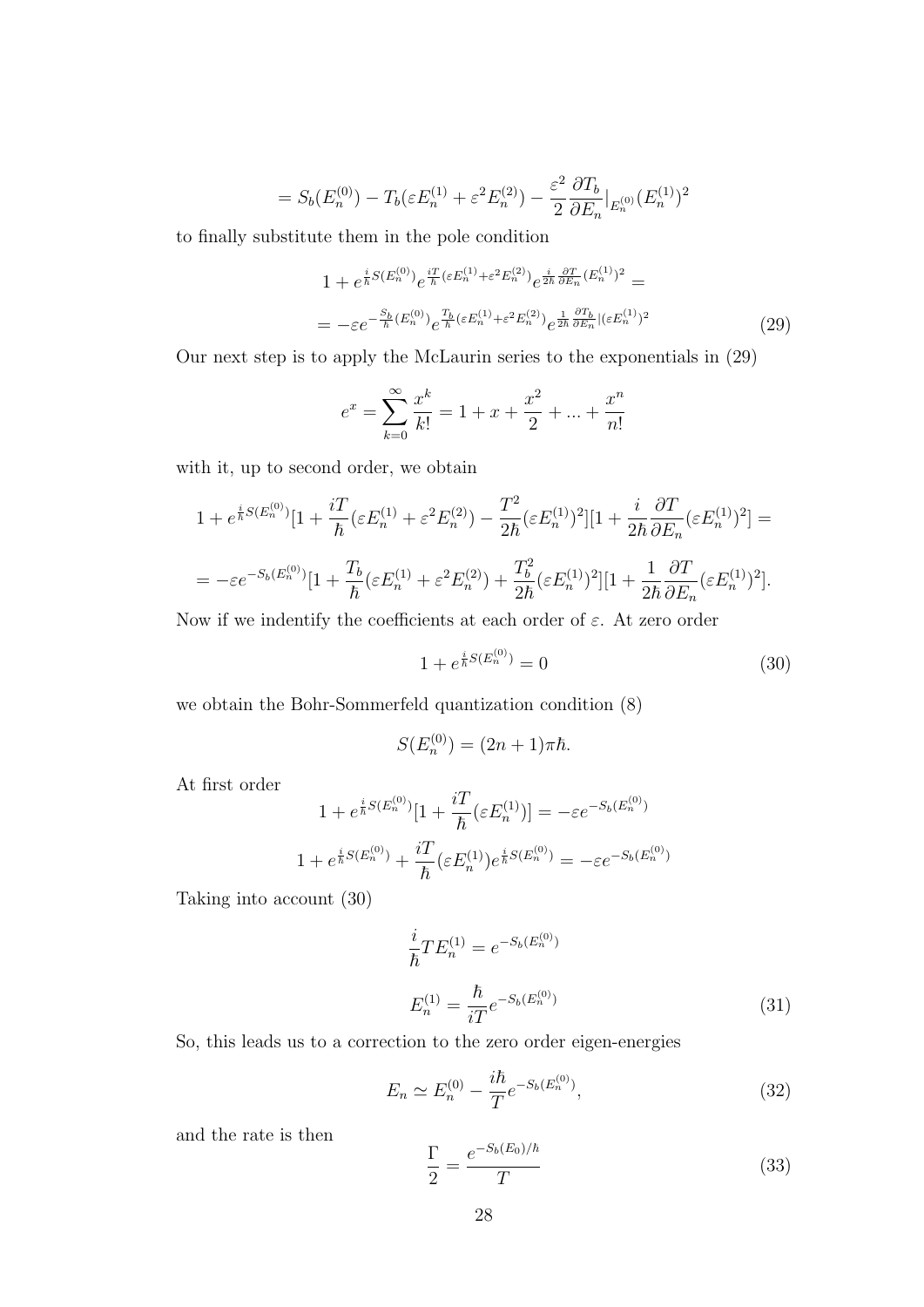Now we will show some plots of the magnitudes that are relevant in this problem. Figure 2 plots the actions in the well  $(S)$  and under the barrier  $(S_h)$  for a height of the barrier  $D = 2.5$ . As it is expected, the action in the well  $(S)$  with E increases, while the action under the barrier  $(S_b)$  decreases. Figure 3 gives the periods of the real periodic orbit in the well  $(T)$  and the complex periodic orbit  $(T_b)$  under the barrier as a function of E. One can check these periods are the derivatives of the action in figure 2 with respect to the energy  $(E)$ . These periods go to infinity either at  $E = 0$  or  $E = D$ . In these plots, and for the density of states represented in figure 6, we have used 10000 points from  $E = 0$  to  $E = D = 2.5$ . The calculation needed to obtain the results of this project have been performed using a python lenguage program.



Figure 2: Actions in the well and below the barrier for D=2.5

There is an upper bound for the number of resonances we can find for a D value. Using the Bohr-Sommerfield quantization condition (8), with  $\hbar = 1$ 

$$
S(E) = 2\pi (n + \frac{1}{2})
$$

we can find the *n* value for  $E = D$ , which is the maximum *n* value in the well. From this value of  $n$ , we can obtain the maximun number of resonaces in the well  $(N)$  as

$$
N = n + 1 = \left(\frac{S(D)}{2\pi} - \frac{1}{2}\right) + 1 = \frac{S(D)}{2\pi} + \frac{1}{2}
$$

For example, as can be seen in figure 6, in the particular case of  $D = 2.5$  we have three resonaces, while for  $D = 4.5$ , as we can see in figure 7, we have five.

Now we will use the Bohr-Sommerfield quatization condition (8) and (32) to find complex energies of the quantum resonaces. With this objective, we will use a root finder routine to find  $E_n^{(0)}$  and then we apply it to (31) in order to obtain the imaginary part of the energy  $(E_n^{(1)})$ . In figures 4 and 5 we give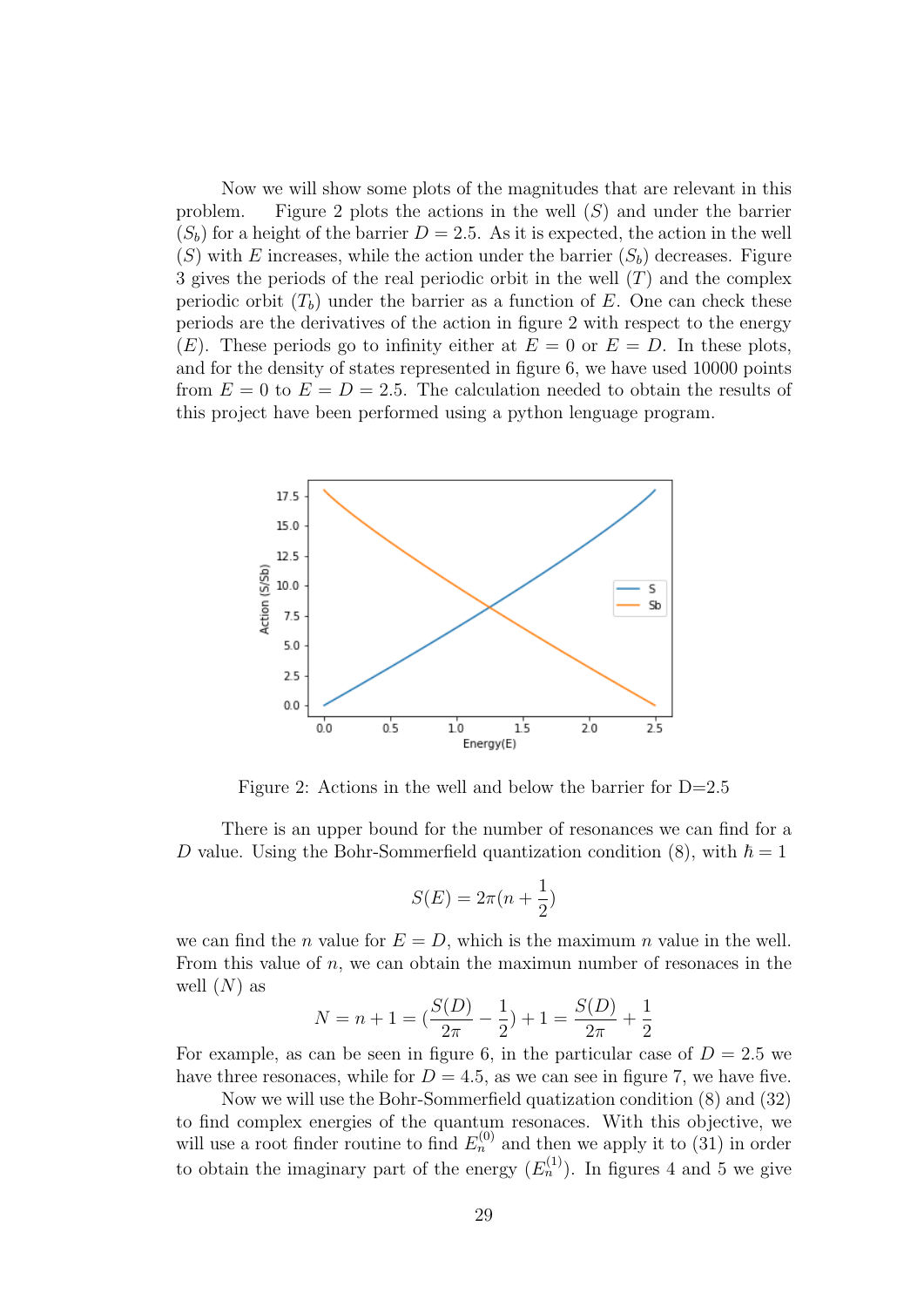

Figure 3: Periods in the well and below the barrier for D=2.5

the value of the complex energy  $(E)$  of the resonances for each n value in both examples.

| n |             |                              |
|---|-------------|------------------------------|
|   | 0.492727896 | $1.740996123 \times 10^{-7}$ |
|   | 1.426667582 | 0.000131463                  |
|   | 2.256795658 | 0.025419448                  |

Figure 4: Values of the real  $(E_r)$  and the imaginary  $(E_i)$  part of the Energy  $(E)$  for each *n* in the case  $D = 2.5$ .

As *n* increases, the magnitude of the imaginary part of the energy increases too, and as  $S_b$  decreases (see figure 2), and taking into account the expresion for the ratio (33), the tunelling probability increases and the resonant states decay faster. As you can see, for low n values, particulary for  $D = 4.5$ , the imaginary contribution to the E is very small.

One can ask what the contribution of the resonance to the density of states is. The answer to this question is given by (23).

For a single resonance with complex energy  $E = E_r - iE_i$  we obtain

$$
d_R(E) = -\frac{1}{\pi} Im(\frac{1}{E - E_r + iE_i}) = -\frac{1}{\pi} \frac{E_i}{(E - E_r)^2 + E_i^2}
$$

which is a Lorentzian function centred at  $E = E_r$  with half width at half maximum (HWHM)  $\Delta = E_i$ .

If  $E_i$  is small, then the width of this Lorentzian function will be small and dificult to see in the density of states.In figure 6 we plot the density of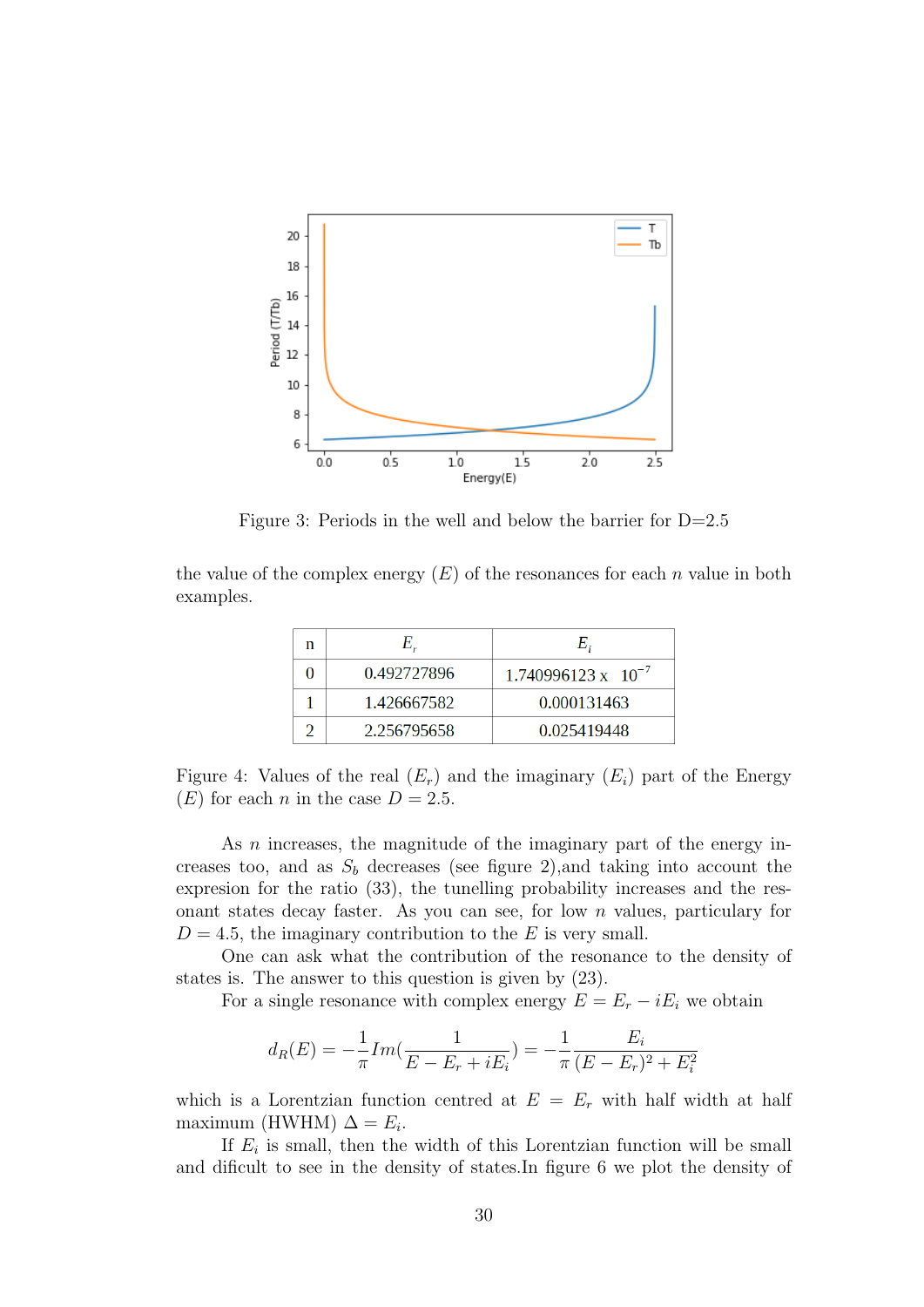| n             | E,          | Е,                            |
|---------------|-------------|-------------------------------|
|               | 0.496044538 | $1.341423967 \times 10^{-13}$ |
|               | 1.46237772  | $2.237865526 \times 10^{-10}$ |
| $\mathcal{D}$ | 2.388447199 | $1.464555306 \times 10^{-7}$  |
| З             | 3,263080971 | $4.792204196 \times 10^{-5}$  |
|               | 4,062232185 | 0.007422203                   |

Figure 5: Values of the real  $(E_r)$  and the imaginary  $(E_i)$  part of the Energy (*E*) for each *n* in the case  $D = 4.5$ .



Figure 6: Density of states for D=2.5



Figure 7: Density of states for D=4.5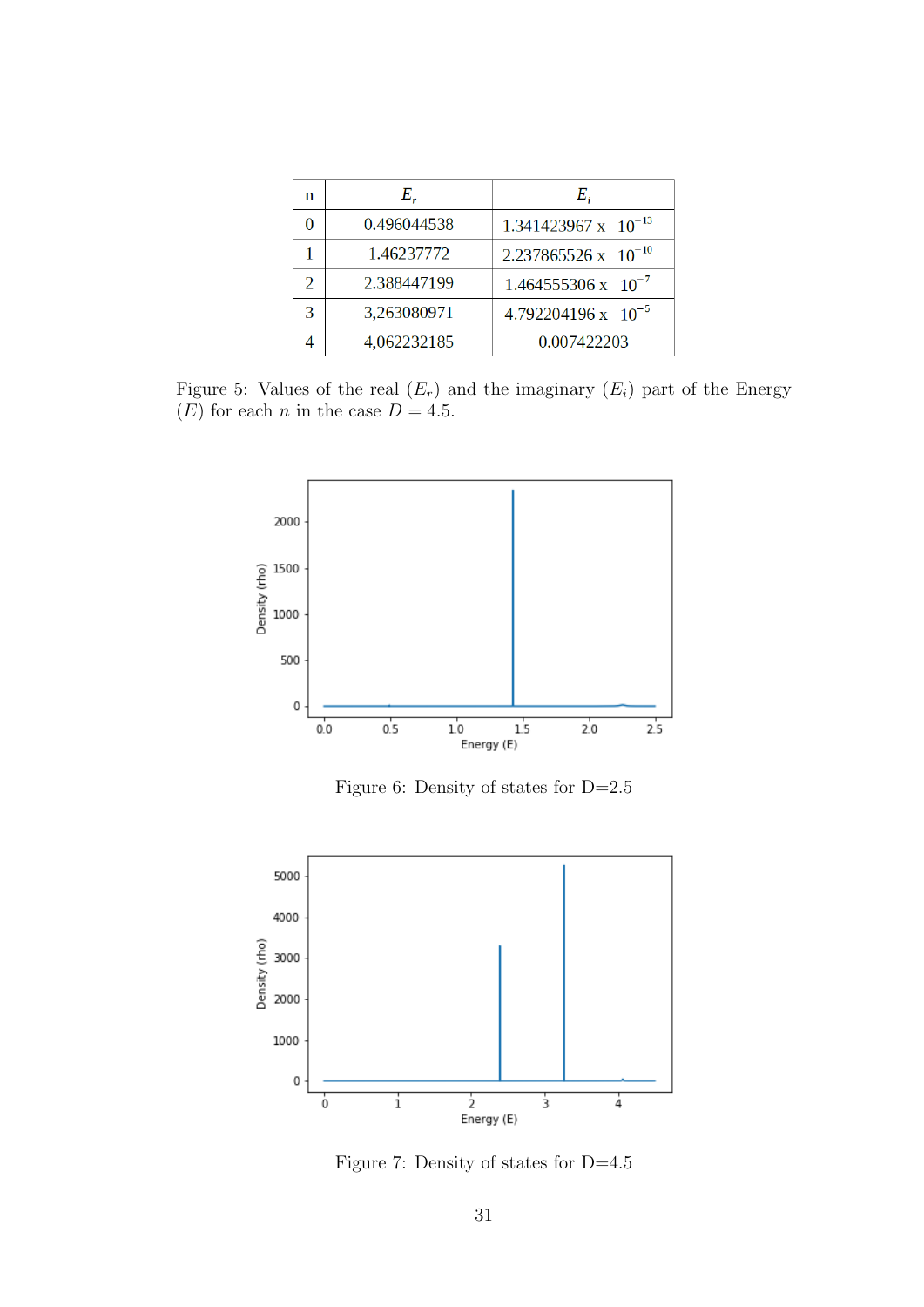states obteined from equation (28). In this figure, we can hardly see the first resonace  $(n = 0)$  at  $E_r \simeq 0.49723$ . However, we can clearly see the second peak at  $E_r \simeq 1,42667$  and the third, which is wider because of its greater  $E_i$ value, at  $E_r \simeq 2,25679$  (see figure 4).

In figure 7 we plot the same density but for  $D = 4.5$ , we have used 50000 points from  $E = 0$  to  $E = D = 4.5$ . The first two peaks are so narrow that we can not see them with our resoultion. In order not to miss a resonance, we can plot the density of states in the neighbourhood of a resonance. For instance, figure 8 shows the density of states for the third resonace to  $D = 2.5$ , which corresponds to the  $E_r \simeq 2,25679$ . In this plot, we express the density of states as a function of  $x$ , an scaled magnitude from which the energy  $E$  is obtained as

$$
E = -xE_i + E_r.
$$

Notice that the form of the peak corresponds to the Lorentzian function of the  $d_R(E)$ 



Figure 8: Third peak for  $D=2.5$  as a function of the scaled magnitude x, centred at  $x = 0$  and with  $\Delta$ (HWHM)=1.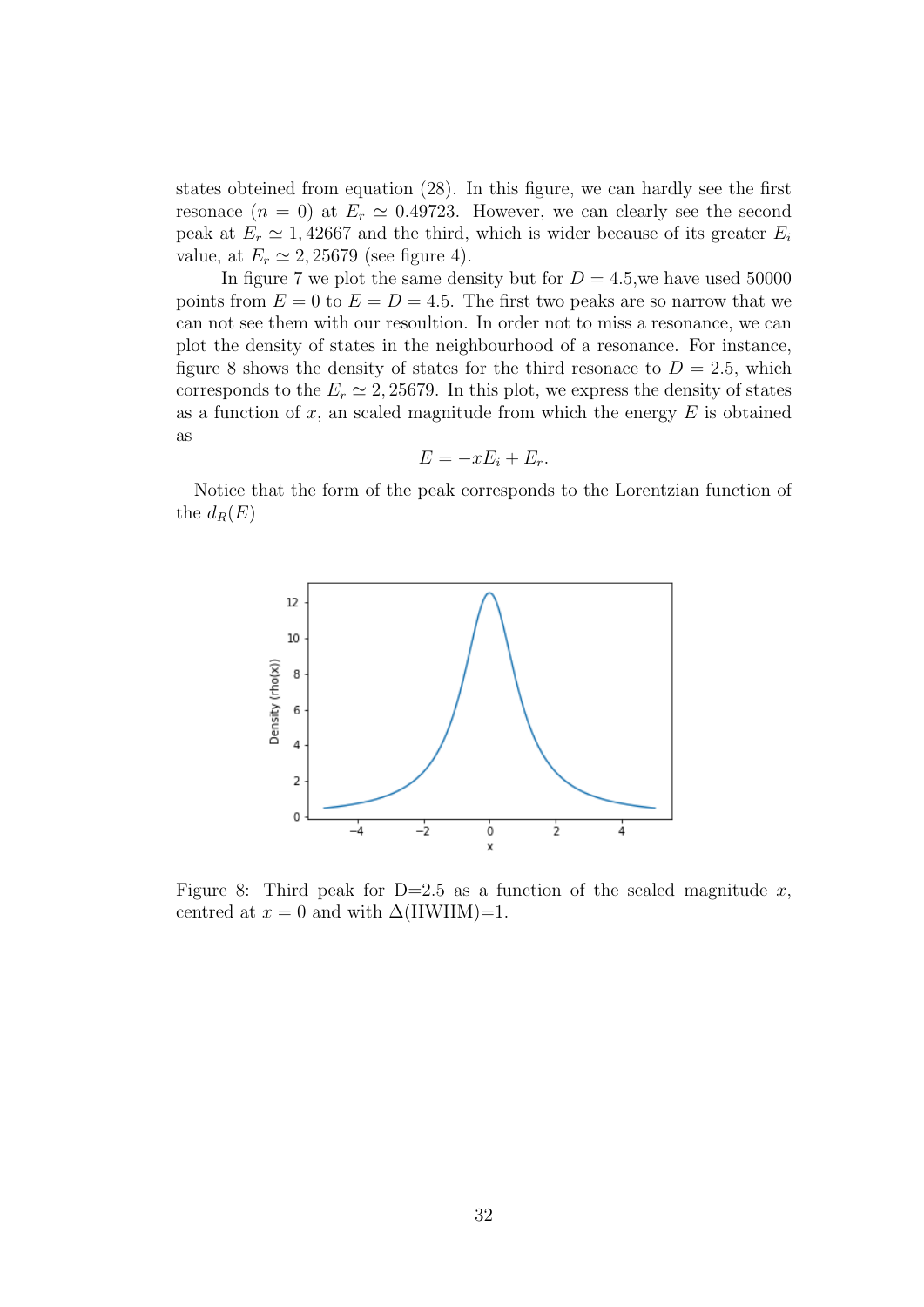## Conclusions

-We have introduced the WKB approximation as a fundamental aprroximation of semi-classical mechanics, and found its analitical solutions in the case of 1d problems, which leads to the Bohr-Sommerfield quantization condition WKB solution.

-We have also presented the semiclassical WKB solution to the time dependent Schrödinger equation for a particle in the precense of a potential in the multidimesional configuration space.

-From the previous semi-classical solution we have obtained the semi-classical Van-Vleck propagator.

-From the Van-Vleck expression by Laplace transformand stationary phase aproximation (Apendix I) we have obtained the semi-classical expresion for the Green function.

-Based on this expression we have obtained the Gutzwiller trace formula, which gives the trace of the Green function as an addition of the contributions of all the classical periodic orbits of the system. An additional step leads straightforwardly to the semi-classical density of states.

-We have applied this formalism to the case of 1d particle in a cubic potential and we have obtained, for this system an analythical expression for the complex energy  $(E)$  of the quantum resonances and for the density of states. An important result is that we have required the use of complex trayectories to account for the tunelling phenomena that are relevant in this system.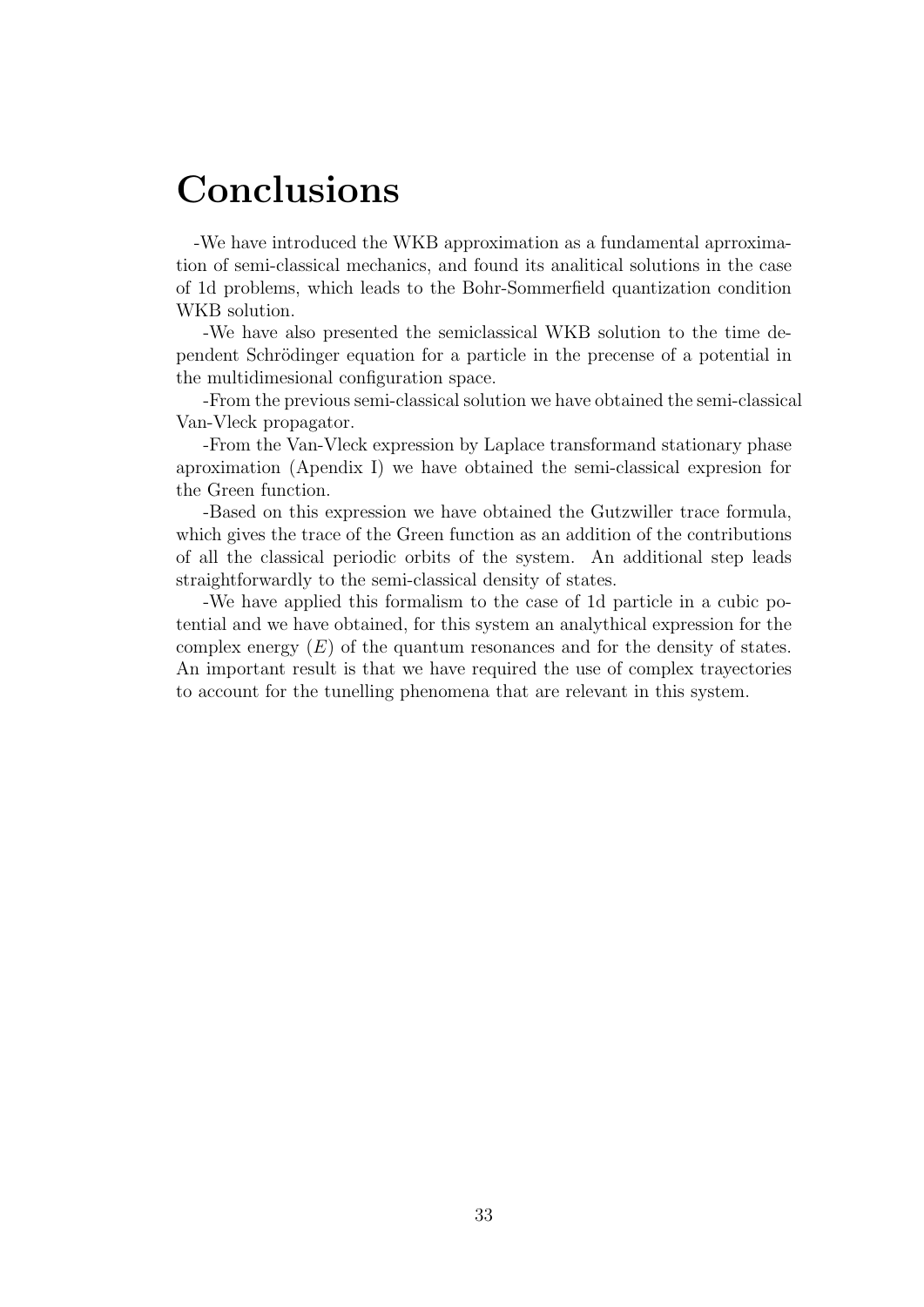# Apendix I: Method of stationary face

We need to evaluate integrals of the type

$$
I = \int dx A(x)e^{is\Phi(x)}, \qquad x, \Phi(x) \in \Re,
$$

where s is a real parameter. Here s will always be assumed large.

In this case, the phase oscillates fastly and "averages to zero" everywhere except at the *extremal points*  $\Phi'(x_0) = 0$ . Consider first the case of a 1-dimensional integral, and expand  $\Phi(x_0 + \delta x)$  around  $x_0$  to the second order in  $\delta x$ ,

$$
I = \int dx A(x) e^{is(\Phi(x_0) + \frac{1}{2}\Phi''(x_0)\delta x^2 + \dots)}.
$$

If near  $x_0$  ther amplitude  $A(x)$  changes slowly over many oscilations of the exponential function, we obtain

$$
I \approx A(x_0)e^{is\Phi(x_0)}\int dx e^{\frac{1}{2}is\Phi''(x_0)(x-x_0)^2}.
$$

The Fresnel integral formula

$$
\frac{1}{\sqrt{2\pi}} \int_{-\infty}^{+\infty} dx e^{-\frac{x^2}{2ia}} = \sqrt{ia} = |a|^{\frac{1}{2}} e^{\frac{i\pi}{4} \frac{a}{|a|}},
$$

takes us to

$$
I \approx A(x_0) |\frac{2\pi}{s\Phi''(x_0)}|^{\frac{1}{2}} e^{is\Phi(x_0)\pm i\frac{\pi}{4}}.
$$

Now, we will generalize this method for d dimensions, considering stationary phase point fulfilling the condition

$$
\frac{d}{dx_i}\Phi(x) \mid_{x=x_0} = 0 \quad \forall i = 1, ..., d,
$$

and the second order expantion of the phase involves the symmetric matrix

$$
D_{ij}(x_0) = \frac{\partial^2}{\partial x_i \partial x_j} \Phi(x) \mid_{x=x_0}.
$$

In a suitable coordinate system (which diagonalize D), we could approximate the d-dimentional integral by d 1-dimentional Fresnel integrals, obtaining

$$
I \approx \sum_{x_0} (2\pi i/s)^{d/2} |\det D(x_0)|^{-1/2} A(x_0) e^{i(s\Phi(x_0) - \frac{\pi}{2}m(x_0))},
$$

where the sum runs over all stationary phase points  $x_0$  of  $\Phi(x)$  and  $m(x_0)$ counts the number of negatives eigenvalues of  $D(x_0)$ , which can not have zero eigenvalues.